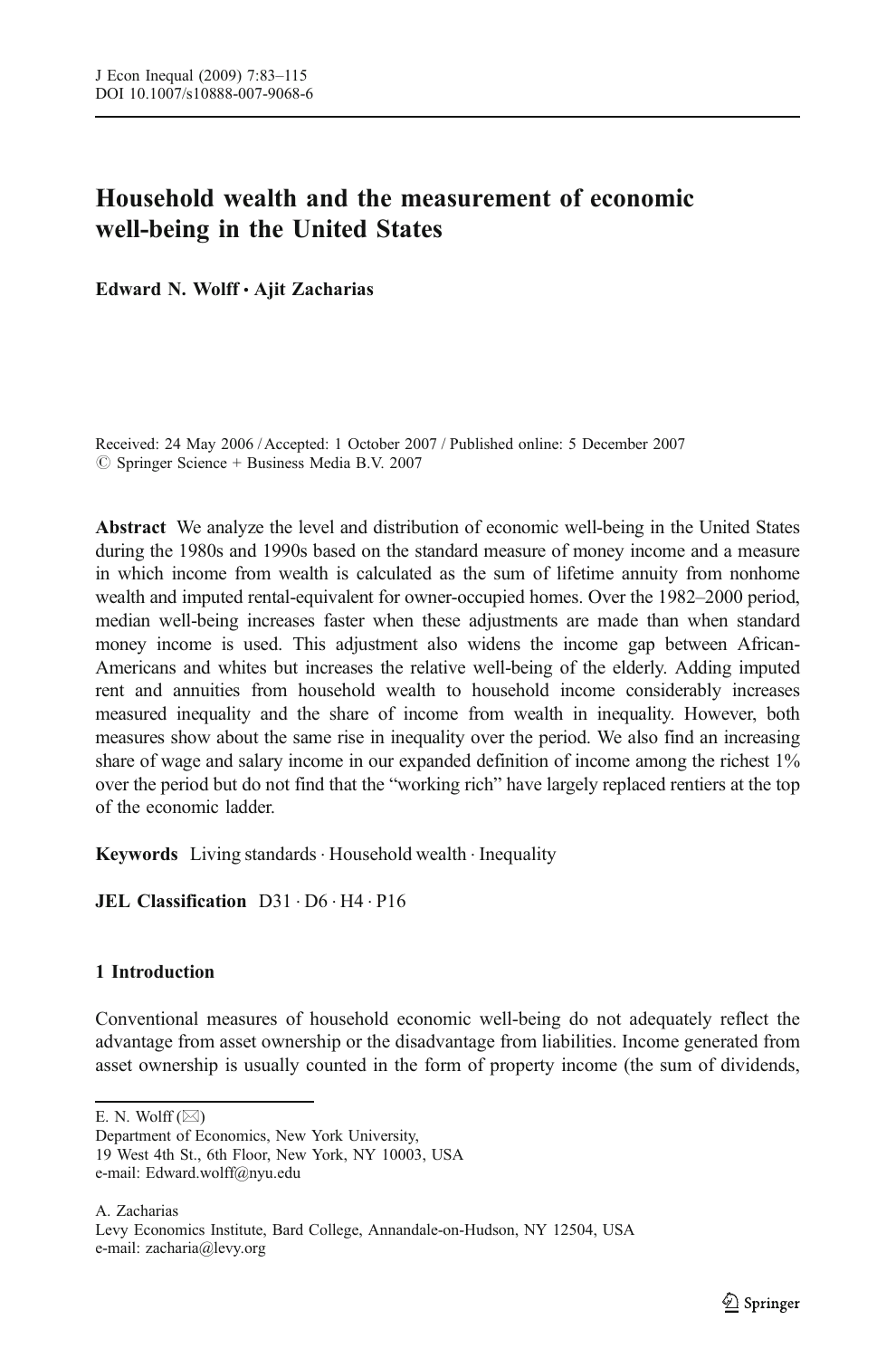interest and rent), but this does not reflect the "stock" dimension of the advantage from asset ownership and is, at best, a partial measure of the "flow" dimension. The disadvantage from the burden of debt is not captured at all in standard income measures. We believe that a better indicator of economic well-being than money income would incorporate a measure of sustainable consumption over time. Such a measure needs to take wealth into account in a more comprehensive manner than is done in the standard measures. The index that we propose would use annual income (excluding property income) as its basis and then add to it a constant annuity from non-home wealth as well as annual imputed rent to owneroccupied housing. This type of index thus provides a measure of potential consumption of marketed commodities in the current year (see Section [3.2](#page-5-0) for further discussion).

The argument for including a better measure of income from wealth is a part of the wider agenda to improve measures of household economic well-being.<sup>1</sup> An international panel of experts addressing this task has lamented the preponderant focus on money income and the absence of an appropriate concept of money income [\[5](#page-31-0)]. Several authors have recently proposed measures that could provide a better understanding of the level and distribution of economic well-being (e.g., [\[24,](#page-32-0) [32](#page-32-0)]). From the early 1980s, the United States Bureau of the Census has published experimental measures of income that include, among other things, expanded definitions of income from wealth comprising imputed return on home equity and realized capital gains.

Our aim in this paper is to analyze the level and distribution of economic well-being in the United States during the 1980s and 1990s using the standard measures (that is, gross money income and gross money income plus realized capital gains) and our new wealthadjusted measure. Admittedly, an adequate measure of economic well-being must take into account components other than money income and wealth – such as the value of household production [\[31\]](#page-32-0). We ignore those components here because we want to concentrate here only on the effects of modifying the standard measures for wealth. The method of

<sup>&</sup>lt;sup>1</sup> There are three other major approaches to construction of well-being measures: the aggregate approach, the indicators approach and the subjective approach. The distinguishing feature of the aggregate approach is that it results in a summary monetary measure of well-being of the nation. Usually, the strategy is to start with standard macroeconomic categories, such as personal consumption or the GDP, and then modify it by adding items (valued in money) believed to enhance well-being and subtracting items believed to be detrimental to well-being. The most well-known and regularly published index belonging to this family is the Genuine Progress Indicator, estimated by the nonprofit organization Redefining Progress. In our view, the key problem with this approach is that what may be considered as bad or good for well-being is largely a decision made by the researcher and this renders the index of a substantially arbitrary character. The indicators approach typically includes of a variety of noneconomic variables, such as health, environment and educational attainment, in addition to variables usually considered as economic. Some researchers prefer to combine these different indicators to form a composite index (e.g. [\[15](#page-32-0)]), while others report national performance with respect to these different indicators (e.g. [[11](#page-32-0)]).While the details and implementation of the indicators approach are apparently very different from the aggregate approach, essentially it too possesses a similar arbitrariness with respect to which indicators are to be included and whether the changes in the indicators can be considered "good" or "bad." A further well-known problem with composite indexes is the choice of weights attached, either explicitly or implicitly, to the different indicators. Another approach, developed by Osberg and Sharpe [\[19\]](#page-32-0), combines current per capita consumption flows, net accumulation of stocks of productive resources, a measure of income distribution, and an index of economic security to produce their "Index of Economic Well Being." Their index is more inclusive than ours in valuing leisure, household economies of scale, the environment and public goods, life expectancy, etc. – indicators that are not included in ours. However, whereas our measure can be imputed on a household basis and thus allows us to compute inequality and median values, their index is based on aggregate data. By using the results from a survey asking people directly about their satisfaction or happiness about several aspects of their lives, a subjective index can be formed by appropriate statistical methods (e.g. [\[4](#page-31-0)]). However as pointed out by Amartya Sen, subjective perceptions of well-being among those who need to survive in an unequal society are powerfully shaped by the ideological mechanisms and cultural norms that justify inequalities [[23\]](#page-32-0).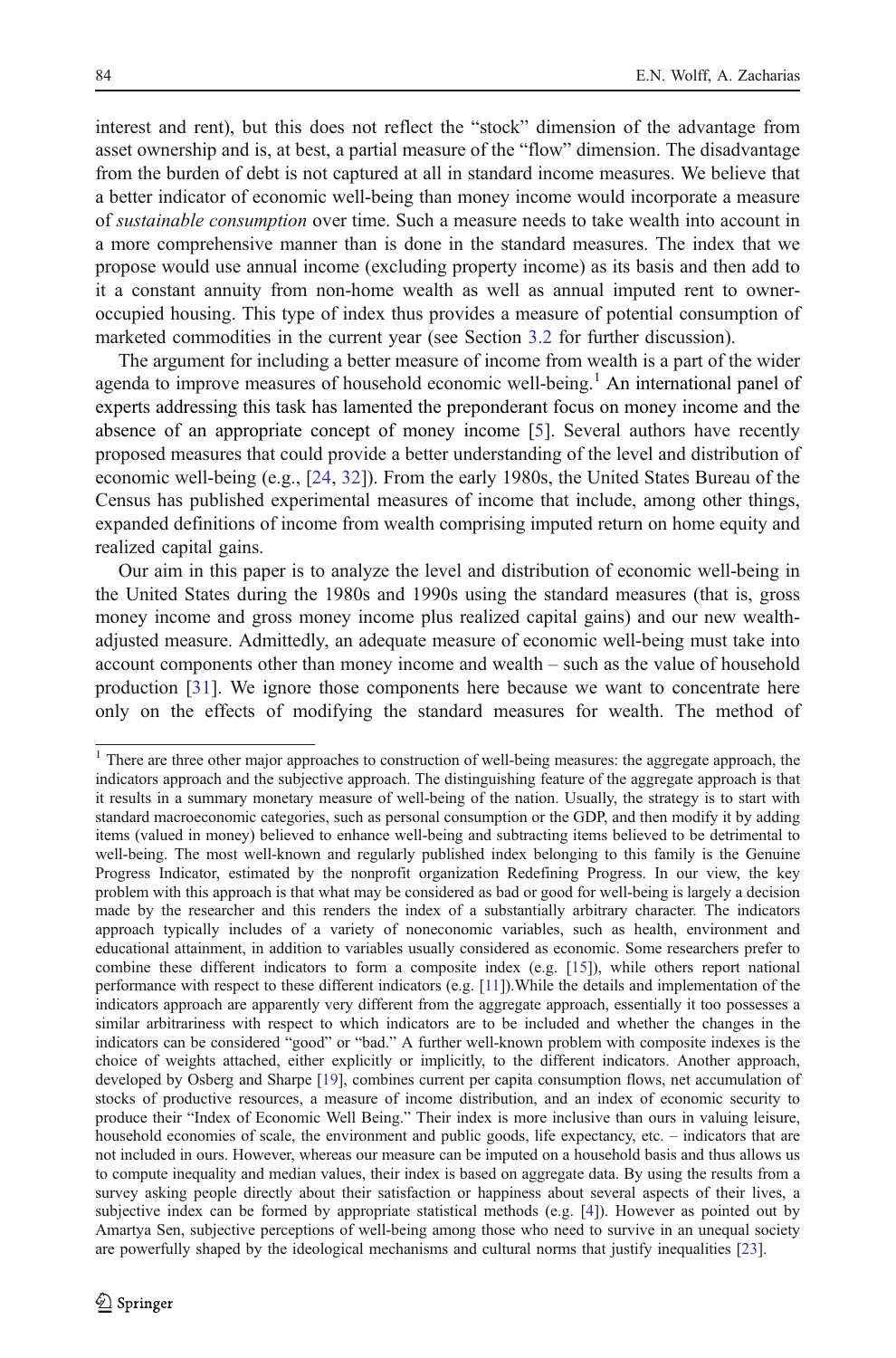reckoning income from wealth here as the sum of lifetime annuity and imputed rentalequivalent represents one way of incorporating wealth. However, we also conduct a set of sensitivity analyses with alternative methods to see how robust our findings are.

The remainder of the paper has the following structure. We begin by briefly summarizing previous attempts to incorporate wealth into a measure of well-being (Section 2). We then describe the main sources of data and concepts of wealth used in the study (Section [3](#page-4-0)). This is followed by a discussion of how we incorporate wealth into a combined income-net worth measure. In Section [4](#page-8-0), we look at the effects of the incorporation of wealth into income on the level of well-being for the total population as well as for specific sub-groups. Its effect on inequality is discussed next (Section [5](#page-15-0)). Decomposition analysis is deployed to examine two issues: the contribution of income from wealth to the level and changes in inequality; and, how the incorporation of wealth alters the rankings of, and relative income differentials among households. A critical comparison of our estimates of top income shares and those of Piketty and Saez [\[21\]](#page-32-0) is also undertaken to assess whether the "working rich" or rentiers (those relying primarily on capital income) were at the top of the economic ladder during the period under scrutiny. A sensitivity analysis is conducted in Section [6](#page-25-0) by replacing our definitions of income from wealth with alternatives: imputed return on home equity and bond-coupon returns. Concluding remarks are presented in Section [7.](#page-30-0)

#### 2 A review of previous literature

It is often believed that income and wealth are almost interchangeable as measures of household well-being. That is to say, many believe that households with high income almost always (or, indeed, necessarily) have high wealth, and low income households are low wealth ones. However, Radner and Vaughan [\[20\]](#page-32-0) find that this was not the case by tabulating the joint distribution of income and wealth by quintile on the basis of the 1979 Income Survey Development Program (ISP) file. They found a strong positive correlation between income and wealth. For example, in the bottom income quintile, 40.5% of the households are in the bottom net worth quintile, while only 6.5% are in the top net worth quintile (see Table [1](#page-3-0)). In the top income quintile, only 4.5% are in the bottom net worth quintile, while 44.5% fall in the top net worth quintile. However, the correlation is far from perfect. No net worth quintile contains more than 44% of the households in the corresponding income quintile. Moreover, in the three middle income quintiles, each net worth quintile has at least 10% of the households in the income quintile. Income and wealth, while positively correlated, are distributed rather differently among households. Wealth thus represents another dimension of well-being over and above income.

We have updated the results to 2001 on the basis of the 2001 Survey of Consumer Finances. The pattern is quite similar to the 1979 data. If anything the correlation between income and wealth appears a bit higher, with a somewhat higher percentage of households in the bottom income quintile who are also in the bottom net worth quintile and, likewise, a somewhat higher percentage of households in the top income quintile who are also in the top net worth quintile. For 2001, we computed a correlation coefficient between income and wealth of only 0.53.

There have been several attempts to combine the income and wealth dimension into a single index of household well-being. The most common technique is to convert the stock of wealth into a flow and add that flow to current income. In this approach, wealth is converted into a lifetime annuity for the expected remaining life of the household. The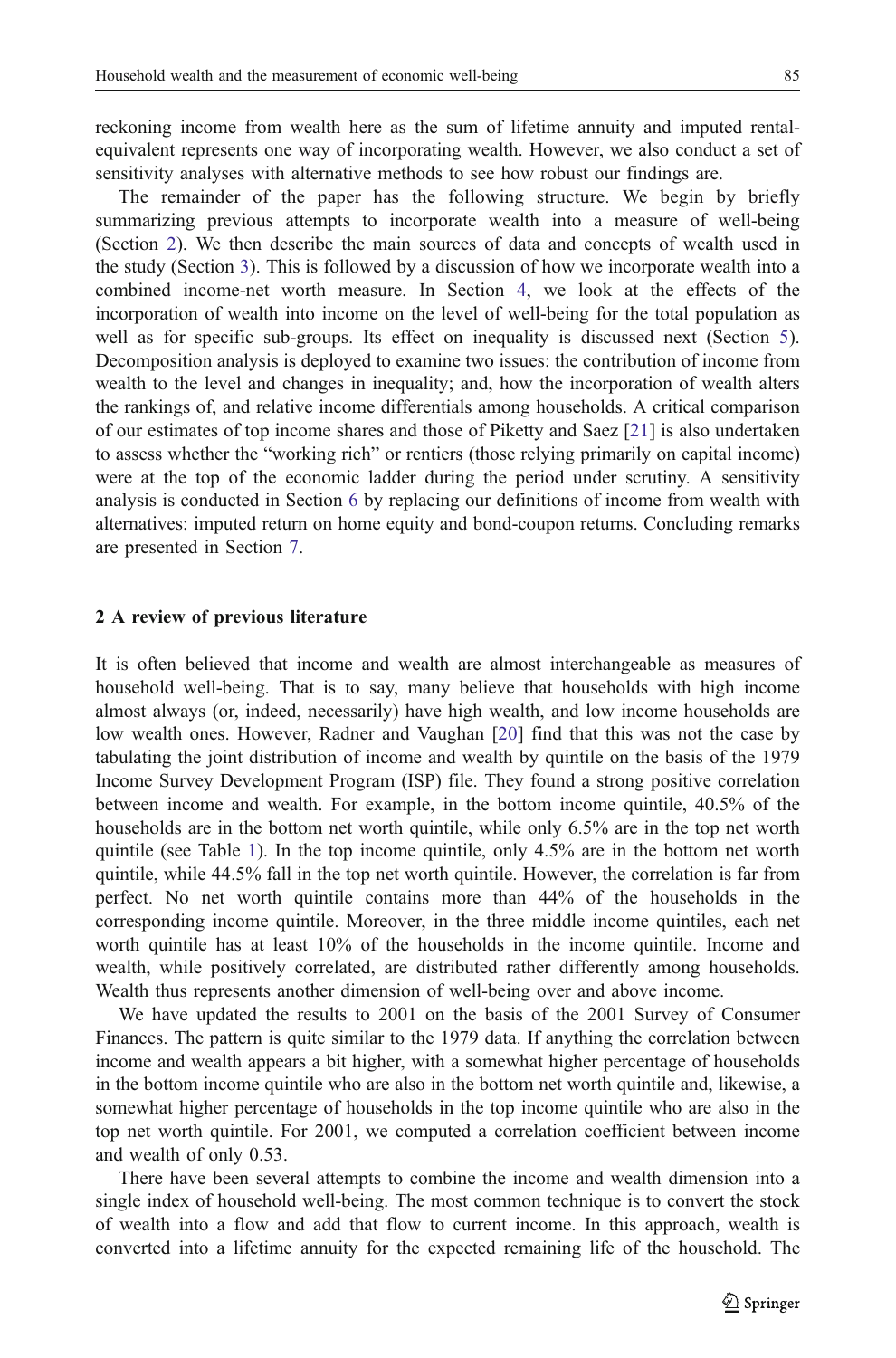| Income quintile     |     | Net worth quintile |     |                |      |     |  |  |  |  |
|---------------------|-----|--------------------|-----|----------------|------|-----|--|--|--|--|
|                     |     | $\overline{2}$     | 3   | $\overline{4}$ | 5    | All |  |  |  |  |
| 1.1979 <sup>a</sup> |     |                    |     |                |      |     |  |  |  |  |
| 1                   | 8.1 | 4.8                | 3.5 | 2.2            | 1.3  | 20  |  |  |  |  |
| $\overline{2}$      | 5.5 | 4.5                | 3.5 | 3.5            | 2.9  | 20  |  |  |  |  |
| 3                   | 3.6 | 4.9                | 5.0 | 3.5            | 3.1  | 20  |  |  |  |  |
| $\overline{4}$      | 2.0 | 4.5                | 4.6 | 5.1            | 3.8  | 20  |  |  |  |  |
| 5                   | 0.9 | 1.2                | 3.4 | 5.6            | 8.9  | 20  |  |  |  |  |
| All                 | 20  | 20                 | 20  | 20             | 20   | 100 |  |  |  |  |
| 2.2001 <sup>b</sup> |     |                    |     |                |      |     |  |  |  |  |
| 1                   | 8.4 | 5.1                | 3.9 | 2.0            | 0.5  | 20  |  |  |  |  |
| $\overline{2}$      | 5.1 | 5.1                | 3.8 | 3.7            | 1.7  | 20  |  |  |  |  |
| 3                   | 3.9 | 5.5                | 4.4 | 3.7            | 3.0  | 20  |  |  |  |  |
| 4                   | 2.0 | 3.3                | 5.3 | 5.1            | 4.3  | 20  |  |  |  |  |
| 5                   | 0.5 | 1.0                | 2.6 | 5.4            | 10.5 | 20  |  |  |  |  |
| All                 | 20  | 20                 | 20  | 20             | 20   | 100 |  |  |  |  |

<span id="page-3-0"></span>Table 1 The joint distribution of households among net worth and income quintiles, 1979 and 2001 (Percentage of households in the income and net worth quintile)

<sup>a</sup> The source is Radner and Vaughan (1987), Table 5.6. The underlying data are from the 1979 Income Survey Development Program (ISDP) file.

<sup>b</sup> Authors' computations from the 2001 SCF. Income quintiles are by money income (MI).

annuity is defined as a stream of annual payments which are equal over time and which will fully exhaust the stock of initial wealth. This annuity is then added to obtain an augmented measure of household income after property income is first subtracted from current money income so that there is no double counting of the returns from household wealth.

One of the first examples of this approach is by Weisbrod and Hansen [[26](#page-32-0)] on the basis of the 1962 Survey of the Financial Characteristics of Consumers (SFCC). The original data show that the share of the top two income classes (\$15,000 and over in 1962 dollars) was 5% of total current money income in 1962, and that of the bottom income class (less than \$3,000) was 20%. They then used both an assumed 4% and a 10% annuity rate on household net worth, and find that the share of the top two income classes increased from 5 to 8% at a 4% annuity rate and to 10% at a 10% rate, while the share of the bottom income class fell from 20% to 18 and then to 17%.

A second study, by Taussig [[25\]](#page-32-0), made use of the 1967 Survey of Economic Opportunity (SEO) database. Three calculations of the Gini coefficient were made: (1) current (after-tax) money income; (2) the sum of current income and a 6% annuity on household wealth; and (3) the sum of current income and a 6% annuity on household wealth after adjustments for underreporting of assets among high income households. Results were also computed by age group. When the adjusted annuity (3) is added to current money income, the measured Gini coefficient for all households rose from 0.36 to 0.39. Inequality also increased for all age groups, though the disequalizing effect was considerably stronger for older age groups.

A third study, by Wolfson [\[33](#page-32-0)], is based on the 1970 Canadian Survey of Consumer Finances. Wolfson employed the same general technique as Taussig, except that he used both a 4% and a 10% annuity rate and also included a separate calculation for the sum of current money income and imputed rent on owner-occupied housing (valued at 8% of net equity). He found that among all households the inclusion of a wealth annuity with money income had no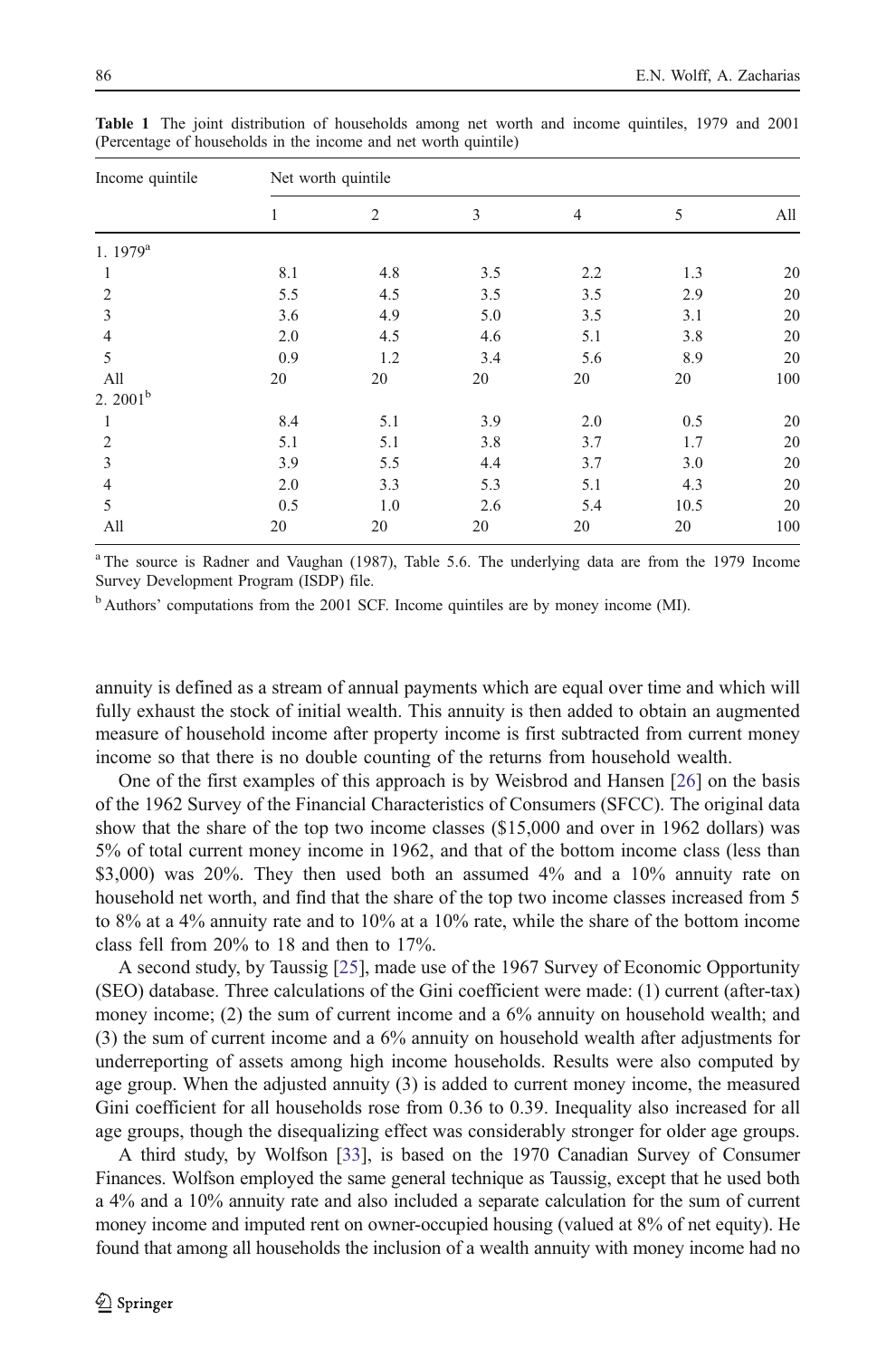<span id="page-4-0"></span>effect on the Gini coefficient, which remained in the range of 0.36–0.37. The share of total income of the top 5% of households increased but the share of the bottom 20% also rose. Results also show relatively little change in measured inequality from adding a wealth annuity for younger age groups but do show a disequalizing effect for older households.

Wolff [[27\]](#page-32-0) examined the effects of adding the return to wealth on measured poverty. Using the 1983 Survey of Consumer Finances (SCF), he found that the inclusion of both imputed rent to owner-occupied housing and a 3% bond coupon rate on non-home wealth lowered the overall poverty rate by 4.8%. However, the effect was much stronger for the elderly (an 11.5% reduction) than the non-elderly (only a 3.1% reduction).

In sum, the Weisbrod and Hansen and Taussig studies found that the distribution of income becomes more unequal once the returns to wealth are included as part of total income, though the Wolfson study found no effect. However, the disequalizing effects were not great in the first two studies: a 3–5 percentage point increase in the share of the top two income classes in the Weisbrod and Hansen study and an increase in the overall Gini coefficient of 0.03 (about 10%) in the Taussig study. There are two reasons for these small effects. First, though household income and wealth are positively correlated, they are not perfectly correlated, so that there are households with low income but high wealth and also with high income but low wealth. Second, the annuity payments are small relative to current money income, typically on the order of 10% or so. As a result, their inclusion in augmented income does not alter the overall distribution of income very much. Moreover, annuities are much smaller for younger households than older ones, both because younger ones have lower wealth and because they have a longer remaining life expectancy. As a result, wealth annuities generally have a more disequalizing effect for older households than younger ones, as reported in the Taussig and Wolfson studies.<sup>2</sup>

#### 3 Data and concepts

## 3.1 Household wealth

Our basic data source is the Federal Reserve Board's Surveys of Consumer Finances (SCF) for 1983, 1989, 1995, and 2001. The SCF is the premier survey on household wealth in the United States, conducted every 3 years. Completed interviews in the SCF amount to 4,262, 3,143, 4,299 and 4,449 households, respectively for 1983, 1989, 1995, and 2001. Each survey consists of a core representative sample combined with a high-income supplement.

For our purposes here, we divide net worth into two components. The first is the gross value of owner-occupied housing and its corresponding liability, mortgage debt on the principal residence. The remainder, "nonhome wealth", equals the sum of (1) other real estate owned by the household and net equity in unincorporated businesses; (2) cash and demand deposits, time and savings deposits, certificates of deposit, money market accounts and the cash surrender value of life insurance plans; (3) government bonds, corporate bonds, foreign bonds, and other financial securities such as corporate stock, mutual funds, and equity in trust funds; and (4) the cash surrender value of defined-contribution pension plans, including IRAs, Keogh, and 401(k) plans; less other (nonhome) debt such as auto and credit card loans.

 $2$  See [[6,](#page-31-0) [7](#page-31-0), [12,](#page-32-0) [17](#page-32-0)], for related discussion and analyses.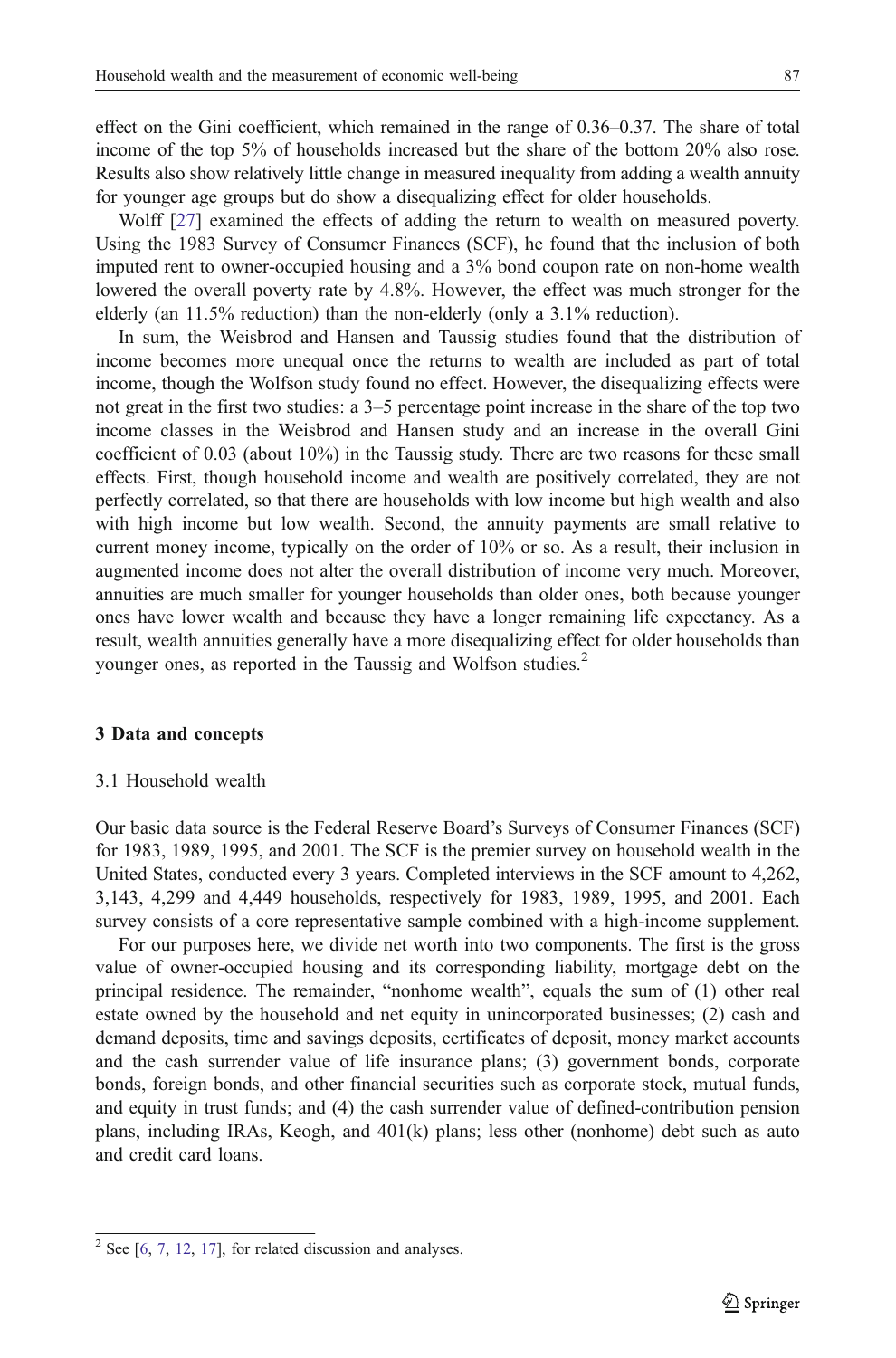<span id="page-5-0"></span>We exclude two types of assets that are sometimes included in broader definitions of wealth. The first is consumer durables such as automobiles. Though cars have a resale value and can be converted to cash, it can only be done so by compromising current consumption. Indeed, cars are rarely sold except as a trade-in on new cars or in a financial emergency. The second is the value of future retirement income from Social Security and definedbenefit (DB) private pension plans. Since both are a source of future income, it would be desirable to include them in our accounting framework. However, because of data limitations, it is not possible to do so for 1983, the first year in our period of analysis.<sup>3</sup>

Table [2](#page-6-0) shows mean values for different assets and liabilities over the 4 years in 2001 dollars. While mean net worth climbed by 82% between 1983 and 2001, the median increased by only 36%, a result indicative of rising inequality over this period. The mean value of houses, real estate and business equity, and liquid assets grew between 35 and 55%, less than the overall percentage increase of total assets. The biggest gains were recorded for financial assets (including stocks) of 162% and pension assets of 660%. The mean value of liabilities expanded by 66%, an increase less than that of total assets. Mortgage debt grew by 117% while other debt actually contracted by 2.7%. This trend is likely to stem from the facts that mortgage interest rates are lower than those on consumer debt and that mortgage interest is tax-deductible while other interest is not.

Three other interesting trends are of note. First, the percentage of households with zero or negative net worth was fairly high in 2001 (17.6%) and increased over the period by 2.1 percentage points. Second, the percentage with net worth of under \$1,000 (in 2001 dollars) was also high in 2001 (21.4%) and also increased over the period, by 1.0 percentage points. Third, median net worth grew by 36% over the 1983–2001 period. This was respectable but considerably less than the 82% gain in mean net worth. Both trends indicate widening wealth inequality over the period.

## 3.2 The imputation of annuities and rent on owner-occupied housing

The index that we propose here uses annual income (excluding property income) as its basis and then adds to it a constant annuity from non-home wealth as well as annual imputed rent to owner-occupied housing. In contrast to the standard Haig–Simons definition of income, (i.e. the net increase in the purchasing power to consume or actual consumption plus change in net worth), our measure includes all regular cash income, capital gains (both realized and unrealized), and imputed rent. Our wealth-adjusted metric differs from the Haig–Simons definition in that it seeks to approximate a measure of sustainable consumption over time. In this sense it is similar to the Haig–Simons notion of a regular flow of income. It differs primarily by using an annuity flow from accumulated wealth instead of the annual return on net worth.

This type of index thus provides a measure of potential consumption of marketed commodities in the current year.<sup>4</sup> We are not arguing that it is optimal in any sense for households to consume the same amount every year, since the marginal utility of consumption will, in general, vary over the life cycle. Moreover, it is also likely that a family has a bequest motive so that it is not necessarily the case that the family will

<sup>&</sup>lt;sup>3</sup> In particular, the 1983 data contain too many missing values to allow an imputation of both Social Security and DB pension wealth.

<sup>&</sup>lt;sup>4</sup> Since we exclude leisure here, our measure reflects only marketed commodities.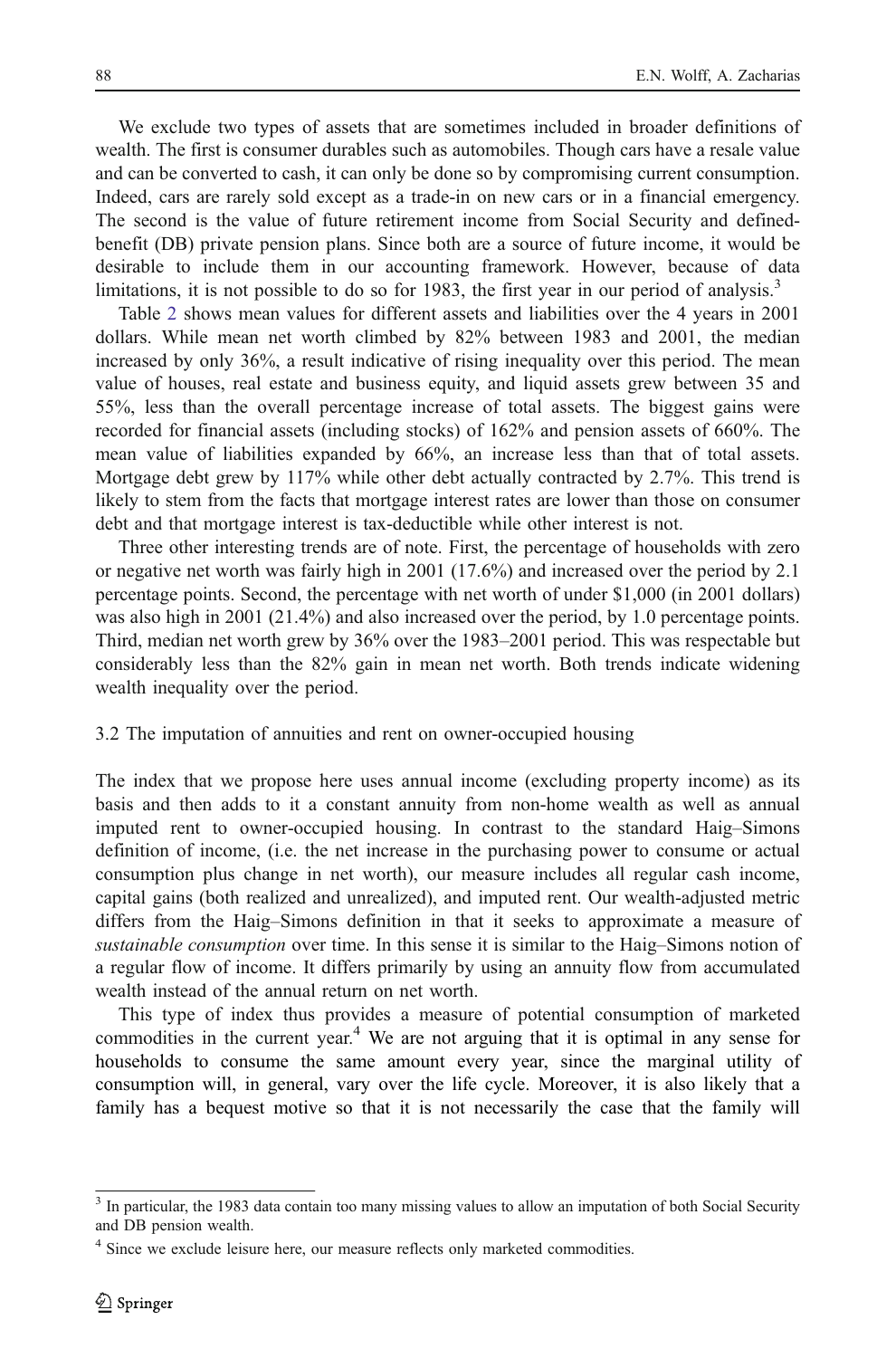|                                                                           | 1983  | 1989  | 1995  | 2001  | % change 1983–2001 |
|---------------------------------------------------------------------------|-------|-------|-------|-------|--------------------|
| Assets                                                                    | 239.7 | 292.6 | 272.1 | 431.8 | 80.1               |
| Houses <sup>a</sup>                                                       | 79.2  | 96.9  | 86.5  | 122.6 | 54.8               |
| Other real estate and business <sup>a</sup>                               | 89.4  | 103.7 | 83.2  | 121.1 | 35.4               |
| Liquid assets                                                             | 26.7  | 32.8  | 28.4  | 38.2  | 42.9               |
| Financial assets                                                          | 37.6  | 42.2  | 48.0  | 98.5  | 162.2              |
| Pension assets                                                            | 6.7   | 17.2  | 25.9  | 51.3  | 660.4              |
| Liabilities                                                               | 31.9  | 35.3  | 41.3  | 53.0  | 66.0               |
| Mortgage debt                                                             | 18.3  | 24.3  | 30.2  | 39.8  | 117.1              |
| Other debt                                                                | 13.6  | 11.1  | 11.2  | 13.3  | $-2.7$             |
| Net worth                                                                 | 207.8 | 257.3 | 230.7 | 378.7 | 82.3               |
| Memo: Percent of households with:<br>net worth less than or equal to zero | 15.5  | 17.9  | 18.5  | 17.6  |                    |
| Net worth less than \$1,000 [2001\$]                                      | 20.4  | 23.0  | 22.1  | 21.4  |                    |
| Memo: Median Net worth                                                    | 54.5  | 57.8  | 53.3  | 74.0  | 35.9               |

<span id="page-6-0"></span>Table 2 Mean value of net worth and its components (in thousands of 2001 dollars)

<sup>a</sup> Houses refer to primary residences only. Other real estate consists of secondary residences, land, and rental property. Businesses refer to net equity in unincorporated businesses (both farm and non-farm).

consume down its entire wealth over the lifetime. What our metric (and those of the studies reviewed in the previous section) attempt to do is to approximate potential and sustainable consumption over a given period of time, in much the same spirit as the Haig–Simons notion of "regular" income.

The most common technique of combining income and wealth into a single measure of household well-being is to convert the stock of wealth into a flow and add that flow to current income. The income flow generated by wealth can be computed either as a lifetime annuity or a bond coupon (that is, a fixed interest rate on the value of the asset). We incorporate household net worth by adding to the amount of money income left after deducting property income (the sum of dividends, interest and rent), the imputed rental cost of owner-occupied housing and the lifetime annuity value of non-home net worth.<sup>5</sup>

Our approach differs from the standard approach in two significant ways. First, we distinguish between home and non-home wealth. Housing is a universal need and owning a house frees the owner from the obligation of paying rent, leaving that much more resources for spending on other needs. Hence, benefits from owner-occupied housing are reckoned in terms of the replacement cost of the services derived from it, i.e. a rental equivalent.<sup>6</sup>

We impute rent for owner-occupied housing by distributing the total amount of imputed rent in the GDP to homeowners in the ADS, based on the values of their house.<sup>7</sup> Formally, imputed rent can be expressed as  $IR_i = (h_i/H) * IR$ , where  $IR_i$  and  $h_i$  are the imputed rental cost and the value of house, respectively, of household  $i$ , while IR and  $H$  are the weighted

 $<sup>5</sup>$  In our sensitivity analysis conducted in Section [6](#page-25-0) below, we also show alternative estimates based on return</sup> on home equity and the bond coupon approach.

<sup>&</sup>lt;sup>6</sup> This is consistent with the approach adopted in most national income accounts.

 $<sup>7</sup>$  The NIPA procedure is to assign each unit of owner-occupied housing a rental equivalent on the basis of</sup> actual market rents paid on a tenant-occupied unit of similar value. (See NIPA table 7.12, line 209 for the estimated imputed rent.)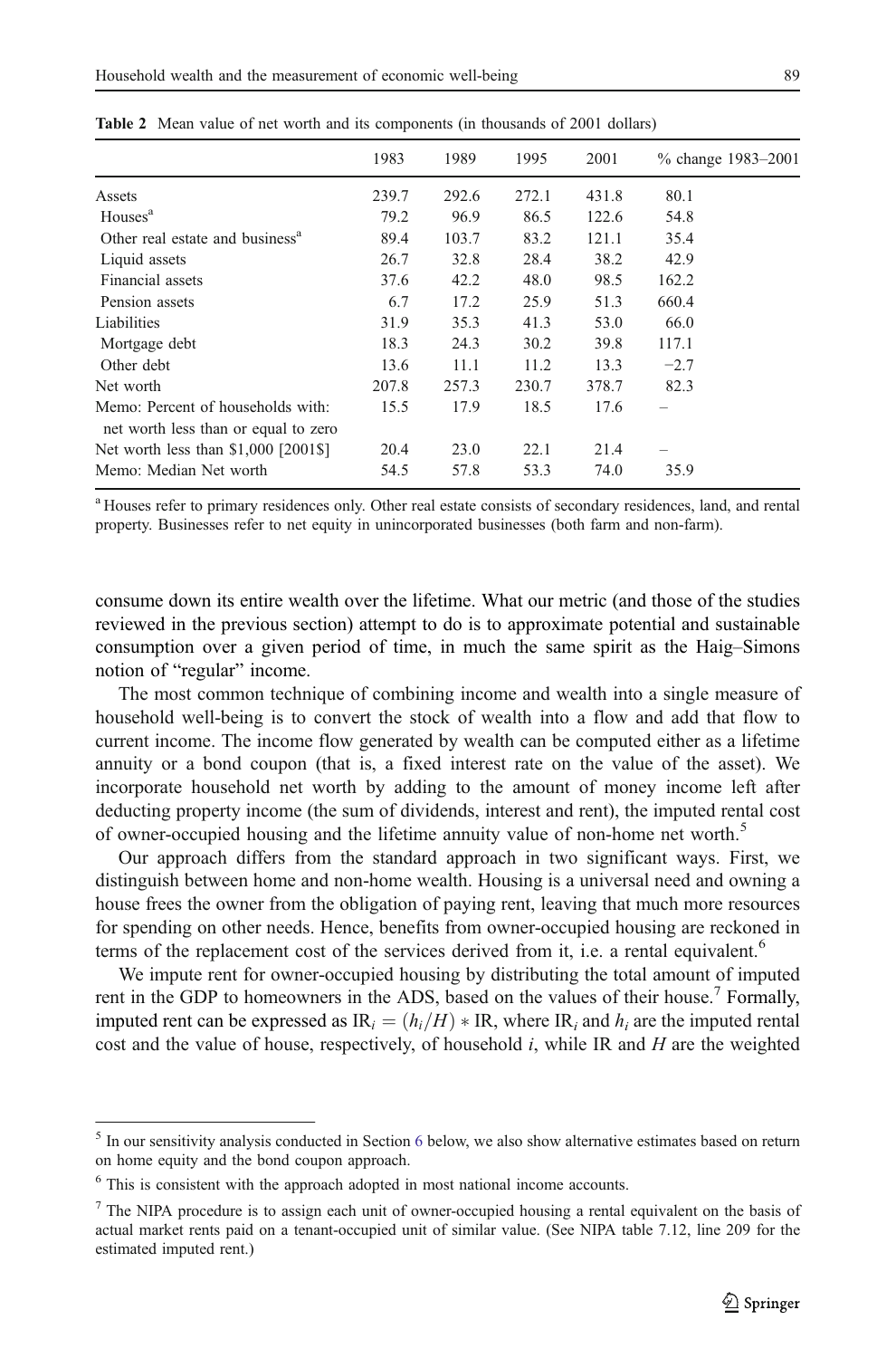sums of the same over households.<sup>8</sup> On average, imputed rent was 5.6% and 5.4% (respectively) of the total value of houses in 1982 and in  $2000$ .<sup>9</sup>

Another difference in our approach compared to the earlier ones cited above is that we use actual historical rates of return in computing lifetime annuities. Moreover, we take into account the differences in the portfolio composition of non-home wealth by computing the lifetime annuity as the weighted average of annuity flows generated by individual nonhome wealth components with portfolio shares of these six components as weights. The lifetime annuity amount calculated is such that (1) it is the same for all remaining years of the younger spouse's life;<sup>10</sup> and (2) it brings wealth down to zero at the end of the expected lifetime. Formally, the annuity value of non-home wealth can be written as the product of  $(1 \times 6)$  and  $(6 \times 1)$  vectors:  $A_i = [f_i(r_j, \text{race}_i, \text{sex}_i, \text{age}_i)] * [W_j]$ . Each element  $f_i$  of the first vector gives the annuity flow that household  $i$  would receive each year if it held \$1 in wealth component j. This amount is a function of the total real rate of return on the nonhome wealth component,  $r_i$ , and of the race, sex and age of the spouse with the longer remaining life expectancy. Multiplying this factor,  $f_i$ , by the total amount of money held in the *j*th component,  $W_i$ , gives us the total annuity generated by this component.

The total real rate of return,  $r_i$ , of each non-home wealth component *j*, is the average of annual rates over a relatively long period of time, varying from 14 to 40 years, depending on the asset (see Table [3\)](#page-8-0). The rationale for employing this method, instead of using the rate of return in an arbitrarily chosen year, is that the annuity value estimated this way is a better indicator of the resources available to the household on a sustainable basis over its lifetime. The total rates of return data we use are inclusive of both the capital gains and the income generated by the assets. In order to avoid double counting, we net out from the total income measure any property income already included in money income.

The average rates of return by asset type were estimated from the data on asset holdings published by the Federal Reserve in the Flow of Funds Accounts for the United States and financial market information included in the 2005 Economic Report of the President  $[3, 8]$  $[3, 8]$  $[3, 8]$ .<sup>11</sup> The results are shown in Table [3.](#page-8-0) In this breakdown, pension assets had the highest real rate of return at 4.6% per year, though the period covered is only from 1986 to 2000. The rate of return for this asset is calculated over a comparatively shorter period, reflecting its relatively

<sup>&</sup>lt;sup>0</sup> An alternative would be to use a "foregone returns" approach. It posits that by tying up their financial resources in acquiring a home, the owners are foregoing the returns that they could have earned by investing the same in financial assets. In our sensitivity analysis conducted in Section [6](#page-25-0) below, we shall show alternative estimates based on this approach as well.

<sup>&</sup>lt;sup>9</sup> It should be noted that we treat housing differently from financial wealth by imputing a rental equivalent value (and implicitly assuming either a bequest motive or the illiquidity of home equity). We believe that this is reasonable though we should recognize that an asset like housing, which is often held until death because of the stream of services it provides is therefore imputed the same annual value as people age – even as the utility value of excess rooms in the empty nest shrinks. We do not believe that there is necessarily an inconsistency here, since the service flows from a house remain constant over time (though the utility from the home may decline over time).

<sup>&</sup>lt;sup>10</sup> Information on remaining lifetimes are taken from the life-tables published by the U.S. National Center for Health Statistics for various years. Remaining lifetimes are reported by sex and three racial groups (white, nonwhite and black) for all the years included in this study except 2001, for which separate estimates are available only for whites and blacks. We estimated the remaining lifetimes for the nonwhite group by assuming that the proportion between black and nonwhite lifetime at each age was the same in 2001 and 1996. The latter year was the last year for which separate estimates are available for nonwhites and blacks.

<sup>&</sup>lt;sup>11</sup> The Flow of Funds data are available at: <http://www.federalreserve.gov/releases/z1/Current/> and the 2005 Economic Report of the President is available at: <http://www.gpoaccess.gov/eop/>. Details on the data taken from the Flow of Funds, including series identifiers are available from the authors upon request.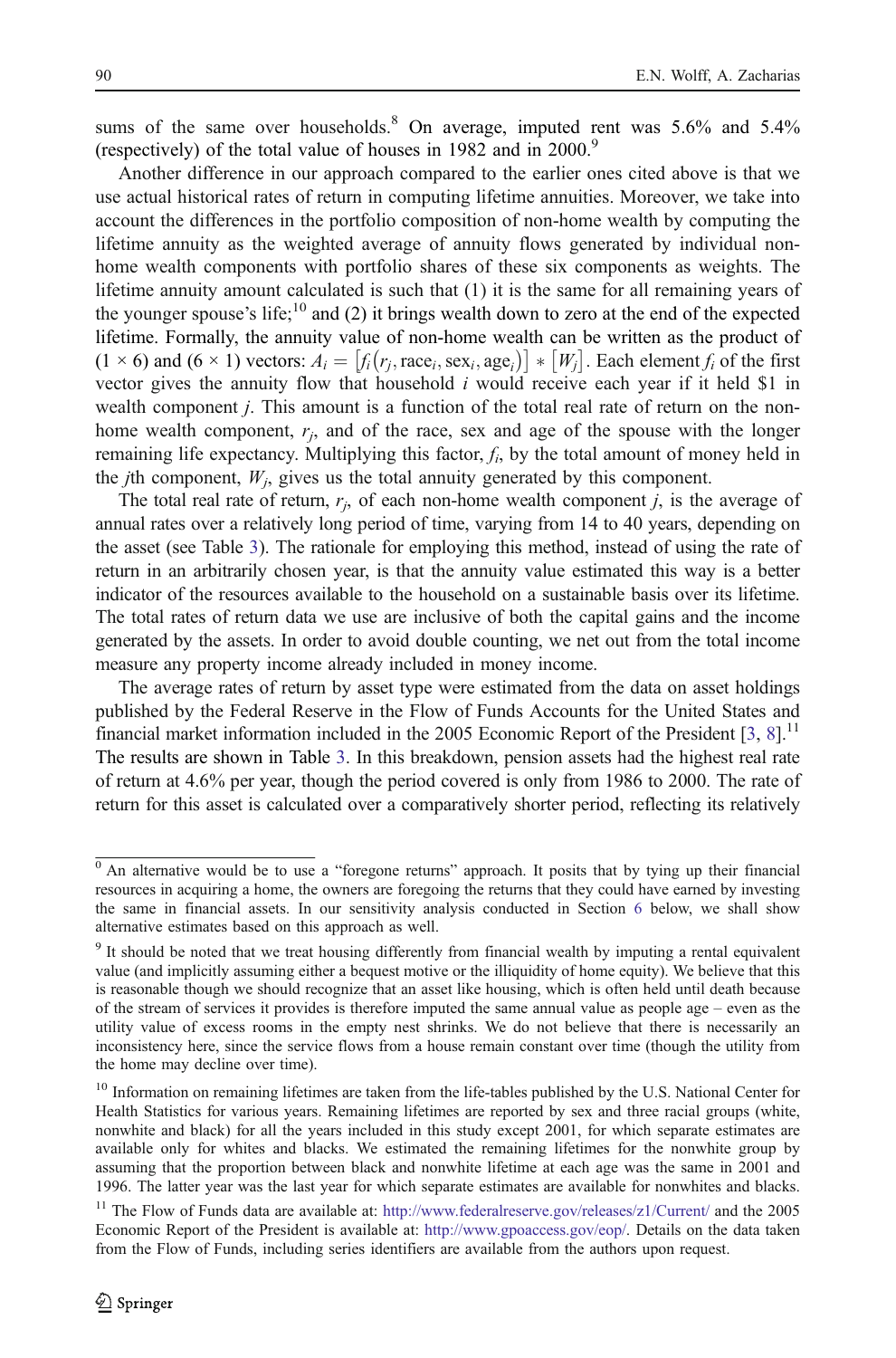|                          | Nominal | Real    | Period    |
|--------------------------|---------|---------|-----------|
| Real estate and business | 6.97    | 2.39    | 1960-2000 |
| Liquid assets            | 5.94    | 0.97    | 1965-2000 |
| Financial assets         | 8.44    | 3.80    | 1960-2000 |
| Pension assets           | 7.89    | 4.56    | 1986-2000 |
| Mortgage debt            | 0.00    | $-4.28$ | 1960-2000 |
| Other debt               | 0.00    | $-4.28$ | 1960-2000 |
| Inflation rate (CPI-U)   | 4.47    |         |           |

<span id="page-8-0"></span>

| Table 3 Long-term average rates of return (in percent) |  |  |  |  |
|--------------------------------------------------------|--|--|--|--|
|--------------------------------------------------------|--|--|--|--|

Real rate of return= $(1+Normal rate)/(1+Inflation rate)-1$ .

Real estate and business: Holding gains (taken from the Flow of Funds table R.100) divided by equity in noncorporate business (taken from the Flow of Funds table B.100).

Liquid assets: The weighted average of the rates of return on checking deposits and cash, time and saving deposits, and life insurance reserves. The weights are the proportion of these assets in their combined total (calculated from the Flow of Funds table B.100). The assumptions regarding the rates of return are: zero for checking deposits, the rate of return on a 1-month CD (taken from the table "H.15 Selected Interest Rates" published by the Federal Reserve and available at: <http://www.federalreserve.gov/releases/h15/data.htm>) for time and saving deposits, and, one plus the inflation rate for life insurance reserves.

Financial assets: The weighted average of the rates of return on open market paper, Treasury securities, municipal securities, corporate and foreign bonds, corporate equities and mutual fund shares. The weights are the proportion of these assets in total financial assets held by the household sector (calculated from the Flow of Funds table B.100). The assumption regarding the rate of return on open market paper is that it equals the rate of return on 1-month Finance paper (taken from the table "H.15 Selected Interest Rates" published by the Federal Reserve and available at: <http://www.federalreserve.gov/releases/h15/data.htm>) [[2\]](#page-31-0). The data for the rates of return on other assets are taken from the Economic Report of the President 2005, Table B.73. The assumptions regarding Treasury securities, municipal securities, corporate and foreign bonds, and corporate equities are, respectively, average of Treasury security yields, high-grade municipal bond yield, average of corporate bond yields, and annual percent change in the S&P 500 index. Mutual fund shares are assumed to earn a rate of return equal to the weighted average of the rates of return on open market paper, Treasury securities, municipal securities, corporate and foreign bonds and corporate equities. The weights are the proportions of these assets in the total financial assets of mutual funds (calculated from the Flow of Funds table L.123).

Pension assets: Net acquisition of financial assets (taken from the Flow of Funds table F.119c) divided by total financial assets of private defined-contribution plans (taken from the Flow of Funds table L.119c).

Inflation rate: Calculated from the CPI-U published by Bureau of Labor Statistics (Series Id: CUUR0000SA0).

recent appearance in the Flow of Funds data. Financial assets had the second highest rate of return, at 3.8% per year, followed by real estate and business equity at 2.4% per year. Liquid assets had the lowest real rate of return – only 1.0% per year over the 1960–2000 period.

#### 4 Trends in the level of well-being

## 4.1 Overall trends

Table [4](#page-9-0) shows trends in mean and median income using three different definitions over the years 1982–2000.<sup>12</sup> Line 1 shows the results using the U.S. Census Bureau's standard

<sup>&</sup>lt;sup>12</sup> The income reported in the survey is for the previous year (for example, the 2001 survey has information on income received during 2000) though the wealth data are as of the year of the survey. However, for consistency, we refer throughout this paper to the income year rather than the survey year.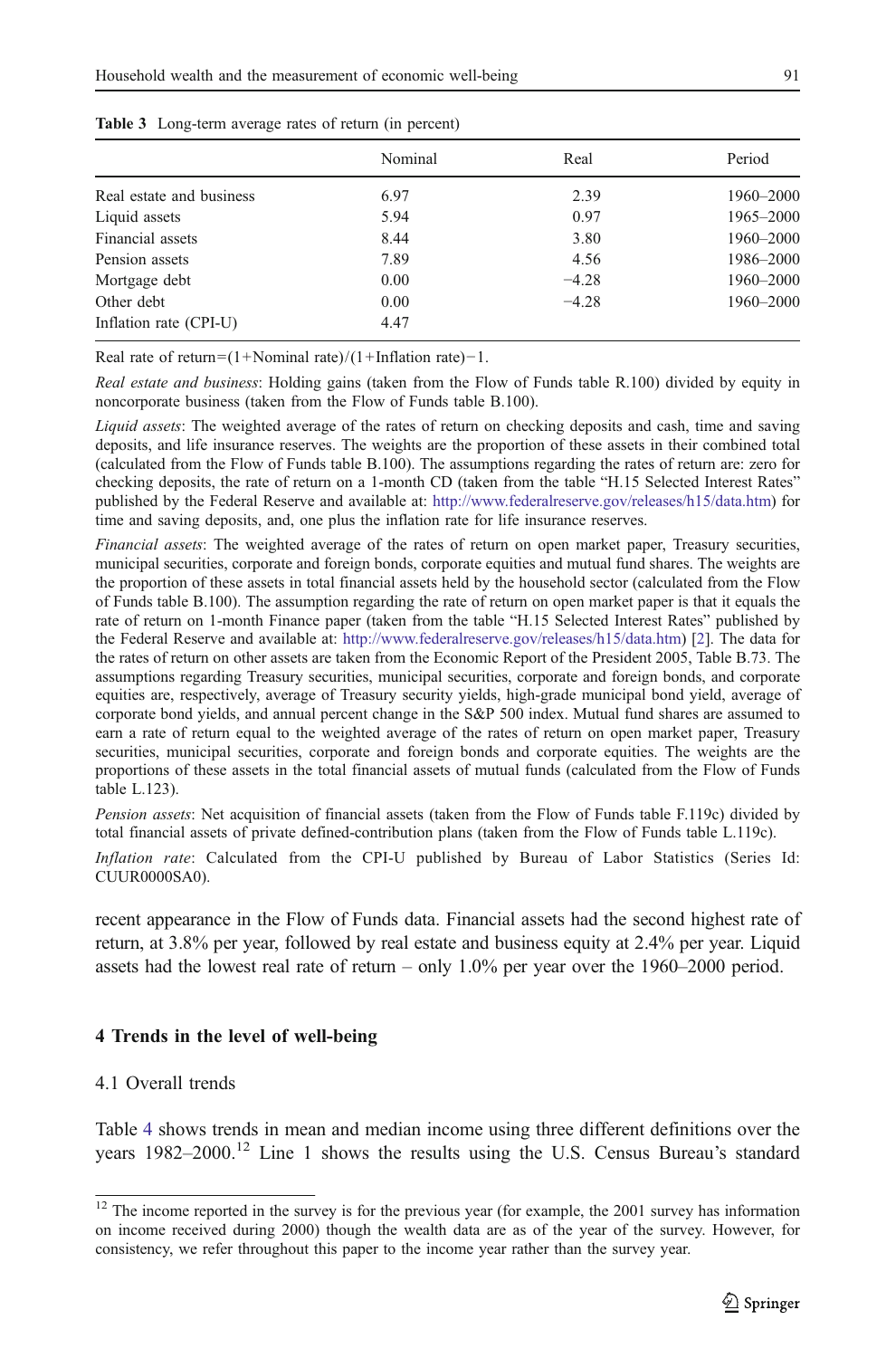| All households                    | 1982        |        | 1988        |        | 1994        |        | 2000        |        | $%$ change,<br>1982-2000 |      |
|-----------------------------------|-------------|--------|-------------|--------|-------------|--------|-------------|--------|--------------------------|------|
|                                   | Median Mean |        | Median Mean |        | Median Mean |        | Median Mean |        | Median Mean              |      |
| 1. Money income<br>(MI)           | 35,717      | 48,079 | 36,228      | 56,278 | 34,655      | 54,412 | 39,081      | 65,087 | 9.4                      | 35.4 |
| 2. SCF Income                     | 36,016      | 49.195 | 37,426      | 59,582 | 34,763      | 55,847 | 39,081      | 69,827 | 8.5                      | 41.9 |
| 3. Wealth-adjusted<br>income (WI) | 38,642      | 56,942 | 41,397      | 67,526 | 39,242      | 66,397 | 45.578      | 84.572 | 17.9                     | 48.5 |
| Memo items:                       |             |        |             |        |             |        |             |        |                          |      |
| 4. Income from<br>home wealth     | 1,581       | 3,062  | 1,229       | 3.481  | 1,527       | 3,367  | 987         | 3,447  | $-37.6$                  | 12.6 |
| 5. Income from<br>nonhome wealth  | 386         | 10,753 | 473         | 13,545 | 578         | 13,123 | 1,105       | 20,701 | 186.1                    | 92.5 |
| 6. Wl <sub>a</sub>                | 38,915      | 57,427 | 41,699      | 67,991 | 39,348      | 66,631 | 45,932      | 84,601 | 18.0                     | 47.3 |
| 7. Age                            | 45          | 47     | 45          | 48     | 46          | 49     | 47          | 49     |                          |      |

<span id="page-9-0"></span>Table 4 Household income by alternative definitions (in 2001 dollars)

1. Money income is SCF income minus realized capital gains, net of losses.

2. SCF income is the sum of its components.

3. WI is MI minus property income plus income from wealth.

4. Imputed rental cost minus the annuitized value of mortgage debt.

5. Annuitized value of nonhome wealth minus the annuitized value of other debt.

6. WI recomputed using the same average rate of return on wealth for all households.

definition of money income. It is first of note that mean money income climbed by 35% between 1982 and 2000 while the median inched up by only 9%, suggesting a steep rise in inequality. Line 2 shows trends in SCF income, which is the sum of money income and realized capital gains. Its mean value gained 42% over the period, roughly 7 percentage points more than money income, indicating a strong growth in realized capital gains over these years. In contrast, the median value of SCF income increased by only 9%.

Line 3 shows results for our wealth-adjusted measure, WI, including imputed rent on owner-occupied housing and the annuitized value of non-home wealth. Its mean value shows an even more robust growth than that of SCF income, 49% over the period. The median rose by nearly 18%, almost double the increase in median money income or median SCF income. Further analysis show that the main factor behind the sharp gains in wealthadjusted income is the steep rise in annuitized wealth, whose mean soared by 93% over these years. Mean imputed rent, on the other hand, grew by an anemic 13%.

We have also put in an additional row into Table 4 which shows the calculation of WI if rates of return are the same for all households (see line 6). This new calculation makes clear the impact of (a) considering the flow equivalent value of wealth and (b) considering the impact of differential asset returns on the flow equivalent value of wealth. As is apparent, trends in both mean and median WI are virtually unaffected by this procedure. It is clear that the variance of wealth levels across households is much more important than the variation of rates of return.

Another concern is that in comparing the different years in Table 4, one is comparing populations with a different demographic structure. For example, as the Baby Boomers age, our methodology implies that the same asset (e.g. a bond) owned at different ages will provide a different annuity equivalent, even if its current market value remains unchanged (because \$100,000 buys a smaller annuity for a 45 year old than for a 65 year old). An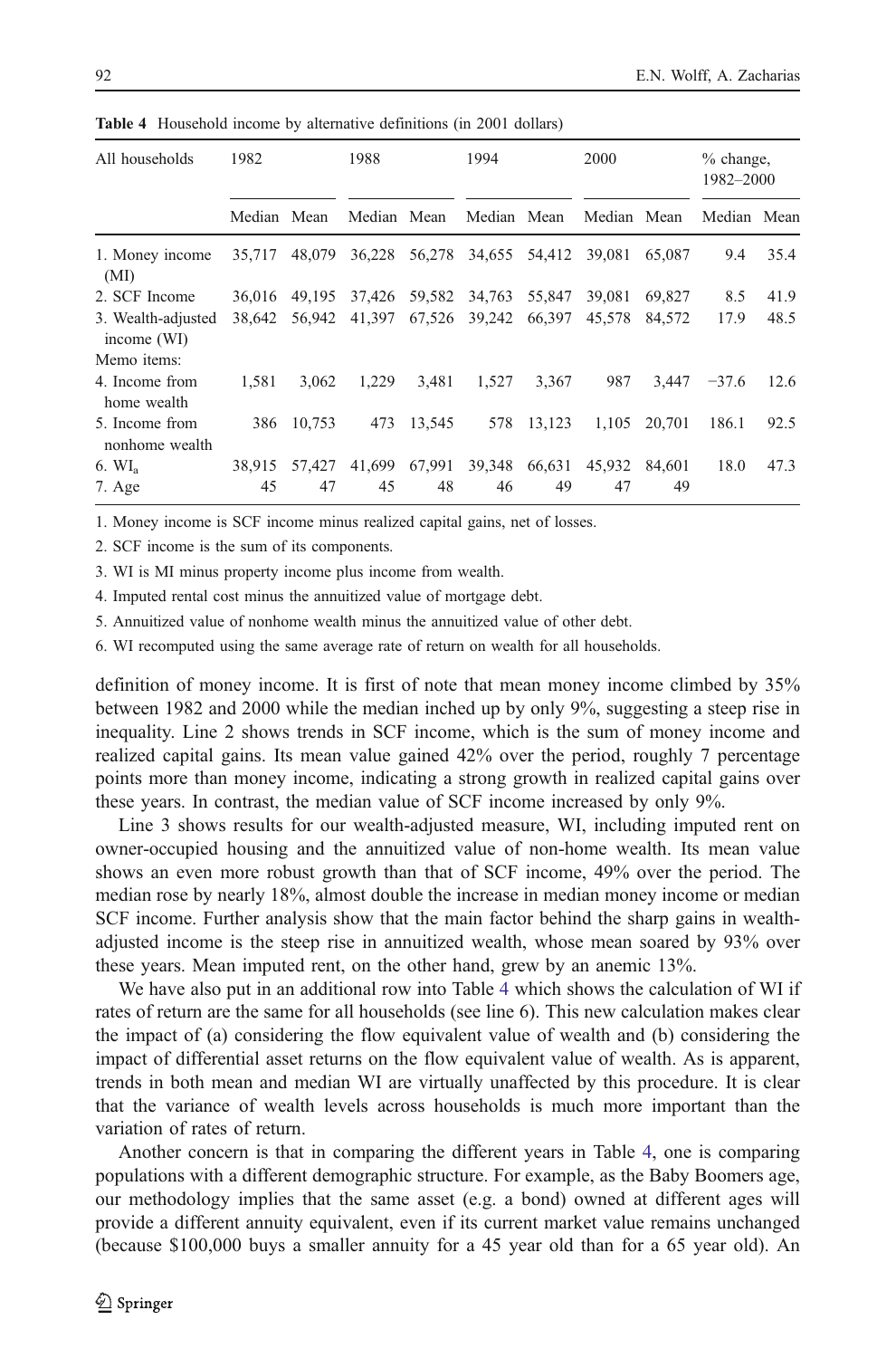important issue is how much the changing age profile of the US matters for time trends in WI. We have therefore included both the median and mean age over the 1982–2000 period in Table [4.](#page-9-0) There is only a very modest increase in average age over the period so that it is unlikely that the changing age structure has much impact on changes in WI over the period.

#### 4.2 Racial/ethnic differences

The racial income gap was wider in 2000 and grew even more steeply between 1982 and 2000 when realized capital gains are included in income and the gap became still wider and grew even more when imputed rent and annuitized wealth (though mainly the latter) are added to money income. These results reflect the fact that the wealth gap between African-Americans and whites is considerably larger than the income gap. In 2001, for example, the ratio of mean net worth between blacks and non-Hispanic whites was only 0.14, compared to a ratio of  $0.57$  in money income.<sup>13</sup>

In 1982, the ratio of median MI between African-Americans and non-Hispanic whites was 0.56 and the corresponding ratio of mean income was 0.57 (see Table [5](#page-11-0) and Fig. [1\)](#page-12-0). By 2000, the ratio of medians actually edged upward a bit to 0.57 while that of means slipped to 0.50. The ratios of both median and mean SCF income in 1982 were slightly lower than those of money income. The ratio of median SCF income remained unchanged in 2000 while the ratio of mean SCF income plummeted from 0.55 to 0.46, much lower than that of mean money income. Likewise, the ratio of median WI in 1982 was somewhat lower that than of SCF income, while the ratio of mean WI was a full 5 percentage points lower. In this case, the ratio of median WI fell from 0.53 in 1982 to 0.49 in 2000, while that of mean WI fell even more steeply, from 0.50 to 0.41.

The pattern of results is very similar for Hispanics. In particular, there was a more precipitous drop in WI than standard MI, with the ratio of median MI between Hispanics and whites falling by 8 percentage points and that of mean MI by 10 percentage points, while the corresponding ratios for WI declined by 11 and 13 percentage points, respectively. Moreover, by 2000 the ratio of medians was much lower for WI, 0.50, than for MI, 0.59, as was the ratio of means, 0.43 versus 0.54.

The pattern is also similar for the fourth category, Asians and other races ("Asians" for short). In 1982 there was virtual parity in MI between Asians and whites. However, by 2001 the ratio slipped to 0.80 for median MI and 0.85 for mean MI. This drop is likely the result of a large Asian immigration and a big expansion of the Asian population in the intervening years. The ratio of WI in 1982 was slightly below parity, a ratio of 0.95 for the median and 0.89 for the mean. However, by 2000 these ratios had plummeted to 0.73 and 0.78, respectively.

## 4.3 Age differences

Table [6](#page-13-0) shows the same set of results by age of householder (also see Fig. [2\)](#page-14-0). The effect of using wealth-adjusted income instead of money income is to increase the relative wellbeing of older groups relative to younger ones. There are two reasons. First, the wealth-

 $\frac{13}{13}$  A considerable literature has developed which discusses the reasons behind the large size of the racial wealth gap in comparison to the income gap (see, for example, [\[1](#page-31-0), [10,](#page-32-0) [16,](#page-32-0) [18](#page-32-0)]). One of the key factors explaining the large racial wealth gap is differences in inheritances between the two racial groups. Using the Panel Study of Income Dynamics, Gittleman and Wolff [[10\]](#page-32-0) reported that the actual ratio of mean wealth between African-Americans and whites changed from 0.25 to 0.28 between 1984 and 1994. But if African Americans had inherited the same amount as whites during this 1984–1994 period, this ratio would have been 4 percentage points higher in 1994 – that is, 0.32.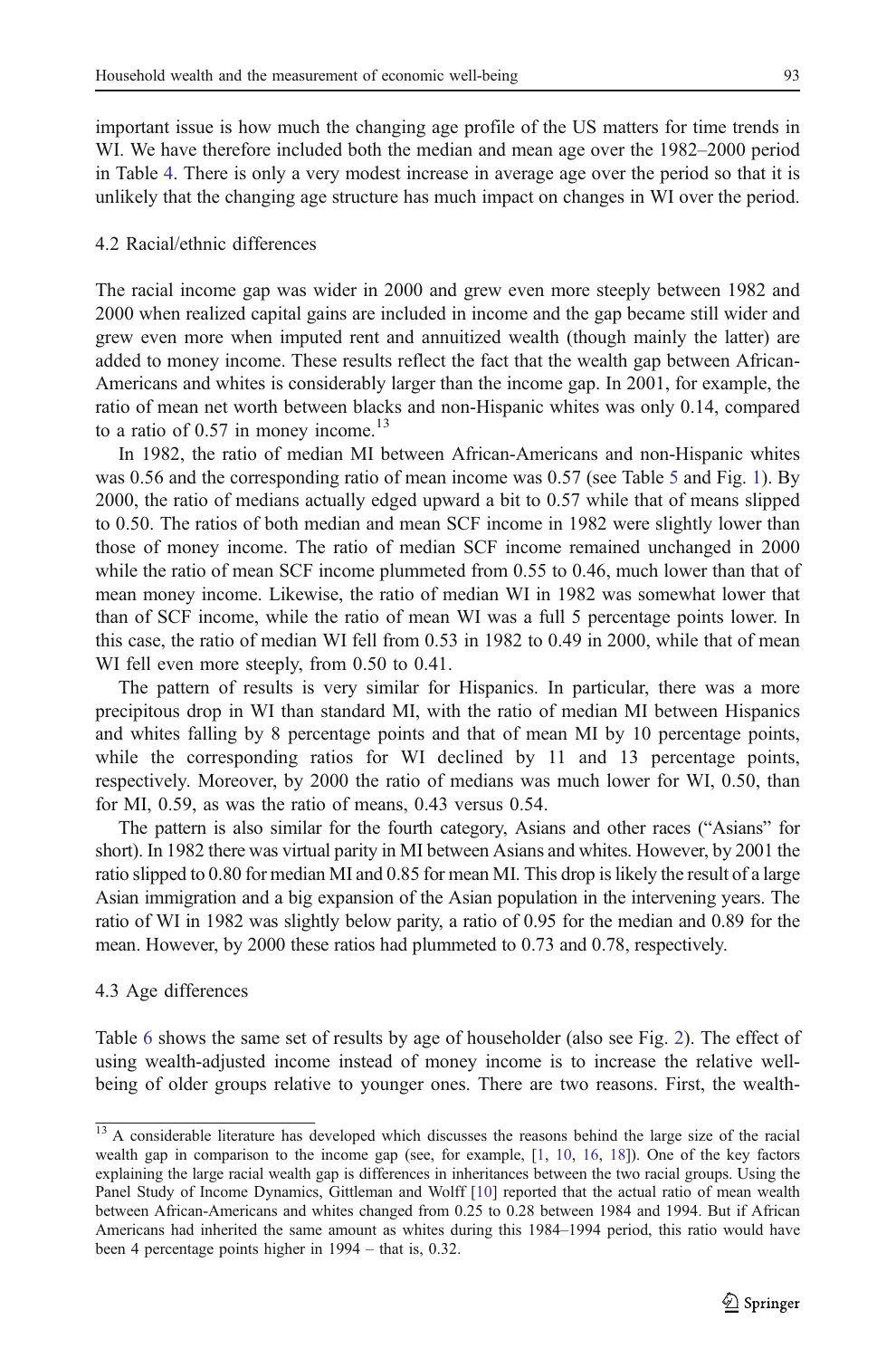|                                | 1982             |             | 1982 ratio to<br>whites |      | 2000         |             | whites   | 2000 ratio to |  |
|--------------------------------|------------------|-------------|-------------------------|------|--------------|-------------|----------|---------------|--|
|                                | Median Mean      |             | Median                  | Mean | Median Mean  |             | Median   | Mean          |  |
| Non-Hispanic whites            |                  |             |                         |      |              |             |          |               |  |
| 1. Money income (MI)           | 38,540           | 51,658      | 1.00                    | 1.00 | 43,586       | 72,806      | 1.00     | 1.00          |  |
| 2. SCF Income                  | 38,764           | 53,011      | 1.00                    | 1.00 | 44,738       | 78,871      | 1.00     | 1.00          |  |
| 3. Wealth-adjusted income (WI) | 42,243           | 62,013      | 1.00                    | 1.00 | 52,591       | 97,108 1.00 |          | 1.00          |  |
| Memo items:                    |                  |             |                         |      |              |             |          |               |  |
| 4. Income from home wealth     | 2,047            | 3,441       | 1.00                    | 1.00 | 1,710        | 4,115       | 1.00     | 1.00          |  |
| 5. Income from nonhome wealth  | 761              | 12,764      | 1.00                    | 1.00 | 2,209        | 25,811      | 1.00     | 1.00          |  |
| African Americans              |                  |             |                         |      |              |             |          |               |  |
| 1. Money income (MI)           | 21,474           | 29,231 0.56 |                         | 0.57 | 24,683       | 36,321 0.57 |          | 0.50          |  |
| 2. SCF Income                  | 21,474           | 29,244 0.55 |                         | 0.55 | 24,683       | 36,525 0.55 |          | 0.46          |  |
| 3. Wealth-adjusted income (WI) | 22,324           | 31,093 0.53 |                         | 0.50 | 25,714       | 39,356 0.49 |          | 0.41          |  |
| Memo items:                    |                  |             |                         |      |              |             |          |               |  |
| 4. Income from home wealth     | $\theta$         | 1,164 0.00  |                         | 0.34 | $\Omega$     |             | 740 0.00 | 0.18          |  |
| 5. Income from nonhome wealth  | $\mathbf{0}$     | 1,439 0.00  |                         | 0.11 | 33           | 2,807 0.02  |          | 0.11          |  |
| Hispanics                      |                  |             |                         |      |              |             |          |               |  |
| 1. Money income (MI)           | 25,693           | 32,912 0.67 |                         | 0.64 | 25,711       | 39,494 0.59 |          | 0.54          |  |
| 2. SCF Income                  | 25,693           | 32,912 0.66 |                         | 0.62 | 25,711       | 39,935 0.57 |          | 0.51          |  |
| 3. Wealth-adjusted income (WI) | 25,719           | 34,523 0.61 |                         | 0.56 | 26,365       | 41,709 0.50 |          | 0.43          |  |
| Memo items:                    |                  |             |                         |      |              |             |          |               |  |
| 4. Income from home wealth     | $\mathbf{0}$     | 1.440 0.00  |                         | 0.42 | $\mathbf{0}$ | 1,120 0.00  |          | 0.27          |  |
| 5. Income from nonhome wealth  | $\mathbf{0}$     |             | 576 0.00                | 0.05 | 1            | 3,056 0.00  |          | 0.12          |  |
| Asians and other races         |                  |             |                         |      |              |             |          |               |  |
| 1. Money income (MI)           | 38,356           | 51,619 1.00 |                         | 1.00 | 34,967       | 61,544 0.80 |          | 0.85          |  |
| 2. SCF Income                  | 38,356           | 51,702 0.99 |                         | 0.98 | 35,111       | 63,534 0.78 |          | 0.81          |  |
| 3. Wealth-adjusted income (WI) | 40,156           | 55,303 0.95 |                         | 0.89 | 38,508       | 75,514 0.73 |          | 0.78          |  |
| Memo items:                    |                  |             |                         |      |              |             |          |               |  |
| 4. Income from home wealth     | $\boldsymbol{0}$ | 2,400 0.00  |                         | 0.70 | $\mathbf{0}$ | 4,487 0.00  |          | 1.09          |  |
| 5. Income from nonhome wealth  | 19               | 3,688 0.03  |                         | 0.29 | 463          | 15,005 0.21 |          | 0.58          |  |

<span id="page-11-0"></span>Table 5 Household income by alternative definitions and race/ethnic groups (in 2001 dollars)

income ratios are higher for older households. Second, mortality rates are higher for older individuals than younger ones, which result in larger annuity flows per dollar of wealth. Moreover, because of the tilt in age-wealth profiles in favor of older household over the years 1982 to 2000, wealth-adjusted income grows faster relative to money income for older groups than for younger ones.

The results are quite dramatic. For age group 65–74, the ratio of median WI to the overall median grew more than the corresponding ratio of MI (10 versus 5 percentage points) over the 1982–2000 period, as did the ratio of mean WI to the overall mean (3 versus −10 percentage points). By 2000, the ratio of median WI for this age group to the overall median was 0.87, compared to 0.71 for median MI, while the ratio of mean WI for the age group to the overall mean was actually over one (1.10) compared to the corresponding ratio of 0.78 for MI. Results are similar for age group 75 and over. By 2000 the mean WI of this group reached 90% of the overall, compared to 50% for MI.

For age groups 45–54 and 55–64, the WI figures relative to the overall are quite similar to those for MI. On the other hand, the two youngest age groups show a deterioration in their relative level of well-being when WI is used as the index of well-being instead of MI.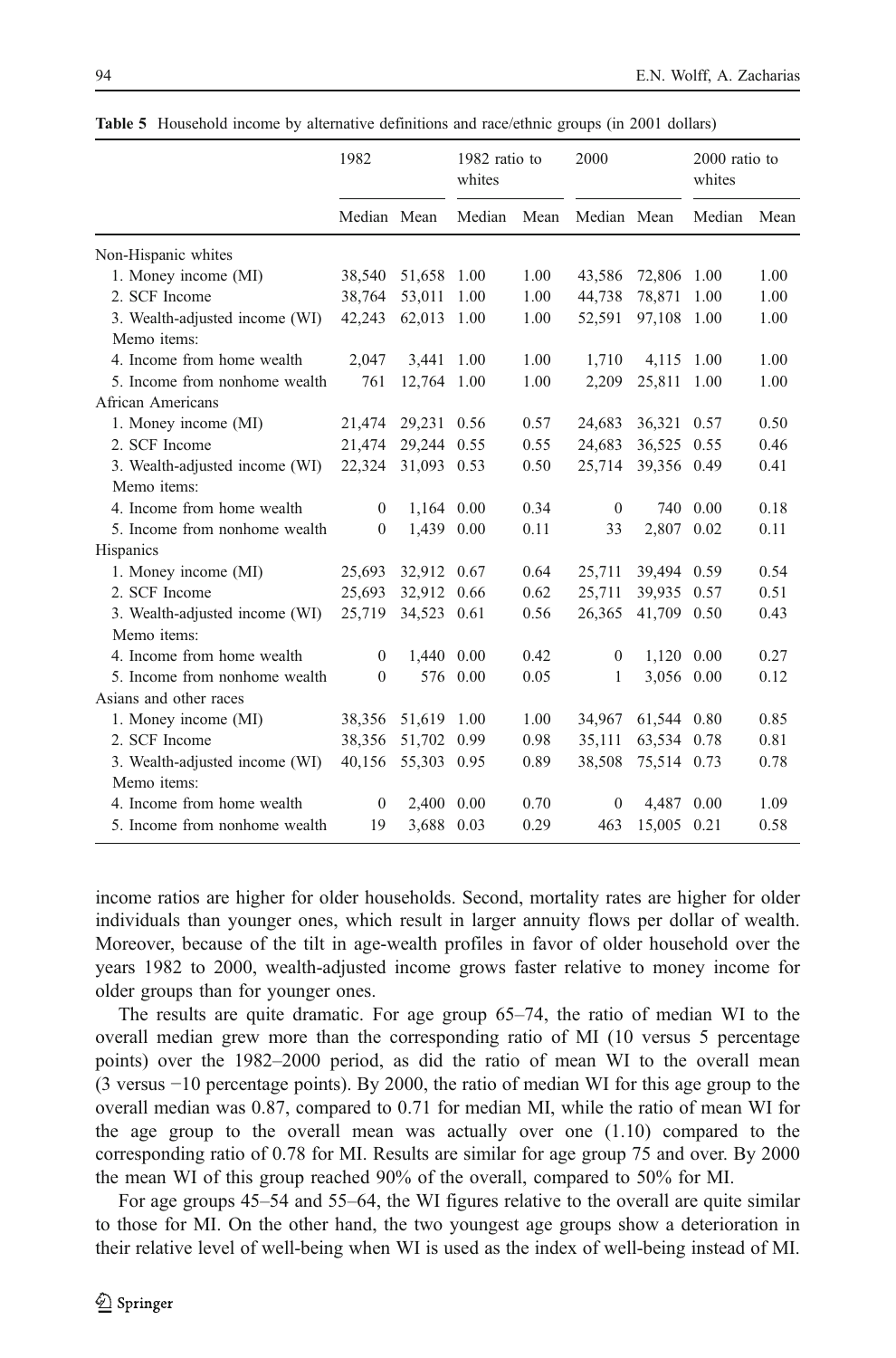<span id="page-12-0"></span>

Fig. 1 Ratio of mean income to the mean income of non-Hispanic whites by race/ethnicity and income definition, 2000

For the under 35 age group, the ratio of mean WI to the overall was 0.54 in 2000, compared to a ratio of 0.67 on the basis of MI, while for age group 35–44 the corresponding ratios are 0.97 and 1.15. Measured growth in well-being between 1982 and 2000 also appears slower for these two age groups when WI is used as the metric instead of MI.

Indeed, in absolute terms, there was virtually no change in median MI or in median WI for the under 35 age group, and only a modest increase for age group 35–44. Moreover, if one compares the median income of the same baby boomer pseudo-cohort (35–44 year olds in 1982 compared with 55–64 year olds in 2000) there is almost a 9% decline in median WI and only a 3% increase in median WI. On the other hand, the average MI of that same pseudo-cohort increases by a third and mean WI more than doubles – another indication of the huge increase in inequality for the baby-boomers.

#### 4.4 Household type

Table [7](#page-15-0) shows median and mean income according to alternative definitions of income for five household types (also see Fig. [3\)](#page-16-0). We first look at married couples with children.<sup>14</sup> These households tend to fall in the 25–55 age range, so that their wealth-income ratios also tend to be below average. Moreover, since these households are relatively young, their life expectancies are longer than average, so that their annuity to wealth ratios are lower than average. On the other hand, this group has an above average homeownership rate, so that the value of imputed rent should be above average. In 1982, the median money income of the group was 37% above average and their mean income was 23% above average. There was a marked improvement in both median and mean MI for these households between 1982 and

<sup>&</sup>lt;sup>14</sup> This category refers to families with children under the age of 18 living at home. The income of adult children living at home is included in household income.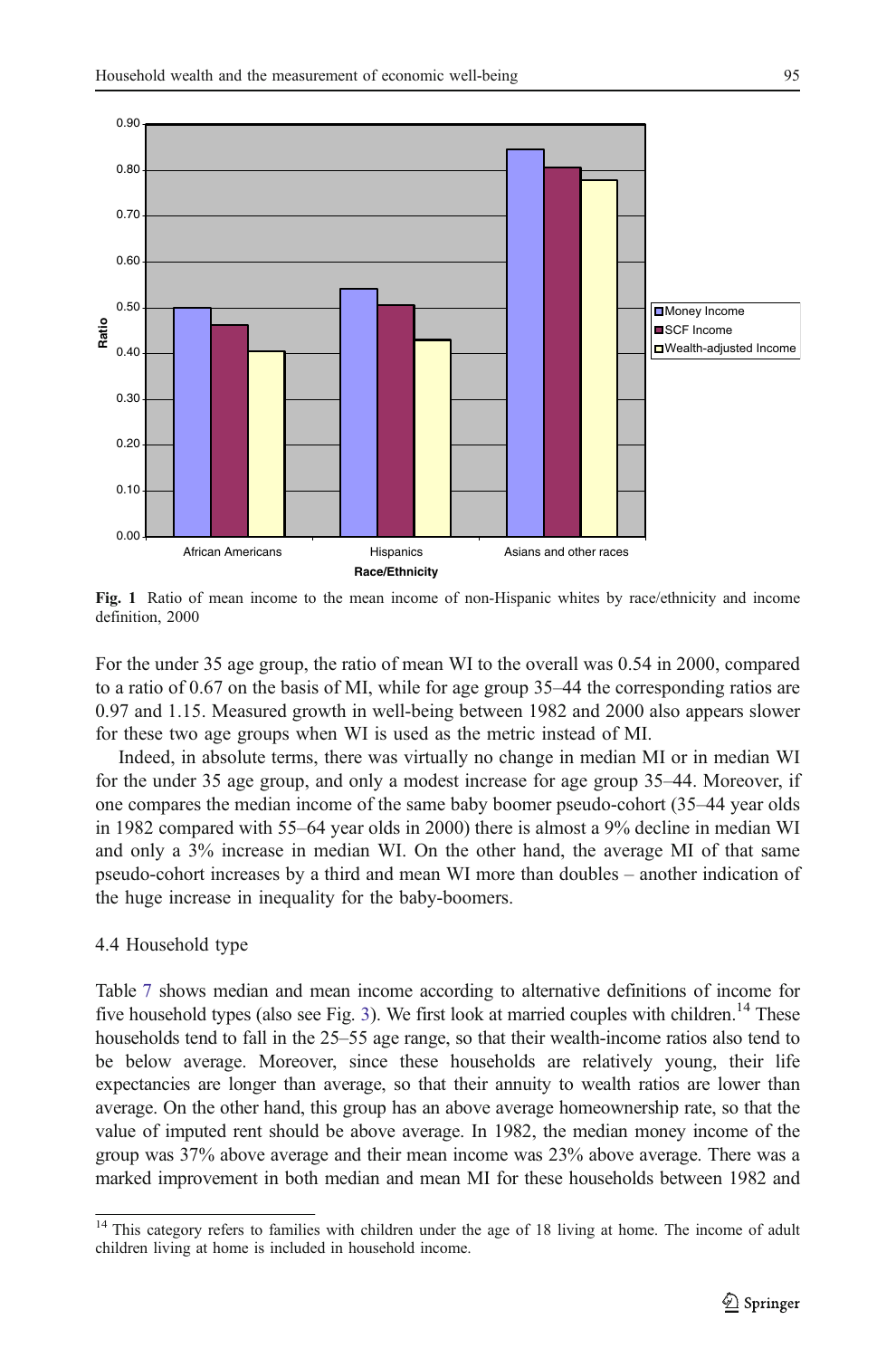|                                               | 1982         |             | 1982 ratio to<br>overall | 2000 |              |             | overall  | 2000 ratio to |  |
|-----------------------------------------------|--------------|-------------|--------------------------|------|--------------|-------------|----------|---------------|--|
|                                               | Median Mean  |             | Median                   | Mean | Median Mean  |             | Median   | Mean          |  |
| Under 35                                      |              |             |                          |      |              |             |          |               |  |
| 1. Money income (MI)                          | 32,166       | 37,646      | 0.90                     | 0.78 | 32,931       | 43,680 0.84 |          | 0.67          |  |
| 2. SCF Income                                 | 32,423       | 37,934 0.90 |                          | 0.77 | 32,931       | 44,440 0.84 |          | 0.64          |  |
| 3. Wealth-adjusted income (WI)                | 33,173       | 39,072      | 0.86                     | 0.69 | 33,608       | 45,729 0.75 |          | 0.54          |  |
| Memo items:                                   |              |             |                          |      |              |             |          |               |  |
| 4. Income from home wealth                    | $\mathbf{0}$ | 1,009       | 0.00                     | 0.33 | $\theta$     |             | 846 0.00 | 0.25          |  |
| 5. Income from nonhome wealth                 | 5            | 1,173       | 0.01                     | 0.11 | $\mathbf{0}$ | 2,010 0.00  |          | 0.10          |  |
| $35 - 44$                                     |              |             |                          |      |              |             |          |               |  |
| 1. Money income (MI)                          | 49,551       | 58,885      | 1.39                     | 1.22 | 51,423       | 74,533 1.32 |          | 1.15          |  |
| 2. SCF Income                                 | 49,845       | 60,080      | 1.38                     | 1.22 | 51,423       | 77,230      | 1.32     | 1.11          |  |
| 3. Wealth-adjusted income (WI)                | 51,617       | 63,246      | 1.34                     | 1.11 | 55,055       | 82,043      | 1.22     | 0.97          |  |
| Memo items:                                   |              |             |                          |      |              |             |          |               |  |
| 4. Income from home wealth                    | 2,063        | 3.049       | 1.30                     | 1.00 | 741          | 2,684 0.75  |          | 0.78          |  |
| 5. Income from nonhome wealth                 | 396          | 3,739       | 1.03                     | 0.35 | 854          | 7,760 0.77  |          | 0.37          |  |
| $45 - 54$                                     |              |             |                          |      |              |             |          |               |  |
| 1. Money income (MI)                          | 47,514       | 60,612      | 1.33                     | 1.26 | 55,537       | 89,871      | 1.42     | 1.38          |  |
| 2. SCF Income                                 | 47,716       | 61,706      | 1.32                     | 1.25 | 56,154       | 100,257     | 1.44     | 1.44          |  |
| 3. Wealth-adjusted income (WI)                | 52,146       | 71,562      | 1.35                     | 1.26 | 61,576       | 107,966     | 1.37     | 1.28          |  |
| Memo items:                                   |              |             |                          |      |              |             |          |               |  |
| 4. Income from home wealth                    | 3,147        | 4,455       | 1.99                     | 1.45 | 1,517        | 3,970       | 1.54     | 1.15          |  |
| 5. Income from nonhome wealth                 | 738          | 11,107      | 1.91                     | 1.03 | 2,207        | 19,274 2.00 |          | 0.93          |  |
| $55 - 64$                                     |              |             |                          |      |              |             |          |               |  |
| 1. Money income (MI)                          | 39,979       | 57,467      | 1.12                     | 1.20 | 45,252       | 84,620      | 1.16     | 1.30          |  |
| 2. SCF Income                                 | 40,025       | 59,103      | 1.11                     | 1.20 | 45,252       | 92,273      | 1.16     | 1.32          |  |
| 3. Wealth-adjusted income (WI)                | 44,908       | 70,610      | 1.16                     | 1.24 | 53,211       | 118,918     | 1.18     | 1.41          |  |
| Memo items:                                   |              |             |                          |      |              |             |          |               |  |
| 4. Income from home wealth                    | 3,256        | 4,511       | 2.06                     | 1.47 | 2,834        | 5,234 2.87  |          | 1.52          |  |
| 5. Income from nonhome wealth                 | 2,197        | 17,063      | 5.69                     | 1.59 | 3,729        | 36,751 3.38 |          | 1.78          |  |
| $65 - 74$                                     |              |             |                          |      |              |             |          |               |  |
| 1. Money income (MI)                          | 23,487       | 42,410 0.66 |                          | 0.88 | 27,563       | 50,580 0.71 |          | 0.78          |  |
| 2. SCF Income                                 | 23,851       | 44,527      | 0.66                     | 0.91 | 27,768       | 55,410 0.71 |          | 0.79          |  |
| 3. Wealth-adjusted income (WI)<br>Memo items: | 28,923       | 60,980 0.75 |                          | 1.07 | 38,959       | 92,959 0.87 |          | 1.10          |  |
| 4. Income from home wealth                    | 3,023        | 4,662       | 1.91                     | 1.52 | 3,413        | 5,436 3.46  |          | 1.58          |  |
| 5. Income from nonhome wealth                 | 3,184        | 27,019 8.25 |                          | 2.51 | 5,336        | 45,638 4.83 |          | 2.20          |  |
| 75 and over                                   |              |             |                          |      |              |             |          |               |  |
| 1. Money income (MI)                          | 13,764       | 26,298 0.39 |                          | 0.55 | 18,615       | 32,550 0.48 |          | 0.50          |  |
| 2. SCF Income                                 | 14,073       | 27,996      | 0.39                     | 0.57 | 18,615       | 35,379 0.48 |          | 0.51          |  |
| 3. Wealth-adjusted income (WI)                | 17,726       | 49,178 0.46 |                          | 0.86 | 30,337       | 76,134 0.67 |          | 0.90          |  |
| Memo items:                                   |              |             |                          |      |              |             |          |               |  |
| 4. Income from home wealth                    | 1,861        | 3,115       | 1.18                     | 1.02 | 3,603        | 5,410 3.65  |          | 1.57          |  |
| 5. Income from nonhome wealth                 | 2,125        | 29,096 5.50 |                          | 2.71 | 5,396        | 46,009 4.88 |          | 2.22          |  |

<span id="page-13-0"></span>Table 6 Household income by alternative definitions and age of household head (2001 dollars)

2000 to 58 and 41% above average, respectively. The wealth adjusted median income of this group was 35% above average in 1982, about the same as their relative MI, while their wealth-adjusted mean income was 13% above average, about 10 percentage points less than their relative money income. Over the period, their relative median and mean WI grew less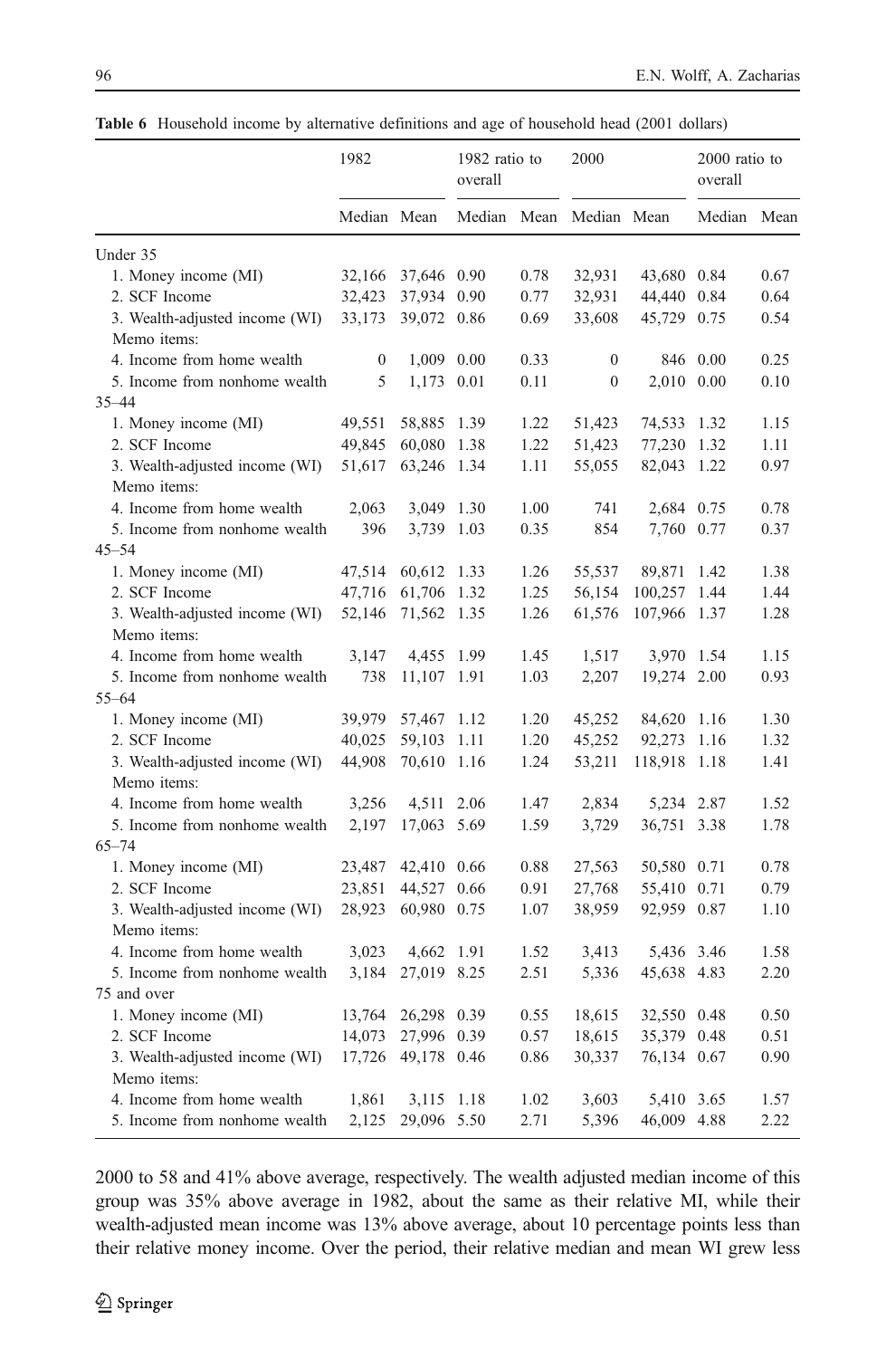<span id="page-14-0"></span>

Fig. 2 The ratio of mean income to the overall mean by age and income definition, 2000

than their relative median and mean MI, reaching only 49 and 24% above average, respectively. The main reason for the slower growth in WI is the relative decline in imputed rent for this group of households.

Single female-headed families with children constitute a group characterized by a very low wealth to income ratio and a low homeownership rate. In 1982 they were well below average in terms of MI and even further below average (3–4 percentage points) in terms of WI. Their relative median MI declined slightly to 53% of the overall median in 2000, and their relative mean MI dropped sharply to 38%. However, their median WI fell more steeply, to 46% of the overall in 2000, and their mean WI collapsed even more, to only 32% of the overall mean.

Married couples without children are older than average and therefore have high wealthincome ratios, high annuity to wealth ratios, and a large homeownership rate. In 1982, their median and mean MI was, respectively, 28 and 33% above average, similar levels to married couples with children. However, between 1982 and 2000, there was very little change in their relative position (unlike married couples with children). The wealth-adjusted median and mean income of this group was, respectively, 36 and 46% above average in 1982, greater than their relative MI. However, here too, there was very little change in their relative median and mean WI over the period. By 2000, their relative wealth-adjusted median income level was identical to that of married couples with children, though their relative mean WI was 18 percentage points above because of their greater wealth holdings.

The relative money income of single-female headed households without children was very similar to that of single-female headed families with children in both 1982 and 2000. However, the relative WI of the former was from 3 to 10 percentage points greater than the latter, a reflection of their higher non-home wealth holdings and their higher homeownership rate. The relative income position of single-male headed households without children lies in between that of single-female headed households and married couples. Both their median and mean MI in 1982 was 75% of the overall mean. Their median MI remained about the same in 2000 though their mean MI slipped to 63% of the overall mean. Their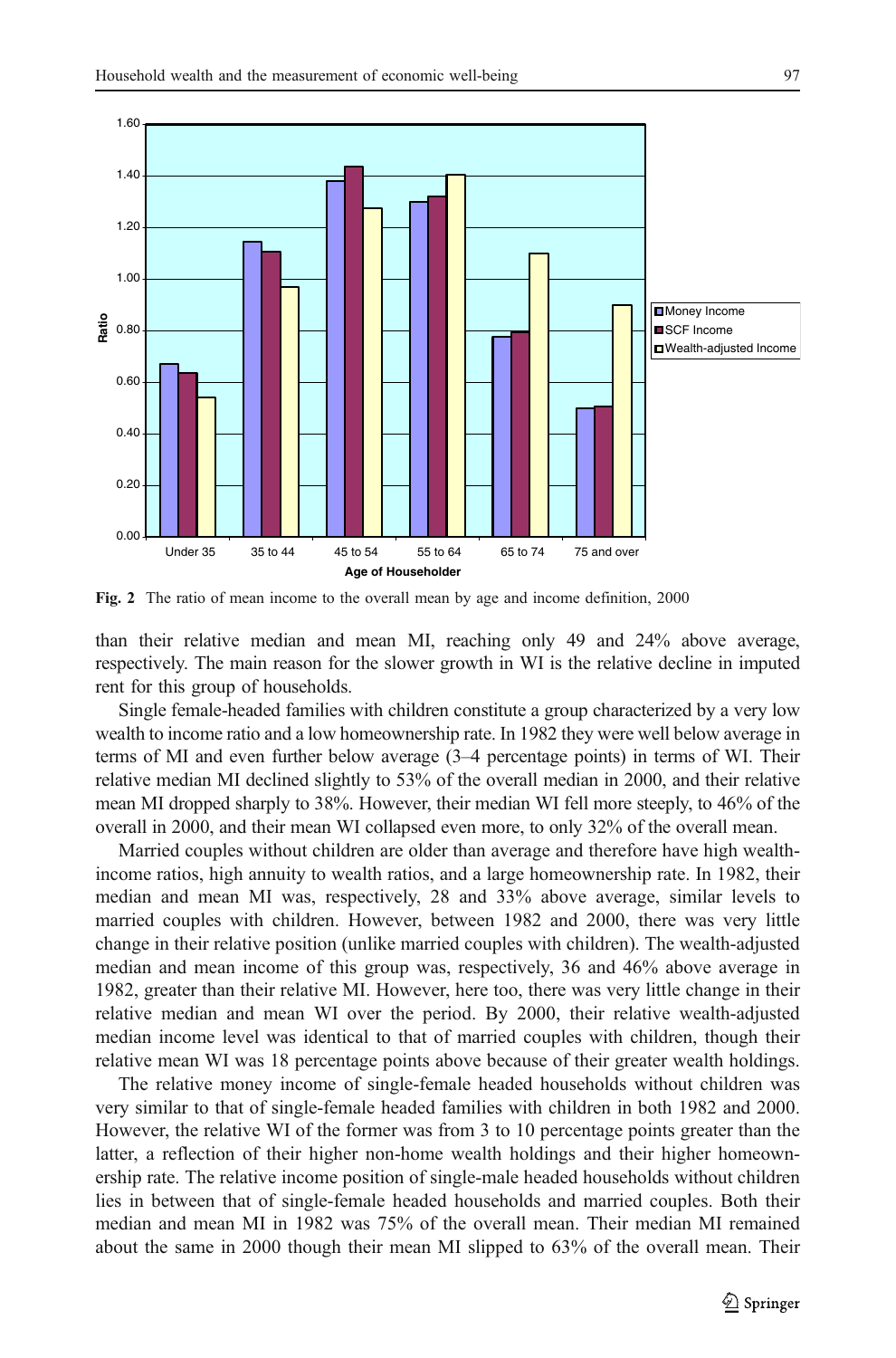| 4. Income from home wealth                                                                                   | $\Omega$ | 1,455 0.0 |  |
|--------------------------------------------------------------------------------------------------------------|----------|-----------|--|
| 5. Income from nonhome wealth                                                                                | 171      | 7,274 0.4 |  |
| elative WI was about the same as their relative<br>nedian and mean WI fell between 1982 and 200              |          |           |  |
| Inequality of well-being                                                                                     |          |           |  |
| .1 Overall trends                                                                                            |          |           |  |
| Ve next turn to trends in inequality using the three in<br>n Gini coefficients for the three income measures |          |           |  |
| $\supseteq$ Springer                                                                                         |          |           |  |
|                                                                                                              |          |           |  |

<span id="page-15-0"></span>Table 7 Household income by alternative definitions and parental and marital status (in 2001 dollars)

|                                       | 1982         |             | 1982 ratio to<br>overall |      | 2000             |             | 2000 ratio to<br>overall |      |
|---------------------------------------|--------------|-------------|--------------------------|------|------------------|-------------|--------------------------|------|
|                                       | Median Mean  |             | Median                   |      | Mean Median Mean |             | Median                   | Mean |
| Married couples with children         |              |             |                          |      |                  |             |                          |      |
| 1. Money income (MI)                  | 49,001       | 58,960      | 1.37                     | 1.23 | 61,707           | 91,613      | 1.58                     | 1.41 |
| 2. SCF Income                         | 49,001       | 59,746      | 1.36                     | 1.21 | 61,800           | 95,109      | 1.58                     | 1.36 |
| 3. Wealth-adjusted income (WI)        | 51,977       | 64,594      | 1.35                     | 1.13 | 66,957           | 105,220     | 1.49                     | 1.24 |
| Memo items:                           |              |             |                          |      |                  |             |                          |      |
| 4. Income from home wealth            | 2,098        | 3,278 1.33  |                          | 1.07 | 1,204            | 3,458 1.22  |                          | 1.00 |
| 5. Income from nonhome wealth         | 243          | 4,842 0.63  |                          | 0.45 | 1,004            | 14,466 0.91 |                          | 0.70 |
| Single-female headed with children    |              |             |                          |      |                  |             |                          |      |
| 1. Money income (MI)                  | 19,270       | 23,302 0.54 |                          | 0.48 | 20,569           | 24,767 0.53 |                          | 0.38 |
| 2. SCF Income                         | 19,380       | 23,627 0.54 |                          | 0.48 | 20,569           | 25,315 0.53 |                          | 0.36 |
| 3. Wealth-adjusted income (WI)        | 19,767       | 24,862 0.51 |                          | 0.44 | 20,629           | 26,883 0.46 |                          | 0.32 |
| Memo items:                           |              |             |                          |      |                  |             |                          |      |
| 4. Income from home wealth            | $\theta$     | 1,315       | 0.00                     | 0.43 | $\Omega$         | 897         | 0.00                     | 0.26 |
| 5. Income from nonhome wealth         | $\theta$     |             | 872 0.00                 | 0.08 | $\mathbf{0}$     | 1,760 0.00  |                          | 0.09 |
| Married couples without children      |              |             |                          |      |                  |             |                          |      |
| 1. Money income (MI)                  | 45,881       | 63,743      | 1.28                     | 1.33 | 51,731           | 83,117 1.32 |                          | 1.28 |
| 2. SCF Income                         | 45,991       | 66,038      | 1.28                     | 1.34 | 52,863           | 89,368      | 1.35                     | 1.28 |
| 3. Wealth-adjusted income (WI)        | 52,547       | 82,956      | 1.36                     | 1.46 | 67,020           | 120,417     | 1.49                     | 1.42 |
| Memo items:                           |              |             |                          |      |                  |             |                          |      |
| 4. Income from home wealth            | 3,072        | 4,523 1.94  |                          | 1.48 | 2,803            | 5,273 2.84  |                          | 1.53 |
| 5. Income from nonhome wealth         | 2,225        | 24,843 5.76 |                          | 2.31 | 4,494            | 39,518 4.07 |                          | 1.91 |
| Single-female headed without children |              |             |                          |      |                  |             |                          |      |
| 1. Money income (MI)                  | 18,352       | 23,934 0.51 |                          | 0.50 | 20,055           | 27,300 0.51 |                          | 0.42 |
| 2. SCF Income                         | 18,433       | 24,258 0.51 |                          | 0.49 | 20,055           | 28,300 0.51 |                          | 0.41 |
| 3. Wealth-adjusted income (WI)        | 20,838       | 27,459 0.54 |                          | 0.48 | 24,302           | 35,413 0.54 |                          | 0.42 |
| Memo items:                           |              |             |                          |      |                  |             |                          |      |
| 4. Income from home wealth            | 279          | 2,221       | 0.18                     | 0.73 | 367              | 2,397 0.37  |                          | 0.70 |
| 5. Income from nonhome wealth.        | 259          | 5,382       | 0.67                     | 0.50 | 464              | 8,608 0.42  |                          | 0.42 |
| Single-male headed without children   |              |             |                          |      |                  |             |                          |      |
| 1. Money income (MI)                  | 26,631       | 35,982 0.75 |                          | 0.75 | 28,797           | 41,310 0.74 |                          | 0.63 |
| 2. SCF Income                         | 26,794       | 36,729 0.74 |                          | 0.75 | 28,797           | 53,272 0.74 |                          | 0.76 |
| 3. Wealth-adjusted income (WI)        | 28,417       | 41,546 0.74 |                          | 0.73 | 31,619           | 55,717 0.70 |                          | 0.66 |
| Memo items:                           |              |             |                          |      |                  |             |                          |      |
| 4. Income from home wealth            | $\mathbf{0}$ | 1,455 0.00  |                          | 0.48 | $\mathbf{0}$     | 1,964 0.00  |                          | 0.57 |
| 5. Income from nonhome wealth         | 171          | 7,274 0.44  |                          | 0.68 | 617              | 15,761 0.56 |                          | 0.76 |

relative WI was about the same as their relative money income in 1982 but both their median and mean WI fell between 1982 and 2000.

## 5 Inequality of well-being

# 5.1 Overall trends

We next turn to trends in inequality using the three income measures. Table [8](#page-17-0) shows time trends in Gini coefficients for the three income measures, as well as for net worth. On the basis of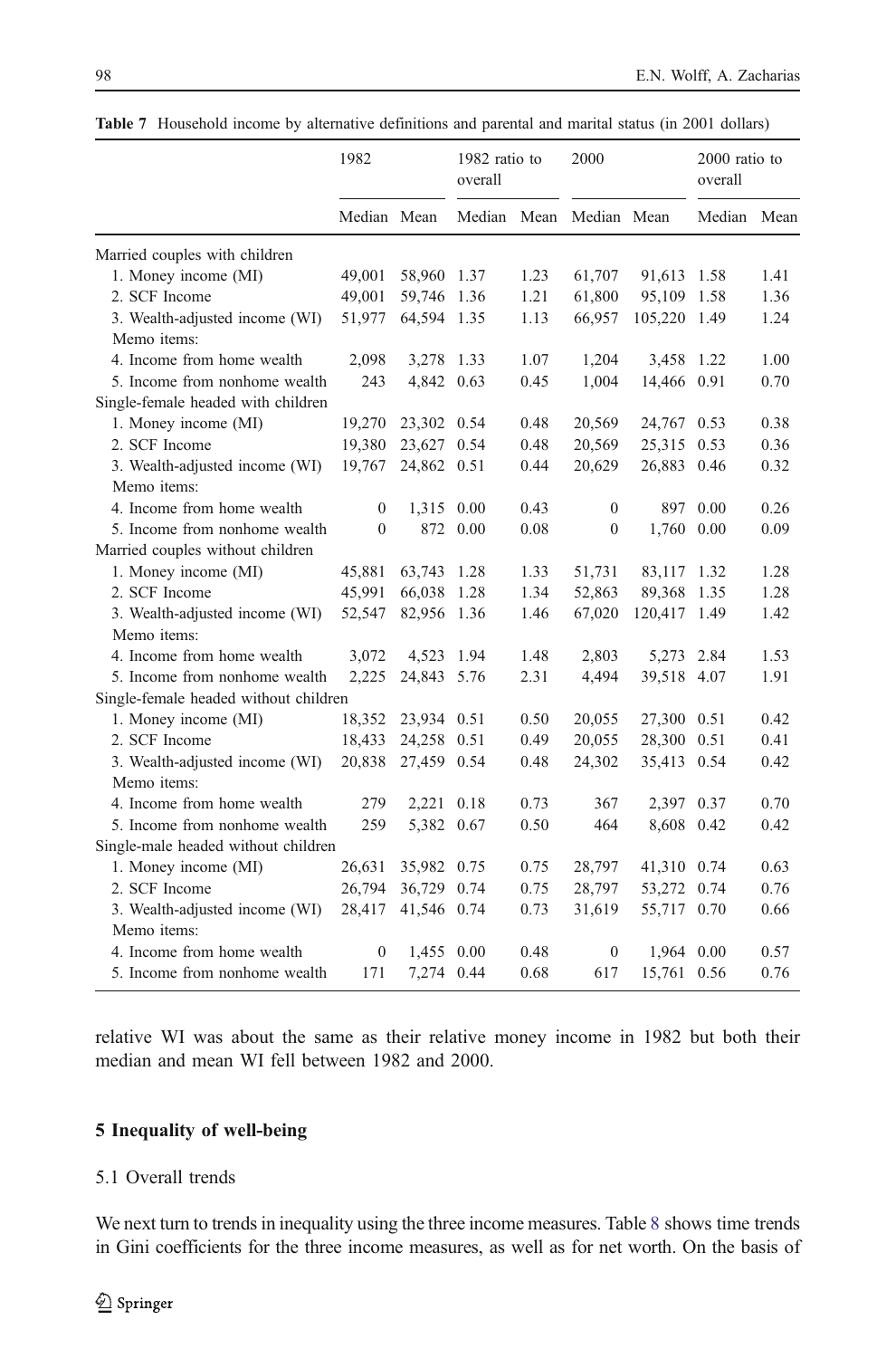<span id="page-16-0"></span>

Fig. 3 The ratio of mean income to the overall mean by parental and marital status and income definition, 2000

the SCF data and the Census concept of money income, the Gini coefficient climbed by a considerable amount, 0.093, between 1982 and 2000. The SCF definition of income leads to higher measured inequality in each year because of the concentration of capital gains in the upper income classes. In 2000 the difference in Gini coefficients between the two income concepts was 0.025. Inequality on the basis of SCF income shows an even sharper increase than money income, a gain of 0.111 over the period. The likely reason is the bull market of 2000 and the large realized capital gains in corporate stocks of that year.

WI shows the highest level of inequality among all the income measures in all the years. Its level is considerably higher than that of money income (by 0.040 in 2000) but it shows about the same change over the 1982–2000 period as the Gini coefficient for money income. The last but one line shows the Gini coefficient for net worth. As expected, its value is much higher than that of any of the three income concepts. However, interestingly, inequality in net worth shows a much more modest rise over the 1982–2000 period than any of the three income concepts.<sup>15</sup> Another telling result is that for all three income measures, as well as for net worth, the big increase in inequality occurred between 1982 and 1988, followed by a more modest rise over the 1990s.<sup>16</sup>

<sup>&</sup>lt;sup>15</sup> Wolff [[28\]](#page-32-0) argues that the reason for this apparent discrepancy is the failure to include Defined Benefit (DB) pension wealth in the conventional definition of household wealth. In particular, the period 1989 to 2001 was characterized by a dramatic transformation of the pension system, with Defined Contribution plans substituted for DB plans. As a result, if DB pension wealth were included in the standard wealth definition, wealth inequality for households aged 40 and over would show a large increase over the 1983–2001 period, commensurate with that of income inequality.

<sup>&</sup>lt;sup>16</sup> Another interesting comparison is between the SCF money income series and the CPS money income series. The former show much higher levels of inequality (a difference of 0.087 in the Gini coefficients). The increase in the Gini coefficient from 1982 to 2000 is about double for the SCF data than the CPS data. The differences in results between the SCF and CPS data are likely due to the absence of top-coding and the oversampling of the rich in the SCF.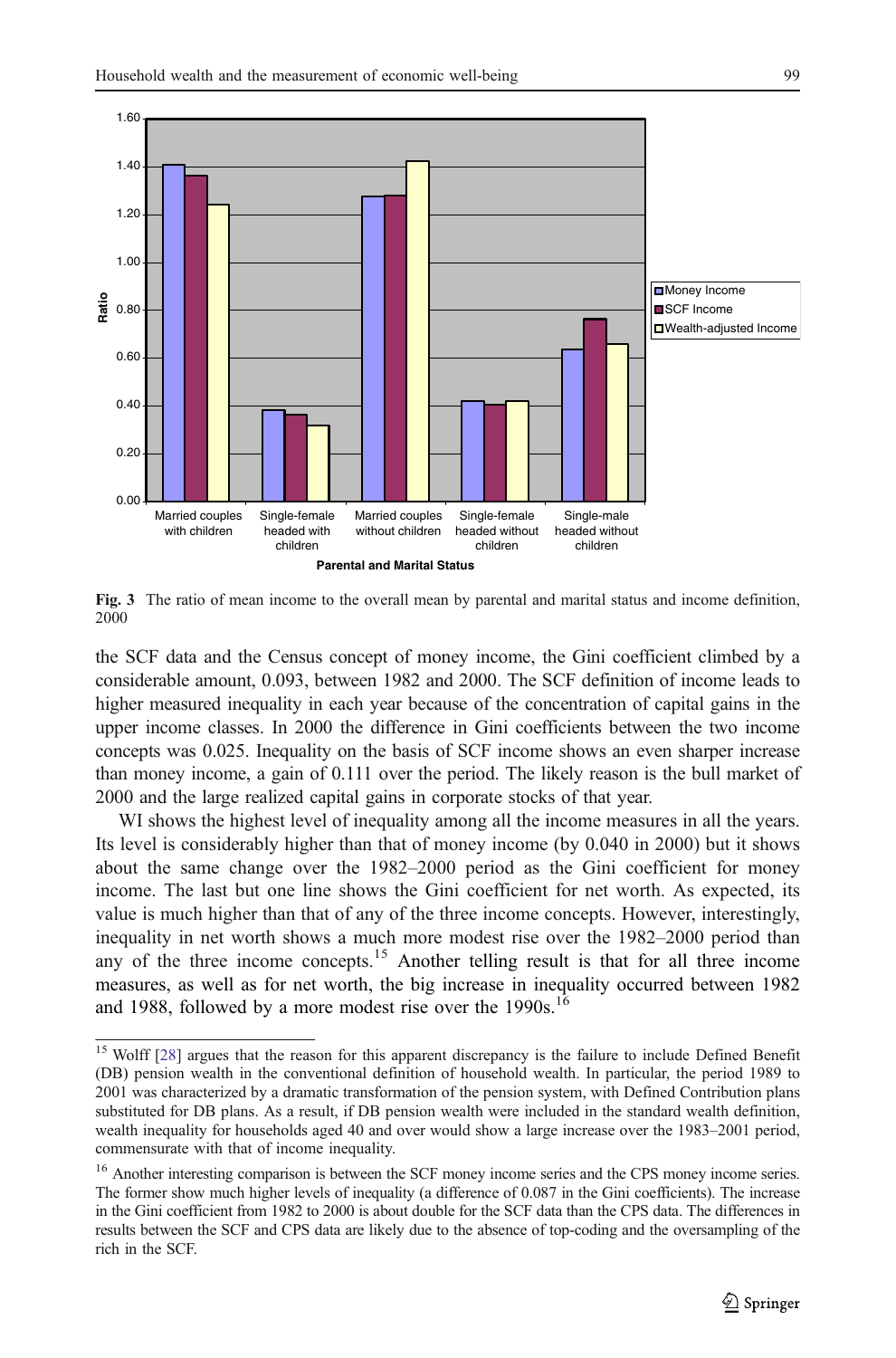| Income definition             | 1982  | 1988  | 1994  | 2000  | Change 1982-2000 |
|-------------------------------|-------|-------|-------|-------|------------------|
| Money income                  | 0.456 | 0.533 | 0.545 | 0.549 | 0.093            |
| <b>SCF</b> Income             | 0.464 | 0.553 | 0.552 | 0.574 | 0.111            |
| Wealth-adjusted income        | 0.493 | 0.556 | 0.562 | 0.589 | 0.096            |
| Memo items:                   |       |       |       |       |                  |
| Net worth                     | 0.798 | 0.814 | 0.823 | 0.827 | 0.029            |
| CPS money income <sup>a</sup> | 0.412 | 0.426 | 0.456 | 0.462 | 0.050            |
|                               |       |       |       |       |                  |

<span id="page-17-0"></span>Table 8 Economic inequality by income measure (Gini coefficients)

<sup>a</sup> Source: [http://www.census.gov/hhes/www/income/histinc/h04.html.](http://www.census.gov/hhes/www/income/histinc/h04.html)

The share of income from wealth in overall inequality depends crucially on how that income is measured. We separate the total income in each income definition into two sources, income from wealth and income from all other sources ("primary income"), and decompose inequality by income source using the method developed by Lerman and Yitzhaki  $[13]$ .<sup>17</sup> As shown in Table [9,](#page-18-0) the share of income from wealth in inequality is the smallest for money income in which standard property income (sum of interest, dividends and rents) is used as the measure of income from wealth. The SCF definition includes realized capital gains too, which enhances the income from wealth share in inequality by 3.7 percentage points in 1982 (from 15.3 to 19%) and 10.3 percentage points in 2000 (from 9.9 to 20.2%). As noted above, the stock market was very bullish in 2000 and this factor accounts for the larger share of income from wealth in inequality when realized capital gains are included. However, the share of income of from wealth in inequality is far higher for WI than for the other two measures. Compared with SCF income, our measure shows that the share of income from wealth in inequality was 16.8 percentage points higher at 35.8% in 1982 and 17.6 percentage points higher at 37.8% in 2000. Closer examination shows that annuitized nonhome wealth is the driving force behind the larger share of income from wealth in inequality. In 2000 the share of annuities alone in wealth-adjusted income was 24.5%, almost double the share of income from wealth in SCF income (13.5%) and more than three times the share in money income (7.2%).

Although the change in the Gini coefficient between 1982 and 2000 is similar for MI and WI, there is a striking asymmetry between the two measures with respect to the contribution made by income from wealth to the increase in inequality (see Fig. [4](#page-18-0)). Income from wealth actually had an inequality-reducing effect on money income since its contribution to the increase of 0.093 in the Gini was −0.016 points, indicating that the increase in inequality was due solely to the increasing inequality of primary income. In contrast, income from wealth and primary income contributed roughly the same amount to the increase of 0.096 in the Gini of WI. As noted above, SCF income showed the greatest increase of inequality between 1982 and 2000 among the three income measures at 0.111. However, income from wealth accounted for only about a quarter this increase (0.028), with the remainder coming from primary income.

The Gini coefficient can be calculated by means of a covariance-based formula that renders transparent the roles played in the determination of inequality by income gaps between households and ranks of households in the overall distribution [\[14](#page-32-0)]. Let  $\nu$  represent income, F the cumulative distribution of income,  $\mu$  the mean income, and  $s = y / \mu$ . Then the Gini can be

<sup>&</sup>lt;sup>17</sup> This is the so-called "natural decomposition." In this type of decomposition, the share of an income component in inequality is the product of its concentration coefficient and its share in total income divided by the Gini coefficient of total income.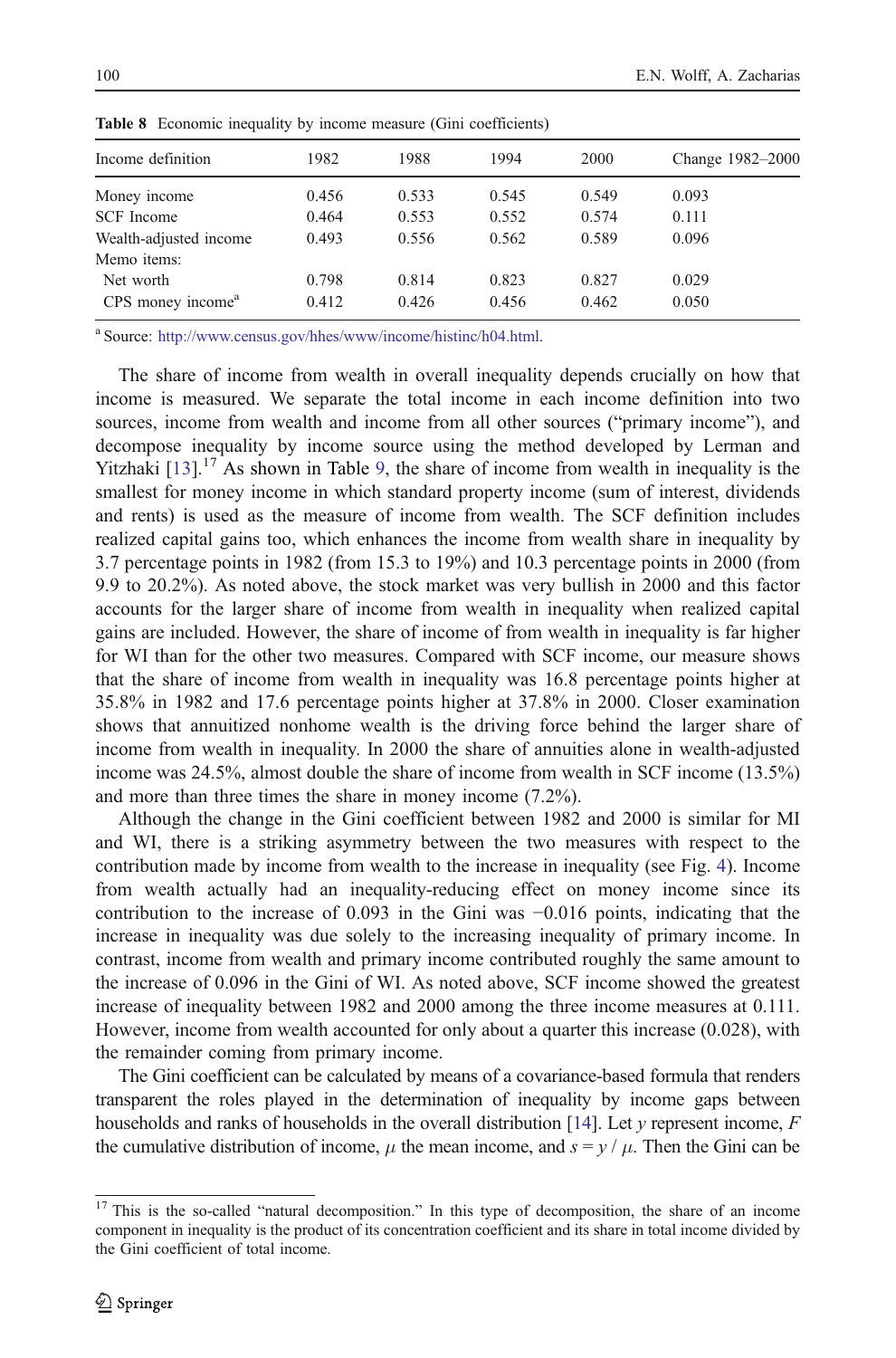|                       | 1982                           |                 |                        | 2000                         |                 |                        |  |
|-----------------------|--------------------------------|-----------------|------------------------|------------------------------|-----------------|------------------------|--|
|                       | Concentration<br>coefficient   | Income<br>share | Share in<br>inequality | Concentration<br>coefficient | Income<br>share | Share in<br>inequality |  |
| A. Money income (MI)  |                                |                 |                        |                              |                 |                        |  |
| Primary<br>income     | 0.430                          | 0.897           | 0.847                  | 0.533                        | 0.928           | 0.901                  |  |
| Income from<br>wealth | 0.679                          | 0.103           | 0.153                  | 0.755                        | 0.072           | 0.099                  |  |
| <b>B.</b> SCF income  |                                |                 |                        |                              |                 |                        |  |
| Primary<br>income     | 0.428                          | 0.877           | 0.810                  | 0.530                        | 0.865           | 0.798                  |  |
| Income from<br>wealth | 0.716                          | 0.123           | 0.190                  | 0.860                        | 0.135           | 0.202                  |  |
|                       | C. Wealth-adjusted income (WI) |                 |                        |                              |                 |                        |  |
| Primary<br>income     | 0.418                          | 0.757           | 0.642                  | 0.513                        | 0.714           | 0.622                  |  |
| Income from<br>wealth | 0.727                          | 0.243           | 0.358                  | 0.779                        | 0.286           | 0.378                  |  |
| Imputed rent          | 0.447                          | 0.054           | 0.049                  | 0.506                        | 0.041           | 0.035                  |  |
| Annuities             | 0.806                          | 0.189           | 0.309                  | 0.825                        | 0.245           | 0.343                  |  |

<span id="page-18-0"></span>Table 9 Decomposition of inequality by income source and definition, 1982 and 2000

calculated as:  $G = 2\text{cov}(s, F)$ . If we let a and b represent two income measures (e.g. money income and wealth-adjusted income) the difference between their Gini coefficients can be decomposed as:  $G_b - G_a = 2\cos(s_b - s_a, F_a) + 2\cos(s_b, F_b - F_a)$ . The first term in the decomposition is the change in measured inequality due to the change in relative incomes and



Fig. 4 Contribution to the total change in the Gini coefficient (in percentage points), 1982–2000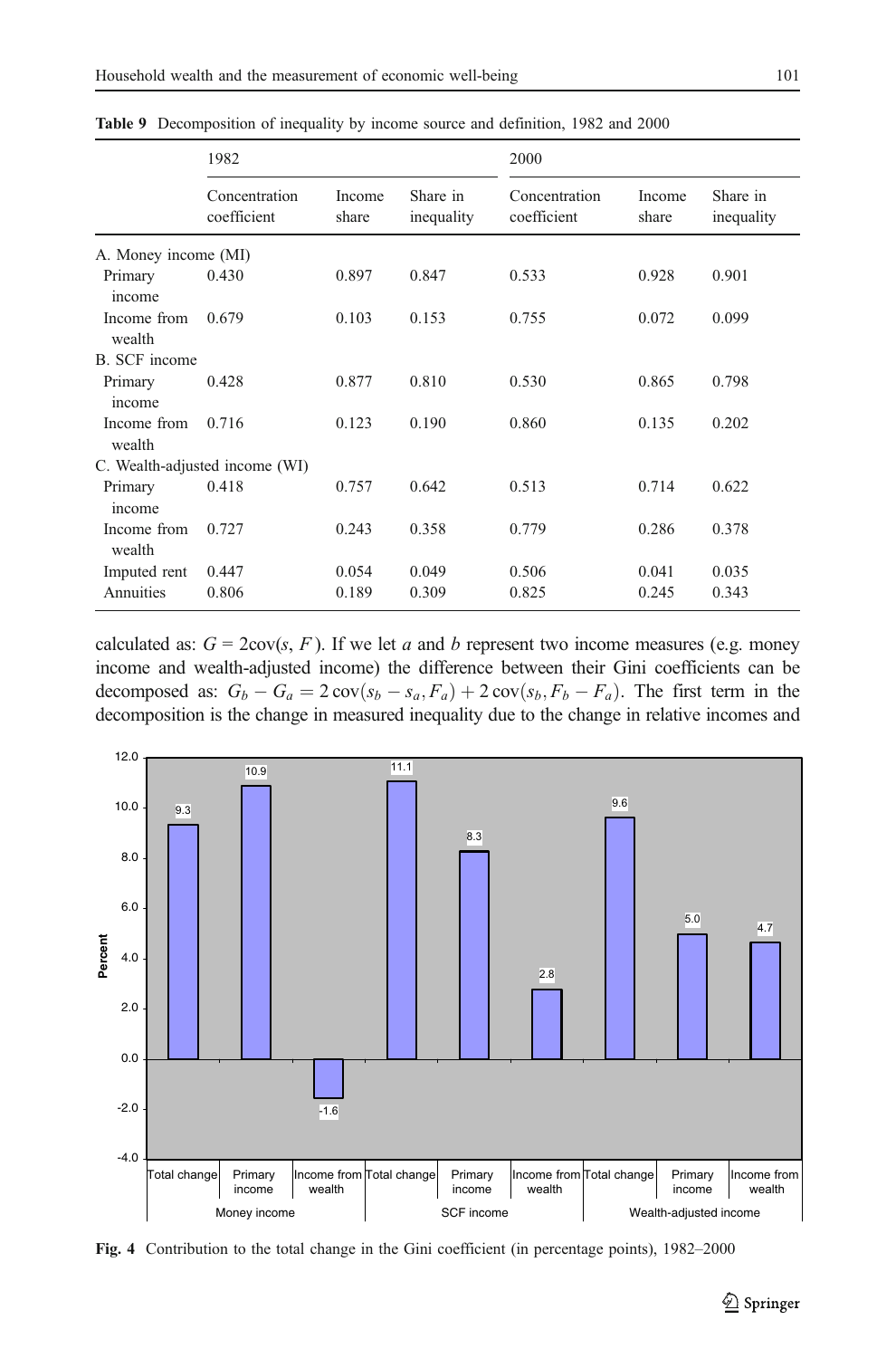the second term is the change due to the change in the cumulative distribution. In any actual sample, the cumulative distribution is approximated by ranks. Hence the decomposition can be described as splitting the difference in the Gini between the income measures into contributions from gap-changing and reranking components. The results from the decomposition are shown in Table 10.

In 1982, a substantial portion of the increase in the Gini coefficient (45%) that we observe when we move from MI to WI is accounted for by reranking. The role of reranking increases dramatically in 2000, with this component accounting for the overwhelming portion (83%) of the difference in inequality between the two definitions. Our definition of income from wealth thus alters not merely the picture regarding how much households are apart from one another in terms of well-being. The position of individual households in the hierarchy of well-being is also significantly changed (such as the now elevated position of the elderly in terms of WI). The bigger role of reranking in 2000 as compared to 1982 is due mainly to the sharp increase in the share of annuities that was noted above.

Reranking also plays a role in accounting for the higher Gini coefficient of SCF income relative to money income. However, its role is much more limited than that observed for the shift from money income to wealth-adjusted income. The bulk of the increase in the Gini – 70% in 1982 and 78% in 2000 – is accounted for by changes in the income gaps between individual households. Understandably, such gaps were higher in 2000 because much of realized capital gains typically accrues to recipients of property income.

Further information on the relationship between rankings according to money income and wealth-adjusted income can be obtained by examining the joint distribution of households among the quintiles of the two distributions (see Table [11\)](#page-20-0). If there were no reranking across quintiles, then each element of the diagonal of the matrix would equal 20% and the offdiagonal terms would all be zero. Generally, the majority of households in a given quintile of MI are to be found in the same quintile of WI. In 2000, for example, in the bottom MI quintile, 87.5% (17.5/20.0) of the households are in the bottom WI quintile, while none are in

|                                                     | 1982  | 2000  |
|-----------------------------------------------------|-------|-------|
| A. Gini coefficients                                |       |       |
| Money income (MI)                                   | 0.456 | 0.549 |
| Wealth-adjusted income (WI)                         | 0.493 | 0.589 |
| SCF Income (SI)                                     | 0.464 | 0.574 |
| B. Difference between the coefficients              |       |       |
| a. $G(WI)$ – $G(MI)$                                | 0.037 | 0.040 |
| Reranking                                           | 0.017 | 0.033 |
| Percent of total difference $(\% )$                 | 45    | 83    |
| Changing gaps                                       | 0.020 | 0.007 |
| Percent of total difference $(\% )$                 | 55    | 17    |
| b. $G(SI)$ – $G(MI)$                                | 0.008 | 0.025 |
| Reranking                                           | 0.002 | 0.006 |
| Percent of total difference $(\% )$                 | 30    | 22    |
| Changing gaps                                       | 0.006 | 0.020 |
| Percent of total difference $(\% )$                 | 70    | 78    |
| Memo items:                                         |       |       |
| Concentration coefficient for WI with respect to MI | 0.476 | 0.556 |
| Concentration coefficient for SI with respect to MI | 0.461 | 0.569 |

| <b>Table 10</b> Changing ranks and income gaps, 1982 and 2000 |  |  |  |
|---------------------------------------------------------------|--|--|--|
|---------------------------------------------------------------|--|--|--|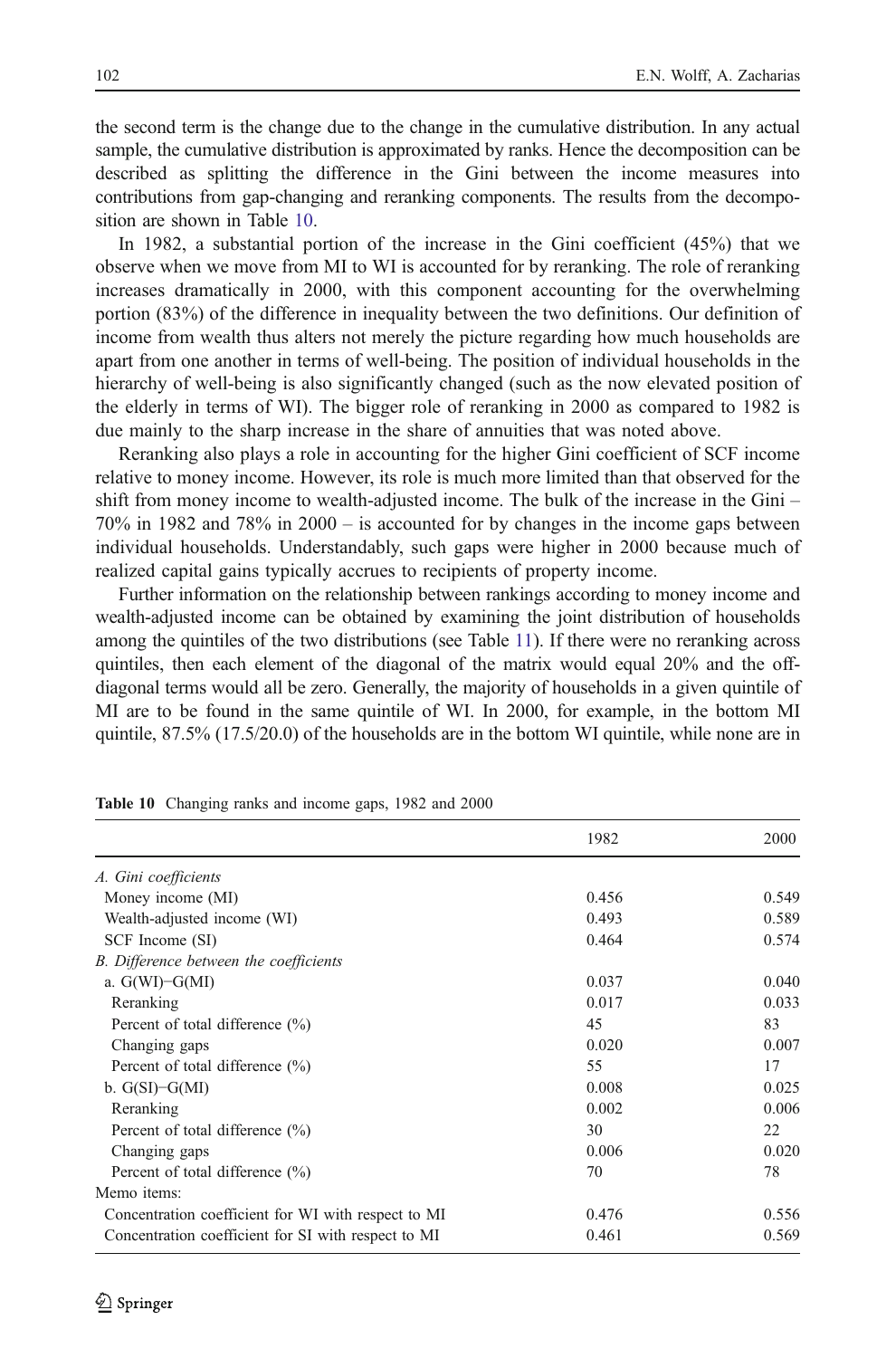| MI quintile    | WI quintile |                |      |                |      |       |
|----------------|-------------|----------------|------|----------------|------|-------|
|                | 1           | $\overline{2}$ | 3    | $\overline{4}$ | 5    | All   |
| 1982           |             |                |      |                |      |       |
| 1              | 17.9        | 1.7            | 0.2  | 0.1            | 0.1  | 20.0  |
| $\overline{2}$ | 2.0         | 15.3           | 2.0  | 0.4            | 0.2  | 20.0  |
| 3              | 0.0         | 2.9            | 14.8 | 1.8            | 0.4  | 20.0  |
| $\overline{4}$ | 0.0         | 0.0            | 3.0  | 15.7           | 1.4  | 20.0  |
| 5              | 0.0         | 0.0            | 0.0  | 2.0            | 18.0 | 20.0  |
| All            | 20.0        | 20.0           | 20.0 | 20.0           | 20.0 | 100.0 |
| 2000           |             |                |      |                |      |       |
| 1              | 17.5        | 2.1            | 0.3  | 0.1            | 0.0  | 20.0  |
| $\overline{2}$ | 2.5         | 13.8           | 2.2  | 0.7            | 0.3  | 20.0  |
| 3              | 0.0         | 4.1            | 13.4 | 2.3            | 0.7  | 20.0  |
| $\overline{4}$ | 0.0         | 0.0            | 4.1  | 13.6           | 2.2  | 20.0  |
| 5              | 0.0         | 0.0            | 0.0  | 3.2            | 16.8 | 20.0  |
| All            | 20.0        | 20.0           | 20.0 | 20.0           | 20.0 | 100.0 |

<span id="page-20-0"></span>Table 11 The joint distribution of households among quintiles of wealth-adjusted income (WI) and money income (MI), 1982 and 2000

the top WI quintile. In the top MI quintile, there are no households that belong to the bottom WI quintile, while 84% (16.8/20) fall in the top WI quintile. However, the correlation is less strong in the three middle quintiles. For example,  $33\%$  (1–13.4/20) of the households in the third MI quintile are not in the third quintile of WI in 2000. It is also interesting that the diagonal terms of the matrix are consistently higher in 1982 than in 2000, indicative of a weakening correlation between the two income measures within any given quintile. The very high degree of reranking in 2000 indicated by the results of our decomposition analysis suggests that considerable reranking must also be taking place within quintiles.

#### 5.2 Income shares and income composition

Table [12](#page-21-0) shows the actual income shares by percentile group in the 4 years. According to all three income measures, there was a huge increase in the share of the top 10% over the 1982–2000 period. The share increased by 9.5 percentage points for MI; by 12.2 percentage points for SCF income; and by 10.0 percentage points for WI. Most of the increase of the top decile accrued to the top 1% of the overall distribution.

The major difference in the distribution of MI and WI is in the share of the top decile. In 1982 the income share of the top 10% as ranked by WI was 4.7 percentage points greater than that of MI and by 2000 the gap had increased to 5.1 percentage points. In 1982 there was almost no difference in the income shares of P90–95 between the two income concepts and a slight difference in the shares of P95–99. The main difference between the two concepts was in the share of the top 1% (P99–100)—a difference of 4.2 percentage points. In 2000, in contrast, while there was again a very small difference in the shares of P90–95 in the two measures, the difference in the shares of P95–99 had advanced to 2.2 percentage points and that of the top 1% to 2.7 percentage points. Interestingly, while there was very little difference in the income share of the top 10% between money income and SCF income in 1982, by 2000 the difference had mushroomed to 3.4 percentage points, mainly because of a widening gap in the income share of the top percentile. The likely reason again is the surge in realized capital gains in 2000 emanating from the stock market boom.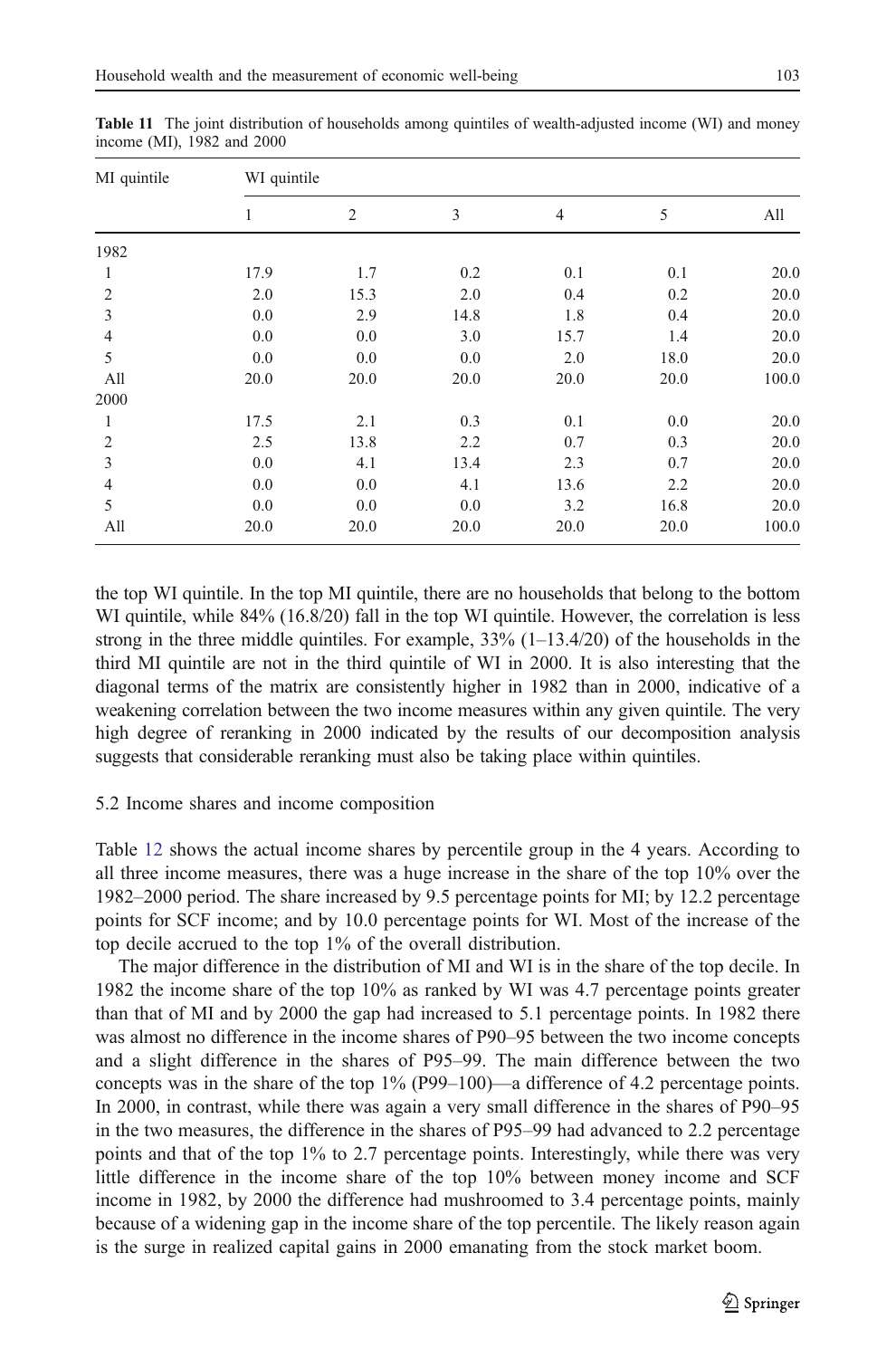|             | Money<br>income | <b>SCF</b><br>income | Wealth-<br>adjusted<br>income | Money<br>income | <b>SCF</b><br>income | Wealth-<br>adjusted<br>income |
|-------------|-----------------|----------------------|-------------------------------|-----------------|----------------------|-------------------------------|
|             | 1982            |                      |                               | 1988            |                      |                               |
| $P_{0-25}$  | 5.7             | 5.6                  | 5.3                           | 4.5             | 4.2                  | 3.9                           |
| $P25 - 50$  | 14.0            | 13.8                 | 13.0                          | 11.1            | 11.4                 | 11.0                          |
| P50-90      | 46.9            | 46.6                 | 43.6                          | 43.9            | 41.4                 | 41.2                          |
| $P90 - 100$ | 33.4            | 34.1                 | 38.1                          | 40.5            | 42.9                 | 43.9                          |
| P90-95      | 10.7            | 10.3                 | 10.3                          | 11.1            | 11.0                 | 10.9                          |
| P95-99      | 12.9            | 13.1                 | 13.7                          | 15.2            | 15.1                 | 16.2                          |
| $P99 - 100$ | 9.9             | 10.7                 | 14.1                          | 14.1            | 16.8                 | 16.7                          |
|             | 1994            |                      |                               | 2000            |                      |                               |
| $P_{0-25}$  | 3.6             | 3.8                  | 3.8                           | 4.2             | 3.9                  | 3.7                           |
| $P25 - 50$  | 11.8            | 11.2                 | 11.1                          | 11.4            | 10.4                 | 9.9                           |
| P50-90      | 42.7            | 42.3                 | 40.4                          | 41.4            | 39.4                 | 38.3                          |
| $P90 - 100$ | 41.8            | 42.7                 | 44.7                          | 42.9            | 46.3                 | 48.1                          |
| $P90 - 95$  | 10.7            | 10.5                 | 10.6                          | 10.2            | 10.1                 | 10.5                          |
| P95-99      | 15.0            | 15.5                 | 16.0                          | 15.3            | 15.3                 | 17.5                          |
| $P99 - 100$ | 16.1            | 16.7                 | 18.1                          | 17.4            | 20.9                 | 20.1                          |

<span id="page-21-0"></span>Table 12 Income shares of households in aggregate income, by selected percentiles and income measure (in percent)

Table [13](#page-22-0) provides more details on the differences in the distribution of MI and WI in 1982 and 2000. There are several findings of note. First, mean imputed income from wealth and its components (imputed rent and annuities) generally increases with income decile – indicative of the positive overall correlation between wealth and income – and, in particular, soars between the ninth and top decile. However, the rate of increase between the ninth and top decile is much higher in annuities than in imputed rent, showing the greater concentration of this type of wealth (primarily financial assets) among households in the top decile. From the ninth to the top decile, annuities increased more than eight-fold in 1982 and almost six-fold in 2000. Second, the value of income from wealth as a percent of money income displays a Ushape indicating that the correlation between income and wealth is far from perfect, as shown, in particular, by the high percentages for the lowest three deciles. This reflects the relatively low money incomes but high wealth holdings of the elderly.

Third, the value of annuities is the main component of income from wealth, dominating imputed rent in all income deciles. On average, imputed rent is 28% of annuities in 1982 and only 17% in 2000. Fourth, compared to property income, which we replace, annuities are remarkably higher in all income deciles. Finally, comparing 1982 and 2000, we find a modest increase in imputed rent as a share of money income for the lowest three deciles and generally a slight decline for the upper deciles. The pattern is different for annuities, which about doubles as a share of money income for all deciles except the top decile, where it remains about constant.

It is also informative to look at the changes in the entire distributions of money income, SCF income, and wealth-adjusted income over time (see Fig. [5\)](#page-23-0). Clearly, the rate of increase is the highest for WI at all percentiles and not only at the median. Furthermore, the percentage increase at the 95th percentile of the WI distribution is striking (63%). However, the relative differences in percentage increases between MI and WI are fairly uniform across percentiles – again reflecting the fact that the increase in the Gini coefficient between 1982 and 2000 is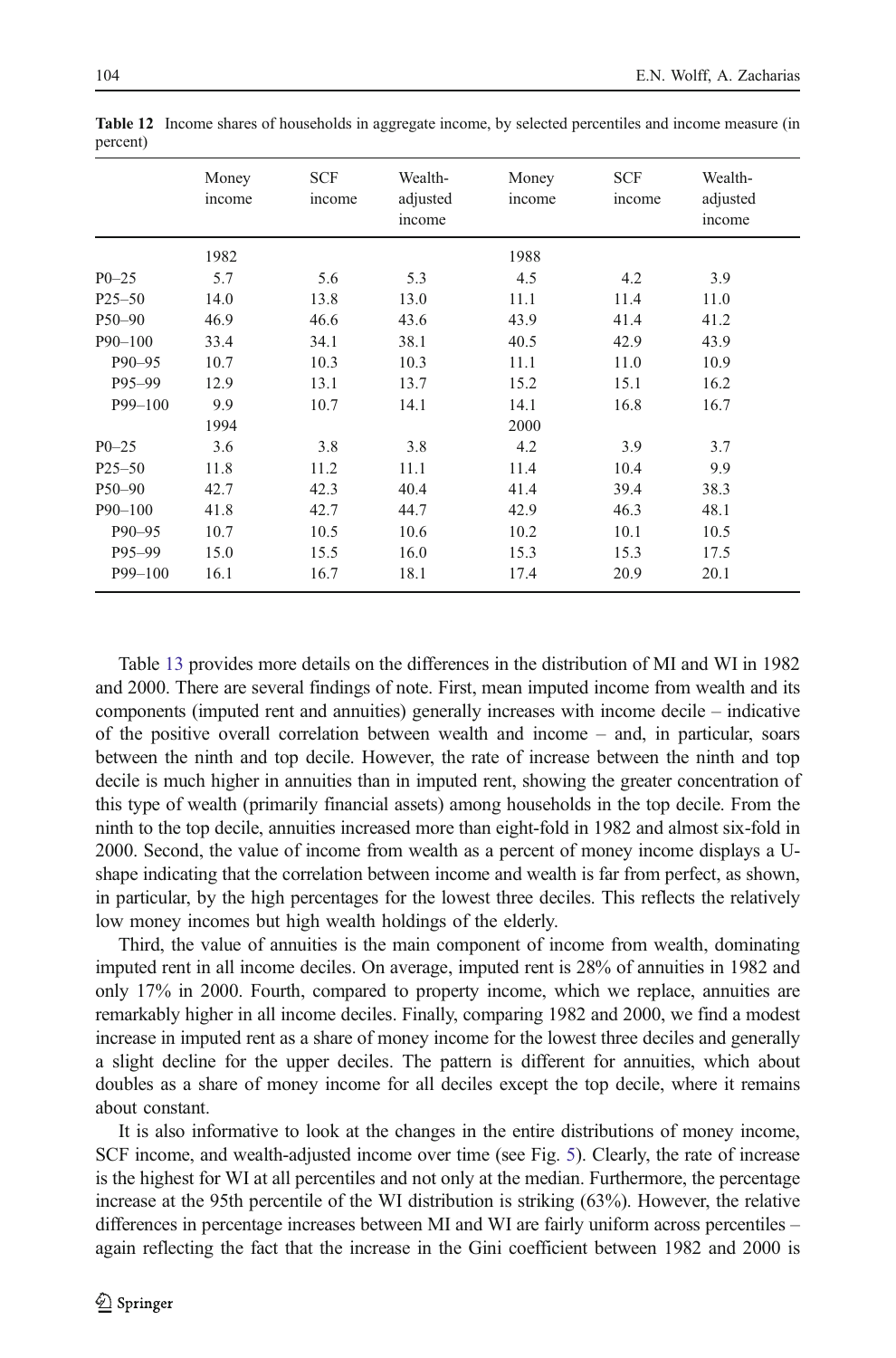| j<br>I<br>į<br>ï<br>j                                                                         |
|-----------------------------------------------------------------------------------------------|
| ¢<br>š<br>l                                                                                   |
|                                                                                               |
|                                                                                               |
| j<br>Ę                                                                                        |
|                                                                                               |
|                                                                                               |
|                                                                                               |
|                                                                                               |
|                                                                                               |
|                                                                                               |
|                                                                                               |
|                                                                                               |
| ֧֧֧֧֧֧֧֧֧ׅ֧֧֧֧֪ׅ֧֛֧֧֪֧֪ׅ֧֛֪֧֧֧֛֧֚֚֚֚֚֚֚֚֚֡֕֓֕֕֓֕֓֡֓֬֓֓֝֬֝֬֓֝֬֓֝֬֝֬֝֬֝֬֝֬֜֓֬֝֬֝֬֝֬֓֝֬֝֬֓֝֬֝֬֝֬ |
|                                                                                               |
| ì                                                                                             |
| $\ddot{\phantom{a}}$                                                                          |
| <b>STRAIN</b><br>j<br>ł                                                                       |
|                                                                                               |
|                                                                                               |
| -<br>-<br>-<br>ļ                                                                              |
| ׃<br>ì                                                                                        |
| Table                                                                                         |

<span id="page-22-0"></span>

|                                     | Lowest                                                              | Second                                                     | Third                                                      | Fourth                                                | Fifth                                                     | Sixth                                                    | Seventh                                                                                       | Eighth                                                                                 | Ninth                                                              | Top                                                                                        | $\overline{A}$                                                        |
|-------------------------------------|---------------------------------------------------------------------|------------------------------------------------------------|------------------------------------------------------------|-------------------------------------------------------|-----------------------------------------------------------|----------------------------------------------------------|-----------------------------------------------------------------------------------------------|----------------------------------------------------------------------------------------|--------------------------------------------------------------------|--------------------------------------------------------------------------------------------|-----------------------------------------------------------------------|
| 1982                                |                                                                     |                                                            |                                                            |                                                       |                                                           |                                                          |                                                                                               |                                                                                        |                                                                    |                                                                                            |                                                                       |
| Income from wealth                  | 2,423                                                               |                                                            |                                                            |                                                       |                                                           |                                                          |                                                                                               |                                                                                        |                                                                    | 80,073                                                                                     |                                                                       |
|                                     |                                                                     |                                                            |                                                            |                                                       |                                                           |                                                          |                                                                                               |                                                                                        |                                                                    |                                                                                            |                                                                       |
| Income from home wealth             |                                                                     |                                                            |                                                            |                                                       |                                                           |                                                          |                                                                                               |                                                                                        |                                                                    |                                                                                            |                                                                       |
|                                     |                                                                     |                                                            |                                                            |                                                       |                                                           |                                                          |                                                                                               |                                                                                        |                                                                    |                                                                                            |                                                                       |
| Income from nonhome wealth          | $\begin{array}{c} 38.3 \\ 990 \\ 15.7 \\ 1,433 \\ 22.7 \end{array}$ | $2,844$<br>$23.0$<br>$1,299$<br>$10.5$<br>$10.5$<br>$12.5$ | $4,627$<br>$25.0$<br>$1,706$<br>$9.2$<br>$2,921$<br>$15.8$ | 5,240<br>2,049<br>2,049<br>8,2<br>8,191<br>3,191      | $5,064$<br>$15.9$<br>$2,089$<br>$6,6$<br>$2,975$<br>$9.4$ | 7,184<br>$18.1$<br>$2,412$<br>$6.1$<br>$4,772$<br>$12.1$ | 6,877<br>$\begin{array}{c}\n 14.2 \\  2,735 \\  \hline\n 5,6 \\  4,142 \\  8.5\n \end{array}$ | 10,305<br>$\begin{array}{c} 17.1 \\ 17.1 \\ 3,458 \\ 5.8 \\ 6,847 \\ 11.4 \end{array}$ | 13,284<br>$17.2$<br>$4,790$<br>$6.2$<br>$6.3$<br>$8,494$<br>$11.0$ | $9,058$<br>9,058<br>5.6<br>71,014                                                          | 13,815<br>$28.7$<br>$3,062$<br>$6.4$<br>$10,753$<br>$22.4$            |
|                                     |                                                                     |                                                            |                                                            |                                                       |                                                           |                                                          |                                                                                               |                                                                                        |                                                                    | 44.3                                                                                       |                                                                       |
| Memo item:                          |                                                                     |                                                            |                                                            |                                                       |                                                           |                                                          |                                                                                               |                                                                                        |                                                                    |                                                                                            |                                                                       |
| Mean money income                   |                                                                     |                                                            |                                                            |                                                       |                                                           |                                                          | $48,510$<br>3,200<br>6.6                                                                      | $60,095$<br>4,178<br>7.0                                                               | $77,305$<br>6,550<br>8.5                                           | $160,462$<br>37,306<br>23.2                                                                | $48,079$<br>$6,069$<br>$12.6$                                         |
| Property Income <sup>a</sup>        | $6,321$<br>447<br>7.1                                               | $12,362$<br>471<br>3.8                                     | $18,512$<br>1,478<br>$8.0$                                 | $\begin{array}{c} 25,079 \\ 1,802 \\ 7.2 \end{array}$ | $31,821$<br>1,998<br>1,998                                | 39,589<br>3,146<br>7.9                                   |                                                                                               |                                                                                        |                                                                    |                                                                                            |                                                                       |
|                                     |                                                                     |                                                            |                                                            |                                                       |                                                           |                                                          |                                                                                               |                                                                                        |                                                                    |                                                                                            |                                                                       |
| 2000                                |                                                                     |                                                            |                                                            |                                                       |                                                           |                                                          |                                                                                               |                                                                                        |                                                                    |                                                                                            |                                                                       |
| Income from wealth                  |                                                                     |                                                            |                                                            |                                                       |                                                           |                                                          |                                                                                               |                                                                                        |                                                                    |                                                                                            |                                                                       |
|                                     |                                                                     |                                                            |                                                            |                                                       |                                                           |                                                          |                                                                                               |                                                                                        |                                                                    |                                                                                            |                                                                       |
| Income from home wealth             |                                                                     |                                                            |                                                            |                                                       |                                                           |                                                          |                                                                                               |                                                                                        |                                                                    |                                                                                            |                                                                       |
|                                     |                                                                     |                                                            |                                                            |                                                       |                                                           |                                                          |                                                                                               |                                                                                        |                                                                    |                                                                                            |                                                                       |
| Income from nonhome wealth          |                                                                     |                                                            |                                                            |                                                       |                                                           |                                                          |                                                                                               |                                                                                        |                                                                    |                                                                                            |                                                                       |
|                                     | $2,932$<br>52.2<br>52.2<br>53.3<br>1,867<br>1,867                   | 4,511<br>35.3<br>1,542<br>12.1<br>12.2<br>23.2             | $7,456$<br>38.2<br>2,434<br>12.5<br>5,022<br>5.7           | 8,304<br>31.2<br>2,103<br>7,9<br>6,201<br>6,201       | 11,342<br>32.9<br>2,368<br>2,974<br>8,974<br>8,974        | 13,882<br>31.4<br>2,458<br>2,455<br>11,425<br>15.9       | 15,349<br>$27.3$<br>$2,838$<br>$5.1$<br>$12,511$<br>$22.3$                                    | 18,401<br>25.5<br>3,698<br>3,698<br>14,703<br>14,703<br>20.4                           | 24,983<br>$25.8$<br>4,122<br>4.3<br>20,861<br>21.6                 | 133,617<br>$\begin{array}{r} 47.6 \\ 47.6 \\ 11,769 \\ 4.2 \\ 121,848 \\ 43.4 \end{array}$ | $24,149$<br>$37.1$<br>$3,447$<br>$5.3$<br>$5.3$<br>$20,701$<br>$31.8$ |
| Memo item:                          |                                                                     |                                                            |                                                            |                                                       |                                                           |                                                          |                                                                                               |                                                                                        |                                                                    |                                                                                            |                                                                       |
| Mean money income                   |                                                                     |                                                            |                                                            |                                                       |                                                           |                                                          |                                                                                               |                                                                                        |                                                                    |                                                                                            |                                                                       |
| Property Income <sup>a</sup>        |                                                                     |                                                            |                                                            |                                                       |                                                           |                                                          |                                                                                               |                                                                                        |                                                                    |                                                                                            |                                                                       |
|                                     | $5,614$<br>$677$<br>$12.1$                                          | $12,780$<br>300<br>2.3                                     | $19,510$<br>1,039<br>5.3                                   | $26,603$<br>1,516<br>5.7                              | $34,423$<br>1,889<br>5.5                                  | 44,185<br>3,318<br>7.5                                   | 56,137<br>2,606<br>4.6                                                                        | $72,051$<br>3,885<br>3,885<br>5.4                                                      | 96,737<br>9,495<br>9.8                                             | $280,660$<br>$69,001$<br>$24.6$                                                            | 65,087<br>9,403<br>14.4                                               |
| Property income is the sum of divio |                                                                     | dends, interest and rent                                   |                                                            |                                                       |                                                           |                                                          |                                                                                               |                                                                                        |                                                                    |                                                                                            |                                                                       |

Numbers in italics show the item as a percentage of mean money income.

Numbers in italics show the item as a percentage of mean money income.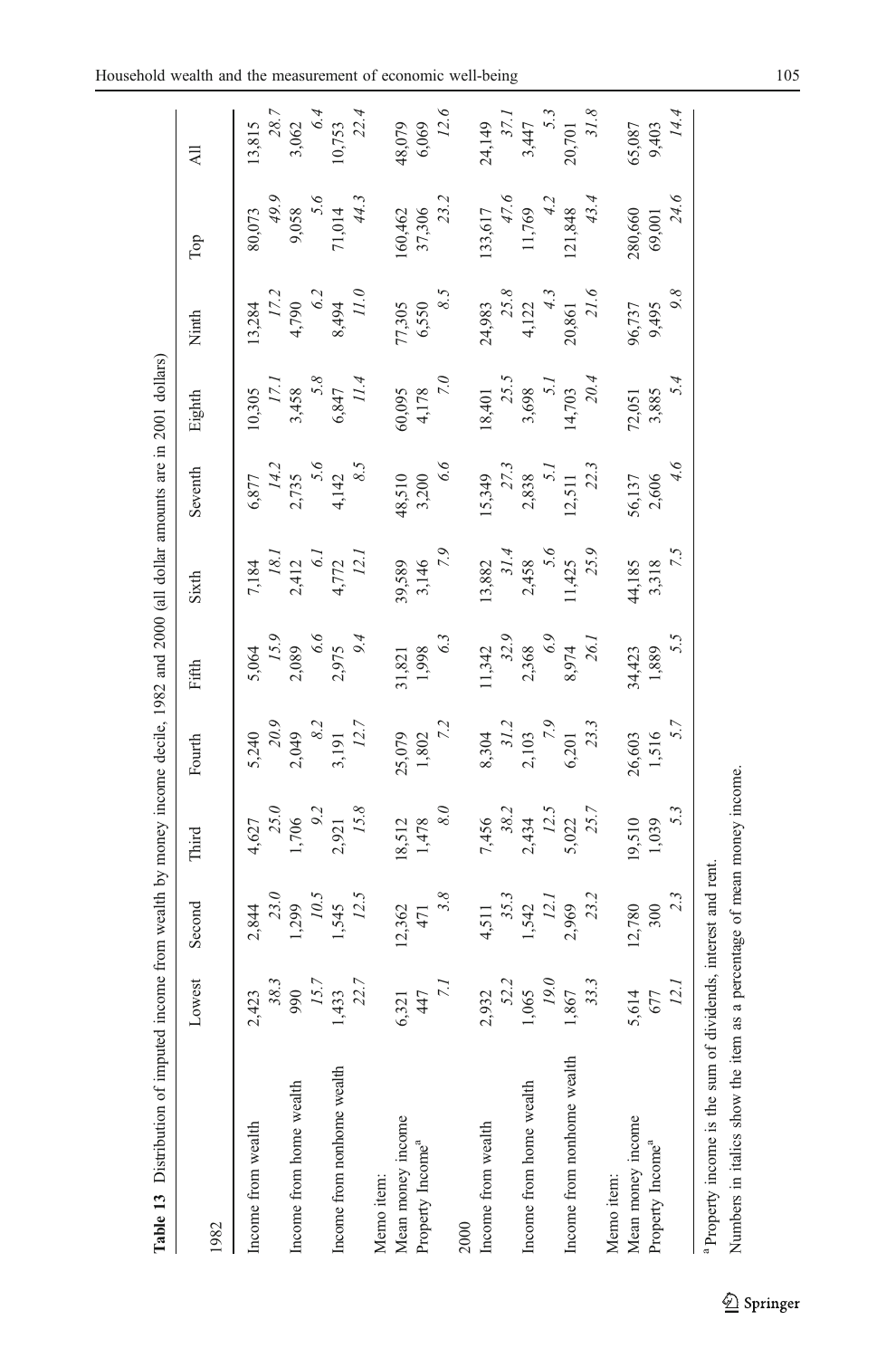<span id="page-23-0"></span>

Fig. 5 Percent change in money income, SCF income and Wealth-adjusted income, 1982–2000

roughly the same for the two income concepts. It is also of note that percentage increases over the period by percentile are quite similar for SCF income as for MI.

Table 14 shows a breakdown of income sources in 1982 and 2000. On the basis of the money income concept, earned income (the sum of wages and salaries and self-employment income) constituted 83.8% of total personal income in 2000, while income from wealth (in this case, property income) made up only 7.2%. Indeed, for the top percentile, 85.9% of total income was earned income and only 13.0% was in the form of property income. However, when the full value of wealth is properly accounted for as in the WI measure, then income from wealth appears far more important. Among all households in 2000, income from wealth now

|                           |       | Money income (MI)    |              |              |               |       | Wealth-adjusted income (WI) |              |              |             |
|---------------------------|-------|----------------------|--------------|--------------|---------------|-------|-----------------------------|--------------|--------------|-------------|
|                           | All   | $P40-$<br><b>P60</b> | $P90-$<br>95 | $P95-$<br>99 | $P99-$<br>100 | All   | $P40-$<br>P60               | $P90-$<br>95 | $P95-$<br>99 | P99-<br>100 |
| A. 1982                   |       |                      |              |              |               |       |                             |              |              |             |
| Wages and salaries        | 63.6  | 72.0                 | 62.8         | 55.6         | 30.1          | 53.7  | 69.0                        | 59.8         | 35.1         | 15.6        |
| Self-employment<br>income | 13.3  | 6.1                  | 18.6         | 22.8         | 35.9          | 11.2  | 4.5                         | 11.7         | 24.3         | 20.2        |
| Income from wealth        | 10.3  | 6.2                  | 12.7         | 15.0         | 29.5          | 24.3  | 12.2                        | 21.6         | 36.6         | 61.1        |
| Other income              | 12.8  | 15.7                 | 5.8          | 6.5          | 4.5           | 10.8  | 14.3                        | 6.8          | 4.0          | 3.1         |
| Total income              | 100.0 | 100.0                | 100.0        | 100.0        | 100.0         | 100.0 | 100.0                       | 100.0        | 100.0        | 100.0       |
| <b>B.</b> 2000            |       |                      |              |              |               |       |                             |              |              |             |
| Wages and salaries        | 74.1  | 78.7                 | 82.8         | 66.3         | 59.2          | 57.1  | 74.4                        | 61.6         | 41.0         | 35.2        |
| Self-employment<br>income | 9.7   | 1.5                  | 6.1          | 17.8         | 26.7          | 7.4   | 1.5                         | 6.0          | 11.3         | 18.0        |
| Income from wealth        | 7.2   | 3.9                  | 6.9          | 13.6         | 13.0          | 28.6  | 12.3                        | 28.6         | 44.6         | 45.7        |
| Other income              | 9.0   | 15.9                 | 4.2          | 2.3          | 1.1           | 7.0   | 11.7                        | 3.8          | 3.1          | 1.0         |
| Total income              | 100.0 | 100.0                | 100.0        | 100.0        | 100.0         | 100.0 | 100.0                       | 100.0        | 100.0        | 100.0       |

Table 14 Composition of income by income definition and selected percentiles, 1982 and 2000 (Percentage shares)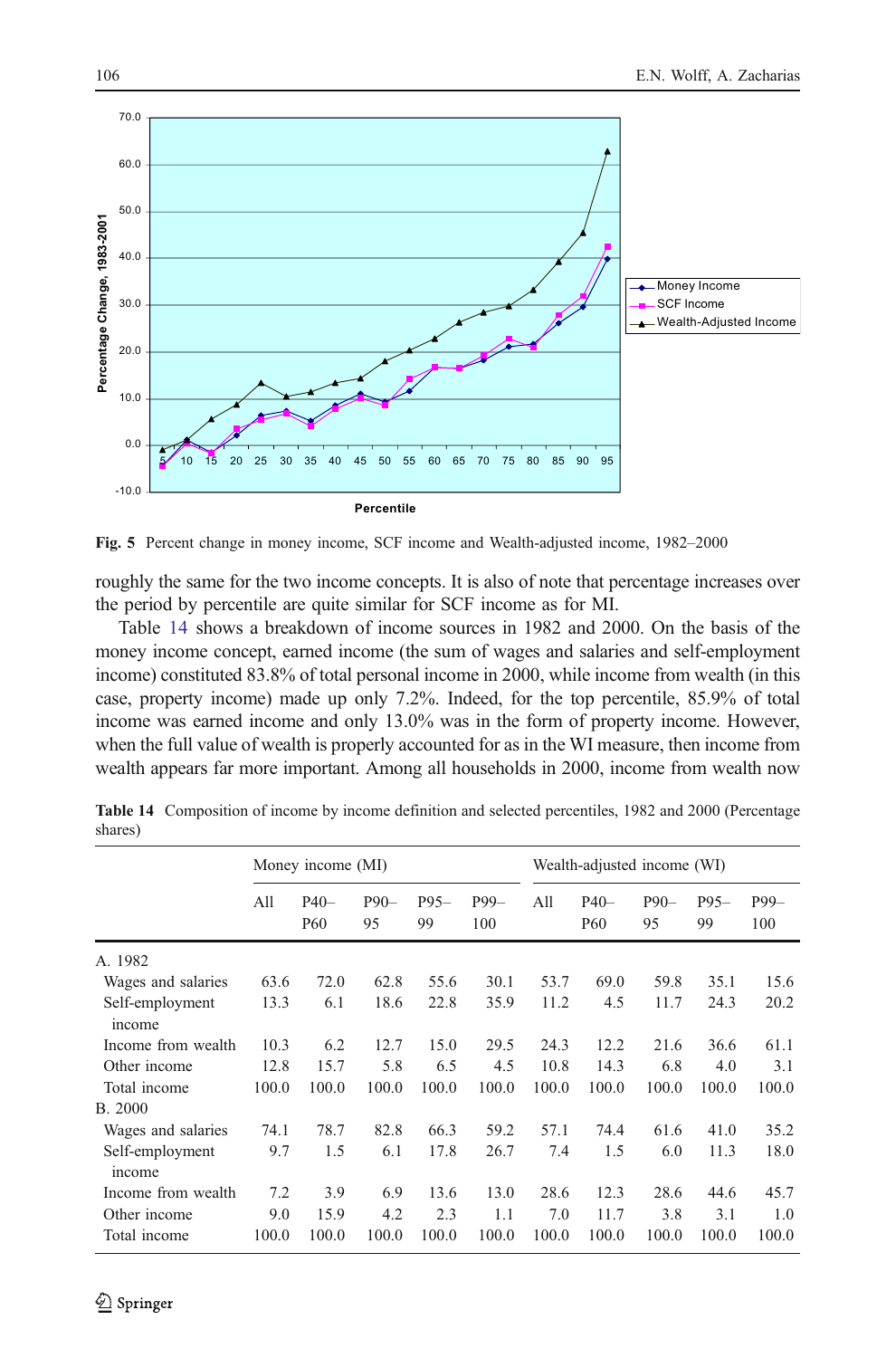constitutes 28.6% of all income (compared to 7.2% in the money income measure) and earned income falls from 83.8% to 64.5%. For the top percentile, income from wealth now makes up 45.7% of total income (up from 13.0%), while earned income drops from 85.9 to 53.2%.

It is also of interest that between 1982 and 2000 property income fell from 10.3 to 7.2% of total money income of all households. Also, on the basis of money income, earned income rose from 76.9 to 83.8% of total income. For the top percentile, property income plummeted from 29.5 to 13.0% of money income, while earned income climbed from 66.0 to 85.9%. These results seem to give the impression that the rich have switched from being a "rentier" class to being the "working rich." However, on the basis of the WI measure, though income from wealth still fell in relative terms among the top one percent, in this case it was from 61.1 to 45.7% of wealth-adjusted income, while earned income rose from 35.8 to 53.2%. Though the trends are similar for the two income measures, it is clear that in 2000 on the basis of WI income from wealth still constitutes a substantial share of the total income of the very rich.

### 5.3 Income sources of the rich and a comparison with Piketty and Saez

We next compare our results with those of Piketty and Saez [[21](#page-32-0), [22](#page-32-0)]. Their data source is the Internal Revenue Service *Statistics of Income* database and their income concept is Adjusted Gross Income (AGI) less realized capital gains.<sup>18</sup> The most striking difference is in the level of inequality indicated by the three measures. The share of the top 10% computed by Piketty and Saez ("PS" in Fig. [6](#page-25-0)) for 2000 is 43.9%, very close to the 42.9% figure on the basis of money income.<sup>19</sup> Since the two income concepts are quite close, this result is reassuring. However, not surprisingly, the share of the top 10% in WI is quite a bit higher – 48.1%. A similar pattern is found for the share of the top  $1\%$  in  $2000 - 16.9\%$ from PS, 17.4% on the basis of MI, and 20.1% using WI.

On the other hand, the PS results show a very similar time trend of the income shares of the top percentiles as do both the money income and wealth-adjusted income series. According to the PS figures the share of the top decile jumped 10.7 percentage points between 1982 and 2000, while the money income data shows a 9.5 percentage point rise and the WI figures a 10.0 percentage point increase. All three sources indicate almost no change in the income share of the P90–P95 income group. WI shows a 3.7 percentage point rise in the share of the P95–P99, while the PS figures indicate a 2.2 percentage point increase. In contrast, PS find a 8.6 percentage point rise in the share of the top percentile in comparison to a 6.0 percentage point increase in their share of WI.

A key argument made by PS is that the surge in top income shares since the early 1970s is due to the relatively sharp increase of top wages as reflected in the growing share of labor income, at the expense of capital income, in the total income of the rich. ([[21](#page-32-0)]: 17,37). We also find a sharp decline in the share of income from wealth in the total income of the top decile on the basis of MI, but no such decline occurs on the basis of WI between 1982 and

<sup>&</sup>lt;sup>18</sup> Piketty and Saez also exclude some other small items in AGI such as taxable Social Security income. The reference distribution is the distribution of income among taxpayers (tax units). However, the number of tax units in each quantile is defined relative to the total number of potential tax units (had everyone been required to file a tax return) and the share of each quantile is defined relative to the NIPA aggregate of personal income, after adjustments required for comparability with the AGI concept excluding realized capital gains.

<sup>&</sup>lt;sup>19</sup> It should be noted that the PS data is for the year 1999 while our data is for 2000. As for 1982, both estimates pertain to income during that year. It is quite unlikely that the general pattern of results that we report here will be significantly affected by the fact that the endpoints are apart by 1 year.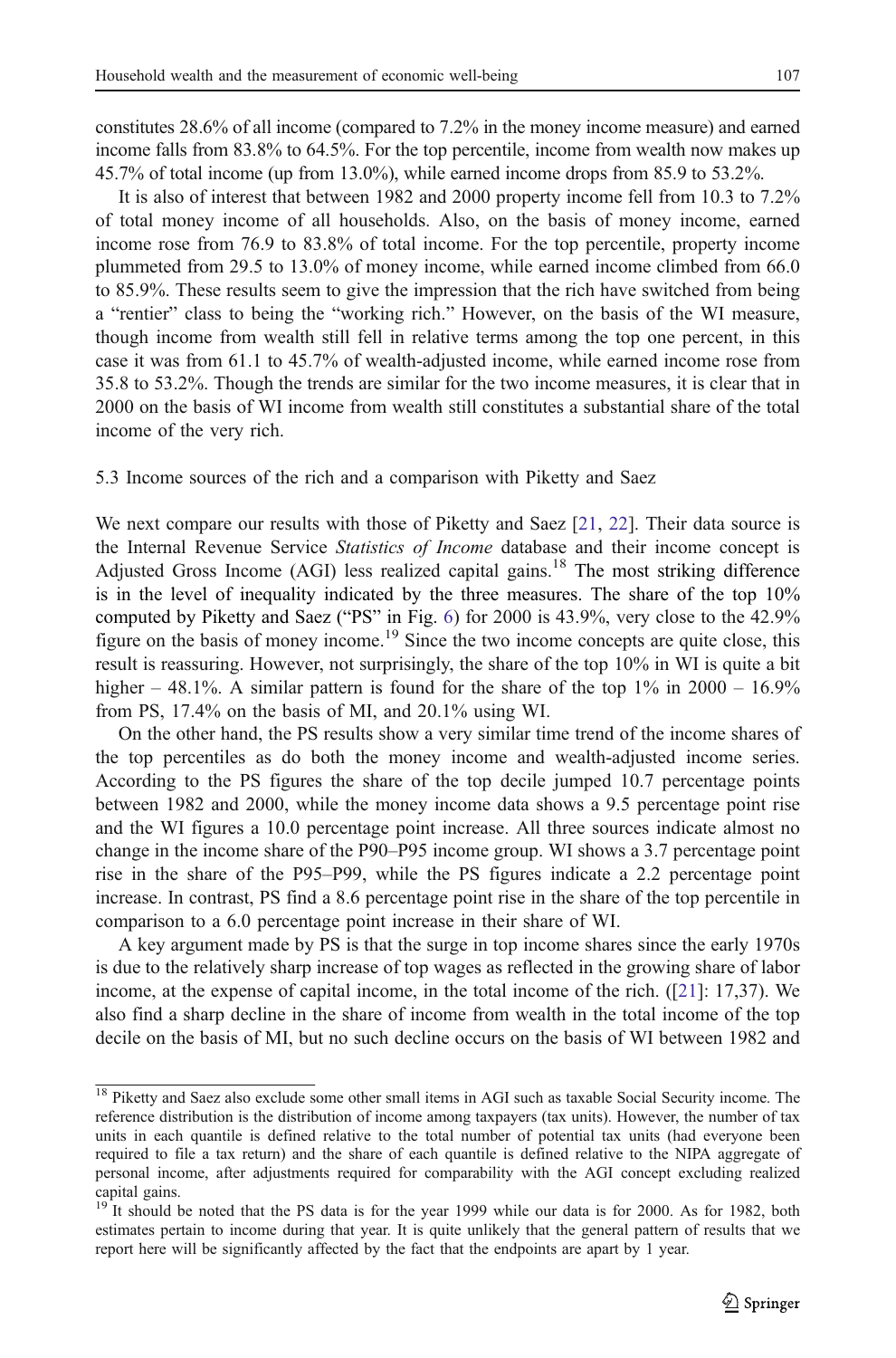<span id="page-25-0"></span>

Fig. 6 Top income shares, 1982–2000

2000 (see Table 15). Even more striking is the difference in the levels of alternative estimates. For the richest 10%, the share of income from wealth in total income was 42% in 2000 on the basis of WI as compared to only 12% for money income and a still smaller 8% for PS. Within the top decile of WI, there is a notable diminution in the relative importance of income from wealth for the richest 1%: the share of income from wealth in total income declined from 61% in 1982 to 46% in 2000 for this group. This result is an accord with that of PS. This drop may be a reflection of the enhanced salaries of corporate executives, particularly CEOs. However, the 46% share in 2000 is still a far higher level than the corresponding estimates, 12–13%, based on MI or PS, and does not support the conclusion that the so-called "working rich" have largely displaced the "coupon-clipping rentiers" at the top of the economic ladder. Indeed, the two groups now appear to *co-habitate* the top end of the income distribution.

# 6 Sensitivity analysis

The last part of our research is to subject our estimates to sensitivity analysis. Two alternative assumptions can be used to impute income values for the home and non-home components of

|           | $P90 - 100$ |      | $P90 - 95$ |      | P95-99 |      | $P99 - 100$ |      |
|-----------|-------------|------|------------|------|--------|------|-------------|------|
|           | 1982        | 2000 | 1982       | 2000 | 1982   | 2000 | 1982        | 2000 |
| <b>PS</b> | 16          | 8    | 8          | 4    | 13     |      | 29          | 12   |
| MI        | 19          | 12   | 13         |      | 15     | 14   | 30          | 13   |
| WI        | 42          | 42   | 22         | 29   | 36     | 45   | 61          | 46   |

Table 15 Share of income from wealth in total income, 1982 and 2000 (in percent)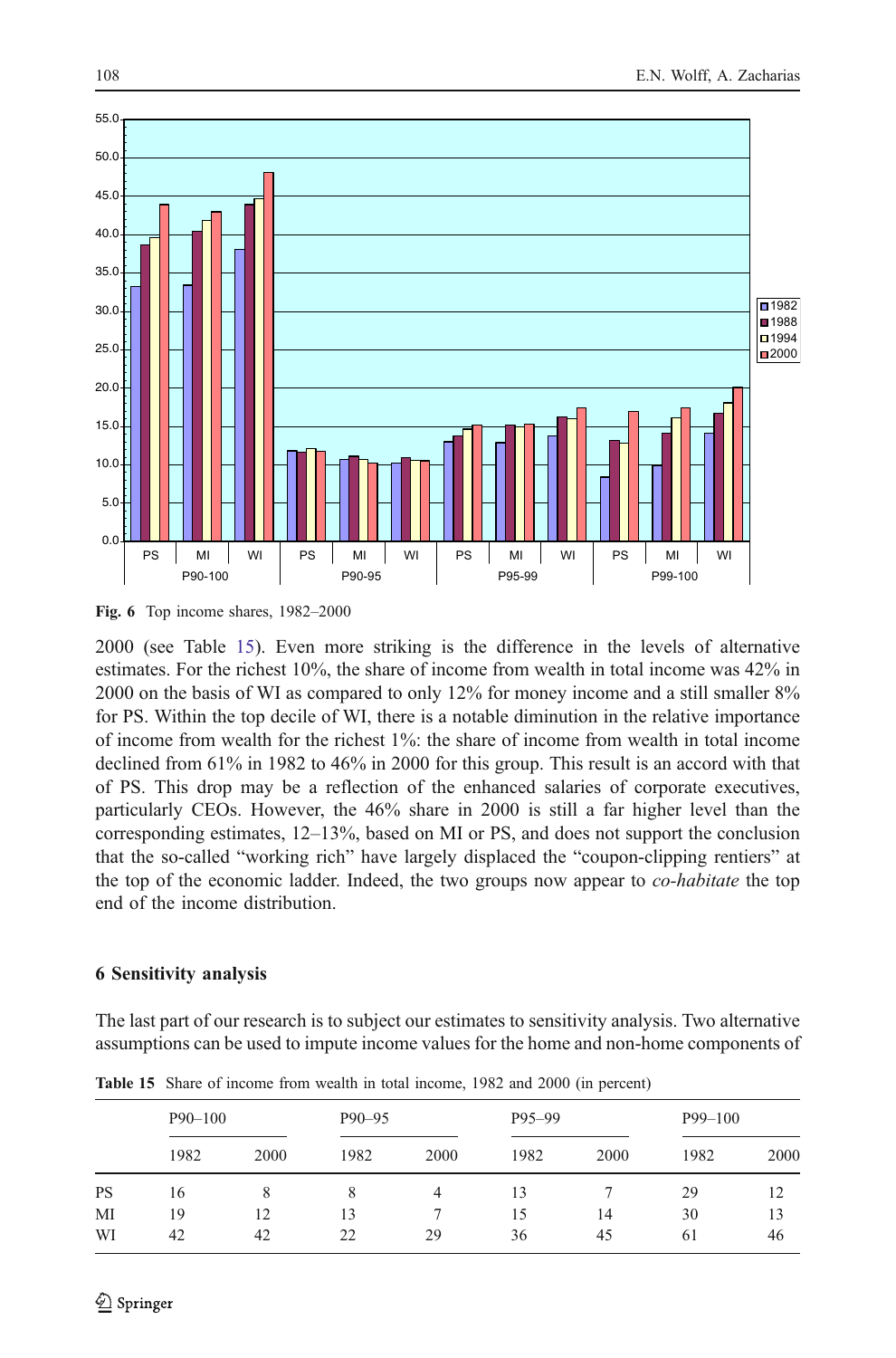wealth. In the benchmark case, corresponding to WI, we estimate the imputed rental cost by distributing the total amount of imputed rent on nonfarm, owner-occupied housing in the GDP to homeowners, based on the gross value of housing. In our sensitivity analysis, we assign homeowners the annual benefit of converting their home equity into a financial asset, as calculated in the same manner as the Census Bureau uses in Annual Demographic Survey (ADS) of the Current Population Survey (see [\[9](#page-31-0)]). In this case, the variation in income from home wealth is due to the value of home equity, which depends, in turn, on house values and the remaining mortgage principal. Following the Census Bureau, we use the rate of return on high-grade municipal bonds for each year in the calculations.<sup>20</sup>

In the benchmark case, income from nonhome wealth is estimated by the constant lifetime annuity flow generated by nonhome wealth using average total real rates of return. In the sensitivity analysis, we use instead a constant coupon rate of 3% for each asset to generate income from wealth. The use of a fixed rate of return has two effects. First, it washes out differences in individual household overall rates of return caused by differences in household portfolios. Second, it also eliminates differences in annuity values deriving from differences in conditional life expectancy. In particular, individuals with a shorter conditional life expectancy will, *ceteris paribus*, have a higher ratio of annuity flow to nonhome wealth than those with a longer conditional life expectancy.

Table [16](#page-27-0) shows trends in mean and median wealth using the alternative measures. While the mean value of imputed rent to owner-occupied housing rose by 13% over the 1982–2000 period, the mean value of the return on home equity actually declined by 26%, a reflection of the drop in the rate of return on municipal bonds. The mean value of both the annutized value of nonhome wealth and bond coupon income from nonhome wealth increased about the same rate over the period, both about doubling in size. However, mean annuity income was over twice as great as bond income from nonhome wealth in each of the 4 years.

As a result, wealth-adjusted income WI grew faster than WI\*, the alternative income measure based on the return on home equity and bond coupon income from nonhome wealth. Between 1982 and 2000, mean WI climbed by 49%, compared to a 38% increase in WI\*, and median WI gained 18%, compared to an 11% increase in median WI\*.

Table [17](#page-28-0) portrays inequality levels for the alternative definitions. It is at once apparent that using the return on home equity and bond coupon income resulted in a lower level of measured inequality compared to our preferred measure. Our analysis (not reported here) showed that the main factor was the substitution of bond coupon income for annuity income from nonhome wealth. In turn, the higher contribution of annuity income to inequality was a reflection of the much higher level of annuity income than bond coupon income. Annuity income from nonhome wealth was, on average, more than twice as great as bond coupon income in both 1982 and 2000. However, both WI and WI\* show almost identical increases in the Gini coefficient over the 1982–2000 period.

The substitution of bond coupon income for annuity income from nonhome wealth may have a large impact on measured racial differences in well-being. The reason is that the higher mortality rates of African-Americans relative to whites imply a higher value of annuity payments relative to wealth for the former in the calculation of WI. The use of the bond coupon technique wipes out the effects of racial differences on differential mortality rates.

However, we found instead that the ratio of bond coupon income between blacks and whites was higher than the ratio of annuity income (results not shown). These results are due to the fact that the annuity rate of return is higher for whites than blacks. This, in turn, reflects the fact that white households have a different average portfolio composition than

 $\frac{20 \text{ The}}{20 \text{ The}}$  values are: 9.47% in 1983, 7.24% in 1989, 5.95% in 1995, and 5.19% in 2001.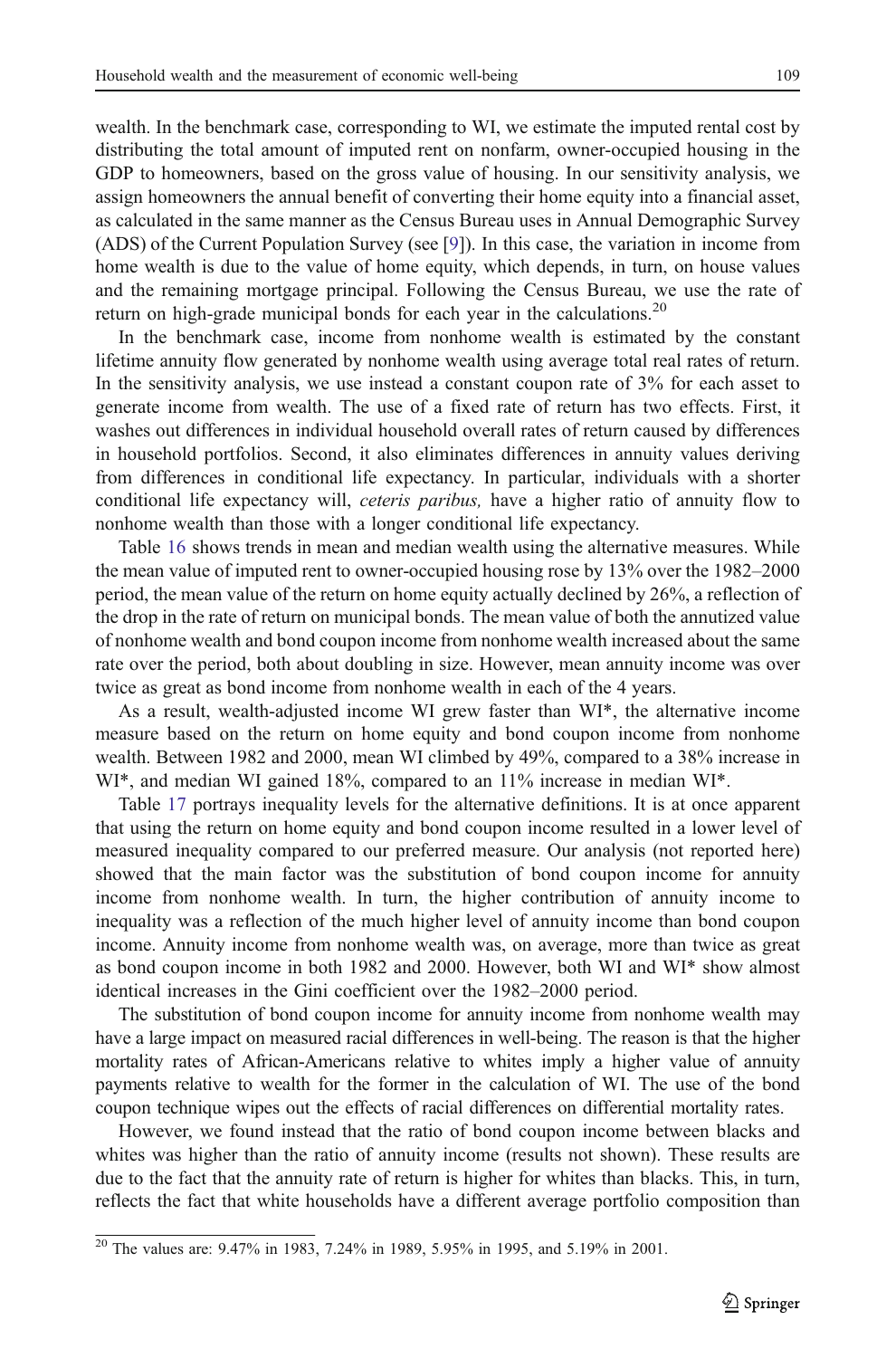| All households                                     | 1982        |               | 1988                        |        | 1994          |        | 2000          |        | $%$ change,<br>1982-01 |         |
|----------------------------------------------------|-------------|---------------|-----------------------------|--------|---------------|--------|---------------|--------|------------------------|---------|
|                                                    | Median Mean |               | Median Mean                 |        | Median Mean   |        | Median Mean   |        | Median Mean            |         |
| 1. Wealth-adjusted<br>income (WI)                  |             | 38,642 56,942 | 41,397                      |        | 67,526 39,242 | 66,397 | 45,578 84,572 |        | 17.9                   | 48.5    |
| 2. $WI^* = WI - A -$<br>$B+C+D$                    | 38,767      |               | 53,626 39,984 61,817 37,325 |        |               |        | 58,734 43,170 | 73,974 | 11.4                   | 37.9    |
| Memo items:                                        |             |               |                             |        |               |        |               |        |                        |         |
| A. Imputed rent<br>on owner-<br>occupied housing   | 1,581       | 3,062         | 1,229                       | 3,481  | 1,527         | 3,367  | 987           | 3,447  | $-37.6$                | 12.6    |
| <b>B.</b> Annuity<br>income from<br>nonhome wealth | 386         | 10,753        | 473                         | 13,545 | 578           | 13,123 | 1,105         | 20,701 | 186.1                  | 92.5    |
| C. Return on<br>home equity                        | 3,128       | 5,952         | 2,168                       | 5,508  | 1,422         | 3,447  | 1,655         | 4,422  | $-47.1$                | $-25.7$ |
| D. Bond coupon<br>income from<br>nonhome wealth    | 288         | 4,548         | 359                         | 5,808  | 359           | 5,380  | 685           | 9,129  | 138.1                  | 100.7   |

<span id="page-27-0"></span>Table 16 Wealth-adjusted household income with alternative definitions of income from wealth (in 2001 dollars)

1. Money income minus property income (sum of dividends, interest and rent) plus income from home and nonhome wealth.

A. Imputed rent on owner-occupied housing less the annutized value of mortgage debt.

B. Annutized value of nonhome wealth less the annutized value of other debt.

C. Return on home equity.

D. Bond coupon income from nonhome wealth (3% real rate of return).

black households and, in particular, hold a higher percentage of their assets in the form of stocks than do black households.<sup>21</sup> Though the mortality effect would lead to a higher ratio of annuity income than bond income between blacks and whites, the use of a uniform rate of return dominates the differential mortality effect and results in a higher ratio of bond than annuity income between the two races.

The black–white ratio of the return on home equity was about the same as the racial ratio of imputed rent in 1982 but much higher in 2000. A possible reason is that by 2000 white households had a larger ratio of mortgage debt to (gross) house value than black households (the return on home equity is based on the *net value* of owner-occupied housing whereas imputed rent is based on the gross value). All told, the ratio of median WI\* between African-American and white households was 3 percentage points higher than the corresponding ratio of median WI in both 1982 and 2000 and the ratio of mean WI\* was 5 percentage points higher in the 2 years (Table [18](#page-29-0)). However, the ratio of both median and mean WI\* between black and white households shows about the same decline as median and mean WI between 1982 and 2000 (4 percentage points for the ratio of median values and 9 percentage points for the ratio of mean values).

The elimination of the mortality differential effect by age group had a pronounced effect on the measurement of relative well-being by age (see Table [19](#page-29-0)). The higher (conditional)

<sup>&</sup>lt;sup>21</sup> Wolff [[29\]](#page-32-0) reports that in 2001 while white households held 25.4% of their total assets in the form of stocks, the corresponding figure for black households was only 14.9%.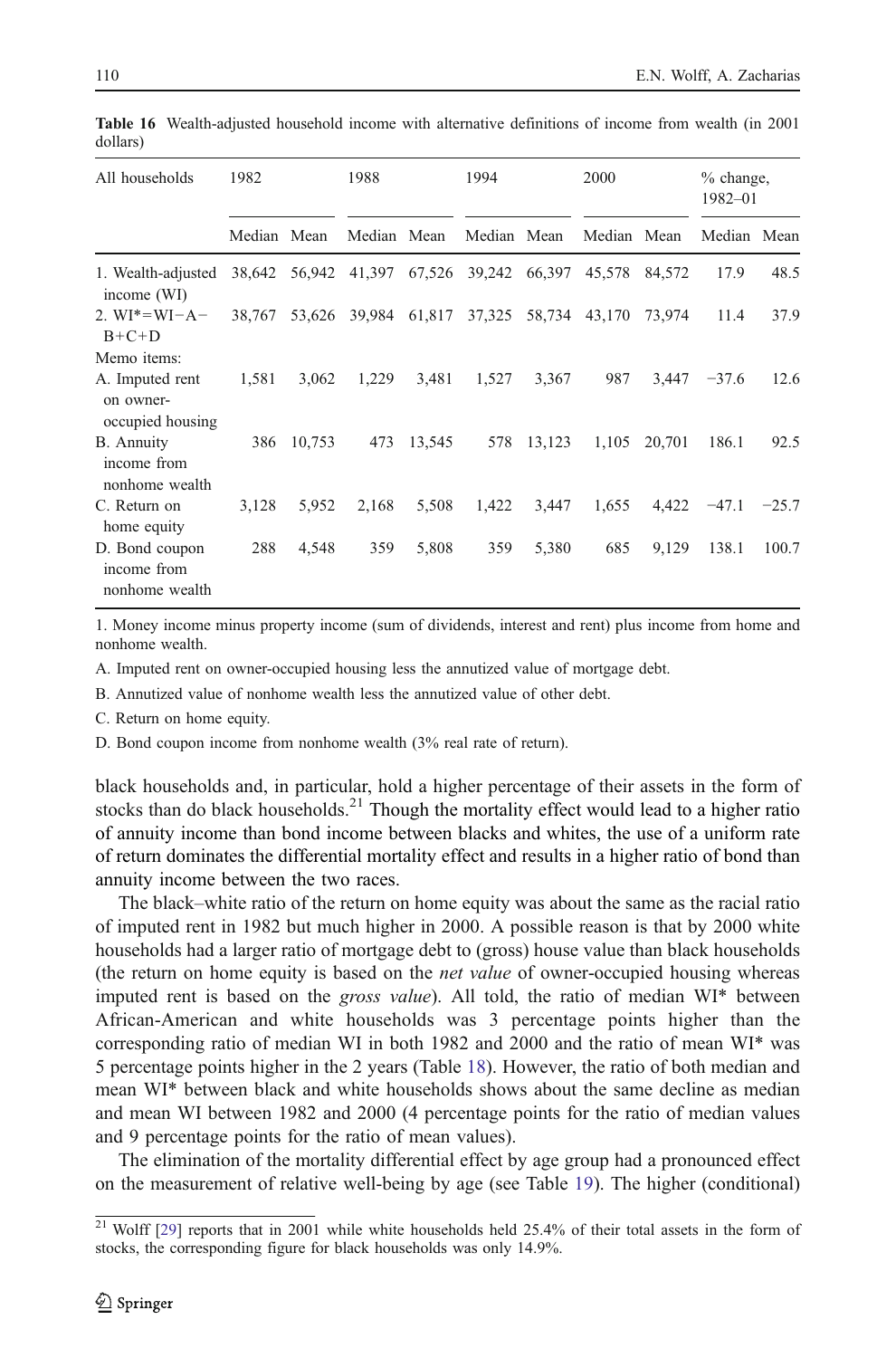| Income definition                                                | 1982           | 1988           | 1994           | 2000           | Change 1982–2000 |
|------------------------------------------------------------------|----------------|----------------|----------------|----------------|------------------|
| 1. Wealth-adjusted income (WI)<br>2. $WI^* = WI - A - B + C + D$ | 0.493<br>0.457 | 0.556<br>0.526 | 0.562<br>0.533 | 0.589<br>0.555 | 0.096<br>0.098   |

<span id="page-28-0"></span>Table 17 Economic Inequality with alternative definitions of income from wealth (Gini coefficients)

1. Money income minus property income (sum of dividends, interest and rent) plus income from home and nonhome wealth.

A. Imputed rent on owner-occupied housing less the annutized value of mortgage debt.

B. Annutized value of nonhome wealth less the annutized value of other debt.

C. Return on home equity.

D. Bond coupon income from nonhome wealth (3% real rate of return).

mortality rates of the elderly lead to much higher annuity values relative to their wealth holdings in comparison to younger households. Using a bond coupon rate approach is roughly equivalent to standardizing mortality rates across all age groups.

The ratio of mean bond income for the age group to the overall mean was much higher for the younger age groups (under age 55) than the corresponding ratio of mean annuity income, whereas the reverse was true for the older age groups (ages 65 and over). For age group 55–64, the ratio of bond income for that age group to the overall mean was 0.10 points higher in 1982 and 0.16 point higher in 2000 than the corresponding ratio of mean annuity income. The effect is particularly strong for the two older age groups. For the 65– 74 age group, the bond income ratio was 1.77 compared to an annuity income ratio of 2.20 in 2000, while for the 75 and over age group, the former was 2.22 in 2000 and the latter was only 1.12.<sup>22</sup> On the other hand, differences between the ratio of the mean return on home equity by age group to the overall mean and the corresponding ratio of mean imputed rent on owner-occupied housing were very slight (results not shown).

All told, the use of the bond coupon (and return on home equity) method leads to an increase in the measured relative well-being of younger households and a corresponding reduction of that of older households. The ratio of mean wealth-adjusted income by age group to the overall mean in 2000 rose from 0.54 (for WI) to 0.62 (for WI\*) for age group 34 and under; from 0.97 to 1.09 for age group 35–44; and from 1.28 to 1.37 for age group 45–54. It fell from 1.41 to 1.37 for age group 55–64, from 1.10 to 0.88 for age group 65– 64, and from 0.90 to 0.56 for the oldest age group. The elderly (65 and over) no longer appeared to be better off than the average household according to the WI\* measure. Similar results hold for the medians. However, changes over time by age group were very similar for WI\* and WI. Both measures showed a deterioration in the relative well-being of age groups under 35 and 35–44; almost no change for age group 45–54; a substantial increase in mean well-being but no change in the median level of well-being for age group 55–64; and small increases in mean well-being and substantial gains in median well-being for age groups 65–74 and 75 and over.

 $\frac{22}{22}$  Differences in portfolio composition are less marked by age group than by race. Wolff [[32\]](#page-32-0) calculates that in 2001 age group 65–74 held 25.0% of its total assets in the form of stocks and age group 75 and over held 29.3% in comparison to an overall figure of 24.5%.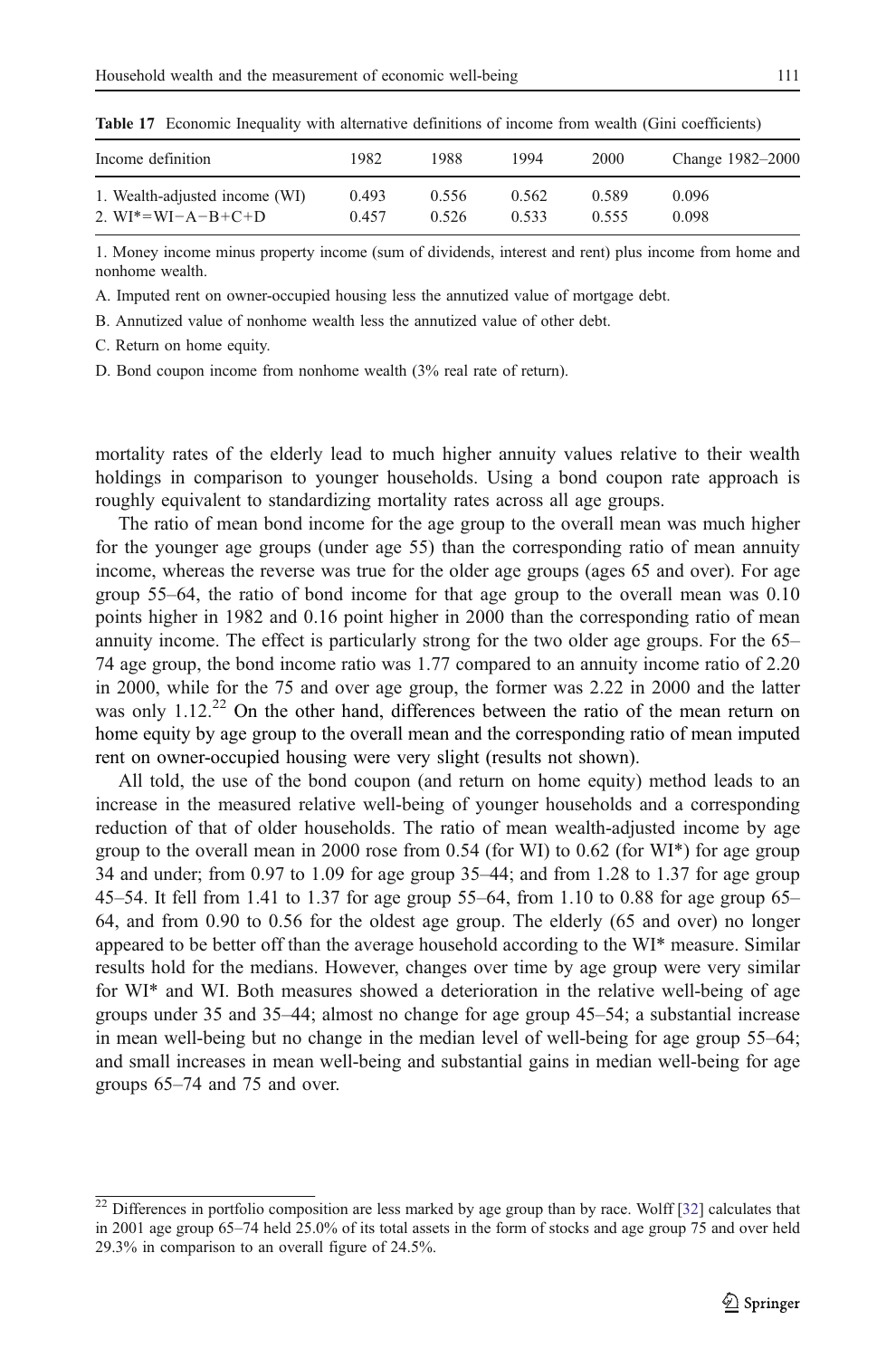|                                       | 1982        |             | 1982 ratio to<br>whites |      | 2000        |             | $2000$ ratio to<br>whites |      |
|---------------------------------------|-------------|-------------|-------------------------|------|-------------|-------------|---------------------------|------|
|                                       | Median Mean |             | Median                  | Mean | Median Mean |             | Median                    | Mean |
| Non-Hispanic whites                   |             |             |                         |      |             |             |                           |      |
| 1. Wealth-adjusted income (WI)        | 42.243      | 62.013 1.00 |                         | 1.00 | 51.681      | 91,043      | 1.00                      | 1.00 |
| 2. $WI^* = WI - A - B + C + D$        | 42,406      | 57,848 1.00 |                         | 1.00 | 49.402      | 83.697      | 1.00                      | 1.00 |
| African Americans                     |             |             |                         |      |             |             |                           |      |
| 1. Wealth-adjusted income (WI) 22,324 |             | 31,093 0.53 |                         | 0.50 | 25,624      | 39,151 0.50 |                           | 0.43 |
| 2. $WI^* = WI - A - B + C + D$        | 23.731      | 31,532 0.56 |                         | 0.55 | 25,668      | 38,371 0.52 |                           | 0.46 |

<span id="page-29-0"></span>Table 18 Household income by alternative definitions of income from wealth and race (in 2001 dollars)

1. Money income minus property income (sum of dividends, interest and rent) plus income from home and nonhome wealth.

A. Imputed rent on owner-occupied housing less the annutized value of mortgage debt.

B. Annutized value of nonhome wealth less the annutized value of other debt.

C. Return on home equity.

D. Bond coupon income from nonhome wealth (3% real rate of return).

Table 19 Household income by alternative definitions of income from wealth and age of household head (in 2001 dollars)

|                                | 1982   |             | 1982 ratio to<br>overall |      | 2000        |         | 2000 ratio to<br>overall |      |
|--------------------------------|--------|-------------|--------------------------|------|-------------|---------|--------------------------|------|
|                                | Median | Mean        | Median                   | Mean | Median Mean |         | Median                   | Mean |
| Under 35                       |        |             |                          |      |             |         |                          |      |
| 1. Wealth-adjusted income (WI) | 33,173 | 39,072      | 0.86                     | 0.69 | 33,608      | 45,729  | 0.74                     | 0.54 |
| 2. $WI^* = WI - A - B + C + D$ | 33,675 | 39,799      | 0.87                     | 0.74 | 33,708      | 45,588  | 0.78                     | 0.62 |
| $35 - 44$                      |        |             |                          |      |             |         |                          |      |
| 1. Wealth-adjusted income (WI) | 51,617 | 63,246      | 1.34                     | 1.11 | 55,055      | 82,043  | 1.21                     | 0.97 |
| 2. $WI^* = WI - A - B + C + D$ | 54,003 | 65,151      | 1.39                     | 1.21 | 54,874      | 80,497  | 1.27                     | 1.09 |
| $45 - 54$                      |        |             |                          |      |             |         |                          |      |
| 1. Wealth-adjusted income (WI) | 52,146 | 71,562      | 1.35                     | 1.26 | 61,576      | 107,966 | 1.35                     | 1.28 |
| 2. $WI^* = WI - A - B + C + D$ | 53,740 | 71,343      | 1.39                     | 1.33 | 59,354      | 101,459 | 1.37                     | 1.37 |
| $55 - 64$                      |        |             |                          |      |             |         |                          |      |
| 1. Wealth-adjusted income (WI) | 44,908 | 70,610      | 1.16                     | 1.24 | 53,211      | 118,918 | 1.17                     | 1.41 |
| 2. $WI^* = WI - A - B + C + D$ | 46,208 | 65,765      | 1.19                     | 1.23 | 50,934      | 101,546 | 1.18                     | 1.37 |
| $65 - 74$                      |        |             |                          |      |             |         |                          |      |
| 1. Wealth-adjusted income (WI) | 28,923 | 60,980      | 0.75                     | 1.07 | 38,959      | 92,959  | 0.85                     | 1.10 |
| 2. $WI^* = WI - A - B + C + D$ | 29,057 | 47,451      | 0.75                     | 0.88 | 34,581      | 65,142  | 0.80                     | 0.88 |
| 75 and over                    |        |             |                          |      |             |         |                          |      |
| 1. Wealth-adjusted income (WI) | 17,726 | 49,178 0.46 |                          | 0.86 | 30,337      | 76,134  | 0.67                     | 0.90 |
| 2. $WI^* = WI - A - B + C + D$ | 17,672 | 28,324      | 0.46                     | 0.53 | 25,576      | 41,516  | 0.59                     | 0.56 |

1. Money income minus property income (sum of dividends, interest and rent) plus income from home and nonhome wealth.

A. Imputed rent on owner-occupied housing less the annutized value of mortgage debt.

B. Annutized value of nonhome wealth less the annutized value of other debt.

C. Return on home equity.

D. Bond coupon income from nonhome wealth (3% real rate of return).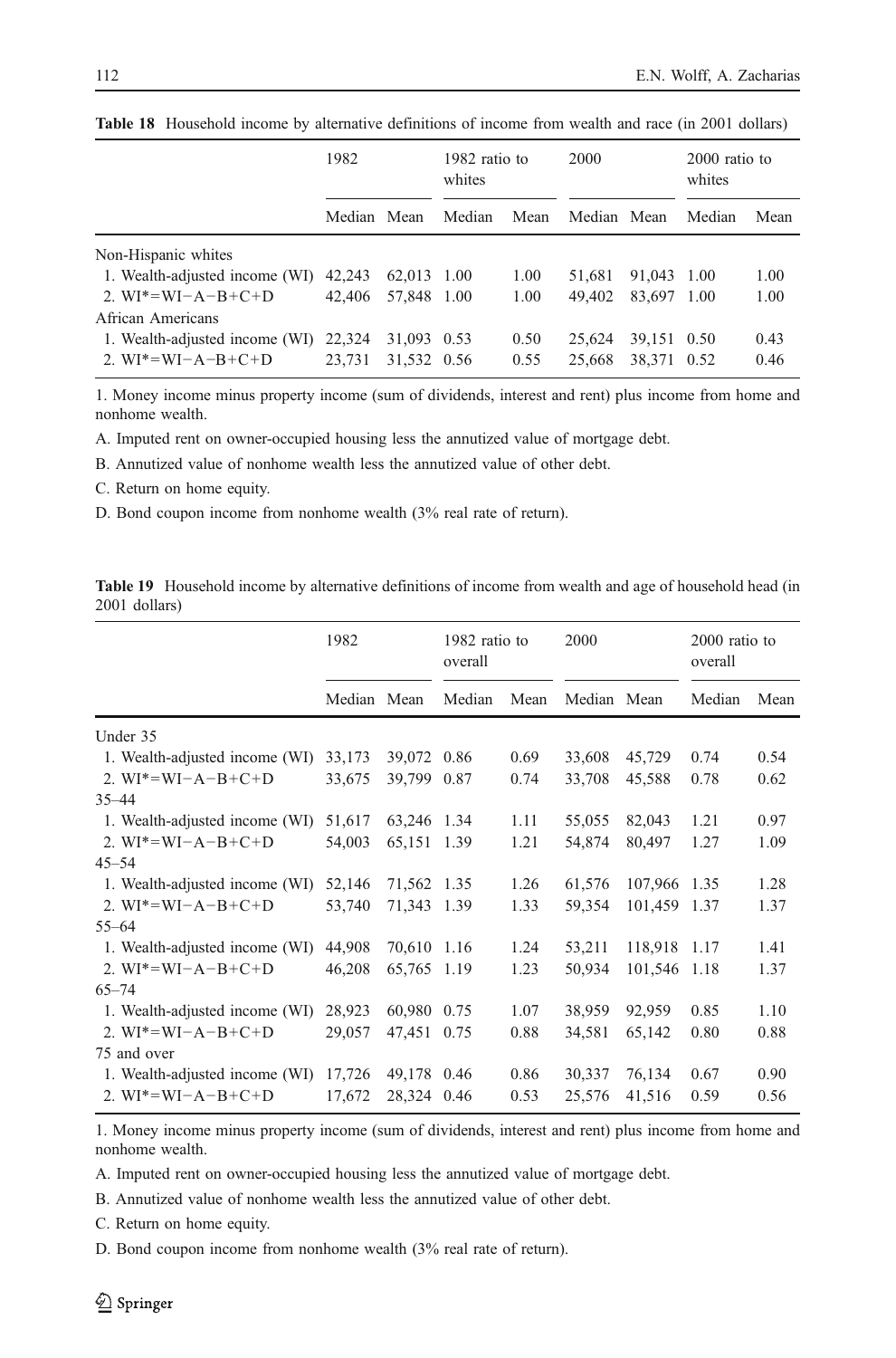#### <span id="page-30-0"></span>7 Conclusion

There are three factors that determine the distributional effects from adding an annuity flow from nonhome household wealth. The first is the variation of wealth to income ratios both across the income distribution and among different demographic groups. The second is the joint distribution of income and wealth. The third consists of differences in portfolio composition among households and rates of return by asset type and the consequent variation in overall rates of return across households.

While mean money income using the U.S. Census Bureau's standard definition of money income climbed by 32% between 1982 and 2000, our wealth-adjusted measure WI, including imputed rent on owner-occupied housing and the annuitized value of non-home wealth, surged by 44% over the period. Median money income grew by only 6% over this period, while median WI rose by 15%. The main factor behind the sharp gains in wealthadjusted income is the steep rise in annuitized wealth, which soared by 87% over these years. Imputed rent, on the other hand, grew by only 10%.

Adding imputed rent and annuities from household wealth to household income also increases measured inequality. However, both measures show about the same rise in inequality over the period. The Gini coefficient for money income climbed by a considerable amount, 0.093 between 1982 and 2000. The Gini coefficient for wealthadjusted income WI is considerably higher than that of money income (a difference of 0.040 in 2000) but shows about the same change over the 1982–2000 period, 0.096, as the Gini coefficient for money income.

Our results here are much stronger with regard to inequality than those of [\[25,](#page-32-0) [26](#page-32-0)] or [[33](#page-32-0)]. All three studies find that the distribution of income becomes more unequal once the returns to wealth are included as part of total income. However, the disequalizing effects in these studies are not great. The main reason is that in their work annuity payments are small relative to current money income, typically on the order of 10%. In contrast, in our work, we find that among all households in 2000, annuity income from wealth constituted 29% of all income.

We also found that the share of income from wealth in overall inequality is much higher for our wealth-adjusted measure than for money income – nearly four times as much in 2000 (10 vs. 38%). The share of the wealth component in the growth in inequality between 1982 and 2000 was also larger for WI than even SCF income that is inclusive of realized capital gains. About a quarter of the increase in inequality of SCF income could be accounted for by the wealth component, compared to a third for WI. These results are primarily due to the magnitude of the annuitized value of nonhome wealth in WI.

We do find like Piketty and Saez [\[21\]](#page-32-0) that the share of income of the richest 1% that emanates from labor earnings rose substantially over the period from 1982 to 2000. However, our results do *not* indicate that the working rich has *fully* displaced rentiers at the top of the economic ladder. On the basis of the money income concept, it is true that for the top percentile, earned income (the sum of wages and salaries and self-employment income) constituted the vast majority (86%) of total personal income in 2000, while income from wealth (in this case, property income) made up only 13%. However, when the full value of wealth is accounted for in WI, then income from wealth appears far more important. For the top percentile, income from wealth now makes up 46% of total income (instead of 13%), while earned income is only 53% (instead of 86%). In 2000, the top 1% relied about equally on earned income and income from wealth.

The addition of an annuity flow and imputed rent also widens the income gap between African-Americans and whites but increases the relative well-being of the elderly. In 2000,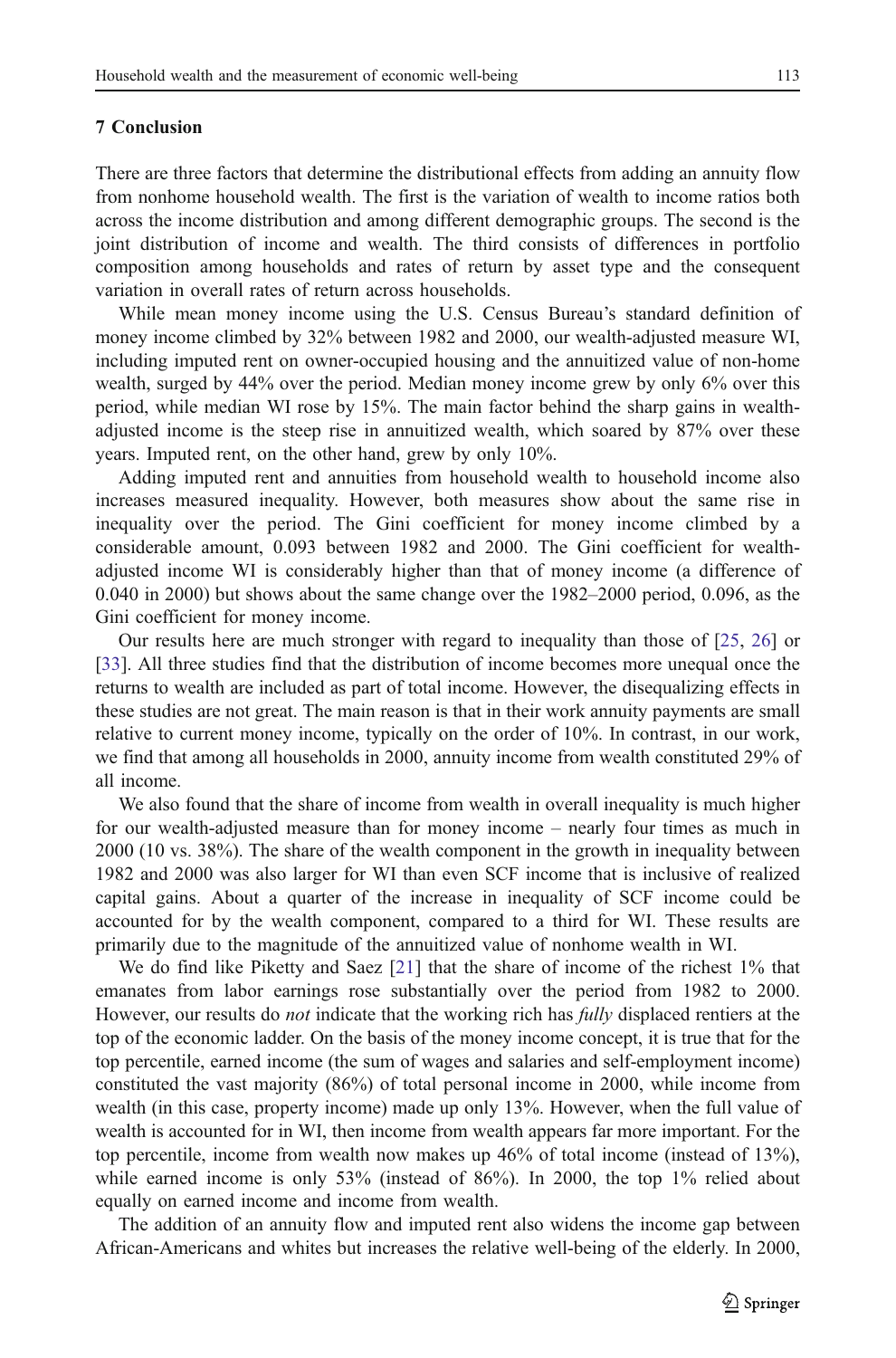<span id="page-31-0"></span>the ratio of median MI between African-Americans and non-Hispanic whites was 0.57 and the ratio of means was 0.50. In contrast, the ratio of median WI was 0.049 and that of mean WI was 0.041. The racial gap also increases more between 1982 and 2000 when imputed rent and annuitized wealth (though mainly the latter) are added to money income. These results reflect the very large wealth gap between African-Americans and whites and differences in portfolio composition, with whites have a higher share of assets in stocks (mortality differences would go the other way, increasing the racial ratio).

The effect of using WI instead of MI is to increase the relative well-being of older groups relative to younger ones. There are two reasons. First, the wealth-income ratios are higher for older households. Second, mortality rates are higher for older individuals than younger ones, which result in larger annuity flows per dollar of wealth. The results are quite striking. The ratio of mean MI to the overall mean in 1982 was 0.88 for age group 65–74 while the corresponding ratio for WI was 1.07. The ratio of mean MI to overall for this age group actually fell over the period 1982–2000 while the corresponding ratio for WI rose by 3 percentage points. Results are similar for age group 75 and over. By 2000 the mean WI of this group reached 90% of the overall, compared to 50% for MI.

It should be noted that our results might be significantly affected by the end point, 2001. Though the stock market peaked in mid-2000, it was still strong in 2001 and did not drop substantially until 2002. It was not until the end of 2006 that the stock market regained its earlier peak, though housing prices have risen substantially over the period from 2001 to 2006.

Most studies of disparities in well-being among population subgroups and overall inequality employ money income as the metric of well-being. Since earnings are the overwhelming proportion of money income, academic and policy discussions center on differences in earnings capacity among those in the labor force and tax-transfer policies to alleviate the income shortfalls of those outside the labor force. Economic inequality often tends to be reduced to earnings inequality. By employing a combined income-net worth measure, we have attempted to demonstrate the importance of wealth inequalities in shaping overall economic inequality and disparities among subgroups. While further research is indeed required on several of the issues raised here, it appears certain that policies that ignore questions of asset ownership will only have partial success in redressing the relatively high level of economic inequality in the United States.

#### **References**

- 1. Blau, F.D., Graham, J.W.: Black–white differences in wealth and asset composition. Q. J. Econ. 105(2), 321–339 (1990)
- 2. Board of Governors of the Federal Reserve System. Federal Reserve Statistical Release, H.15, Selected Interest Rates (2005a) [[http://www.federalreserve.gov/releases/h15/\]](http://www.federalreserve.gov/releases/h15/)
- 3. Board of Governors of the Federal Reserve System. Federal Reserve Statistical Release, Z.1, Flow of Funds Accounts of the United States (2005b). [\[http://www.federalreserve.gov/Releases/z1/Current/data.htm\]](http://www.federalreserve.gov/Releases/z1/Current/data.htm)
- 4. Campbell, A., Converse, P.E., et al.: The Quality of American Life: Perceptions, Evaluations and Satisfactions. Russell Sage Foundation, New York (1976)
- 5. Canberra Group. Expert Group on Household Income Statistics: Final Report and Recommendations. Ottawa (2001)
- 6. Caner, A., Wolff, E.N.: Asset poverty in the United States, 1984–99: evidence from the panel study of income dynamics. Rev. Income Wealth. 50(4), 493–518 (2004)
- 7. Citro, C.F., Michael, R.T. (eds.): Measuring Poverty: A New Approach. National Academy Press, Washington, D.C. (1995)
- 8. Council of Economic Advisers. Economic Report of the President. February 2005.
- 9. DeNavas-Walt, C., Cleveland, R., Webster Jr., B.H.: U.S. Census Bureau, Current Population Reports, P60–221, Income in the United States: 2002. U.S. Government Printing Office, Washington, D.C. (2003)